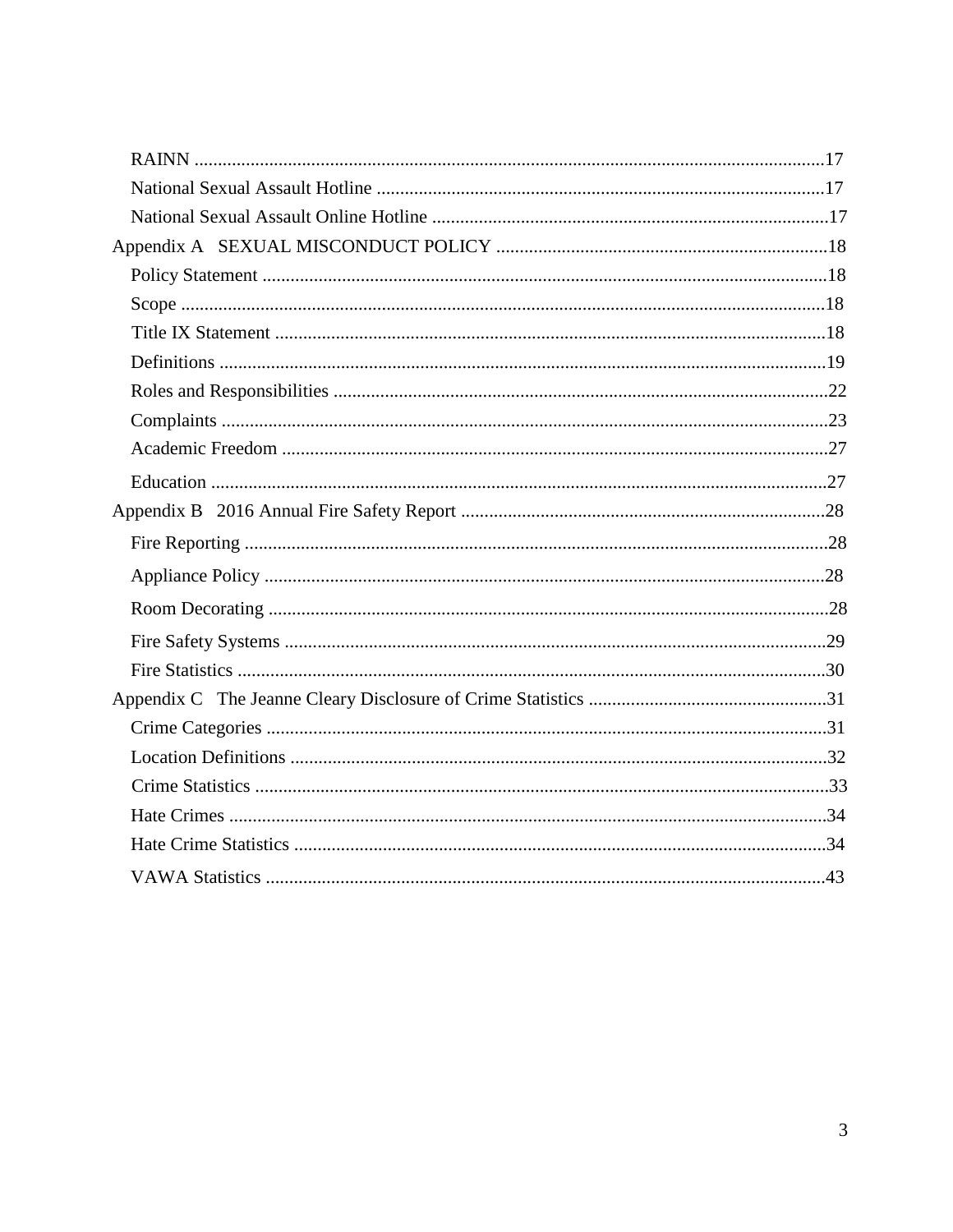## **Introduction**

Bethany College is a private co-educational institution of the Evangelical Lutheran Church in America (ELCA) that focuses on undergraduate students in a residential campus community. Located in Lindsborg, Kansas, a community of approximately 3,500 residents, Bethany College serves approximately 750 undergraduate students, and is committed to providing a safe and secure environment for students, faculty, staff and guests to her campus.

The Annual Security and Fire Safety Report is prepared by the Director of Campus Safety, or his/her designee. The Director of Campus Safety, or his/her designee, also prepares the statistics for the crime statistics for the Annual Security and Fire Safety Report. This report is based on all reported crime at Bethany College. The Annual Security and Fire Safety report is available on the Bethany College website [\(www.bethanylb.edu\),](http://www.bethanylb.edu/) eSwede, and by request in the Office of Student Development. Notice of the report is sent to all students, faculty and staff via email. All students, faculty and staff also have access to the report on their eSwede page.

# **Campus Policies, Procedures, and Services**

## **Reporting Crimes On-Campus**

All faculty, staff and students are to report crimes on-campus to the following individuals or offices.

Students are to report to their Resident Director, Director of Residential Education and Services, Director of Campus Safety, and/or the Vice President for Academic and Student Affairs, as well as any campus security personnel. All other parties should report to the Director of Campus Safety or Vice President for Academic and Student Affairs. Once information is gathered one or more of the parties listed above may assist and in gathering more data.

Criminal actions may be reported to the Office of Student Development, campus security personnel at (785) 906.0218 or extension 1010 (from 11:00 a.m. to 3:00 a.m.) from a campus phone, the emergency on-call phone (785) 906.0220 or extension 3030 from a campus phone. Following a call to any one of these resources, a response will occur. If required or requested, the Lindsborg Police department will be contacted.

When a criminal offense, a violation of College policies, or emergency occurs on campus, it may be reported a number of ways. Incidents may be reported to the Vice President for Academic and Student Affairs, campus security (between 11:00am and 3:00am), a Residential Education and Services professional and paraprofessional staff member, or to any College Official who will take proper action to notify the appropriate campus office. For privacy reasons, students may elect to notify the Director of Health Services, the Director of Counseling and Enrichment Services, or the Campus Pastor.

In accordance with the Clery Act, victims and witnesses are encouraged to report the following incidents to a designated campus security authority.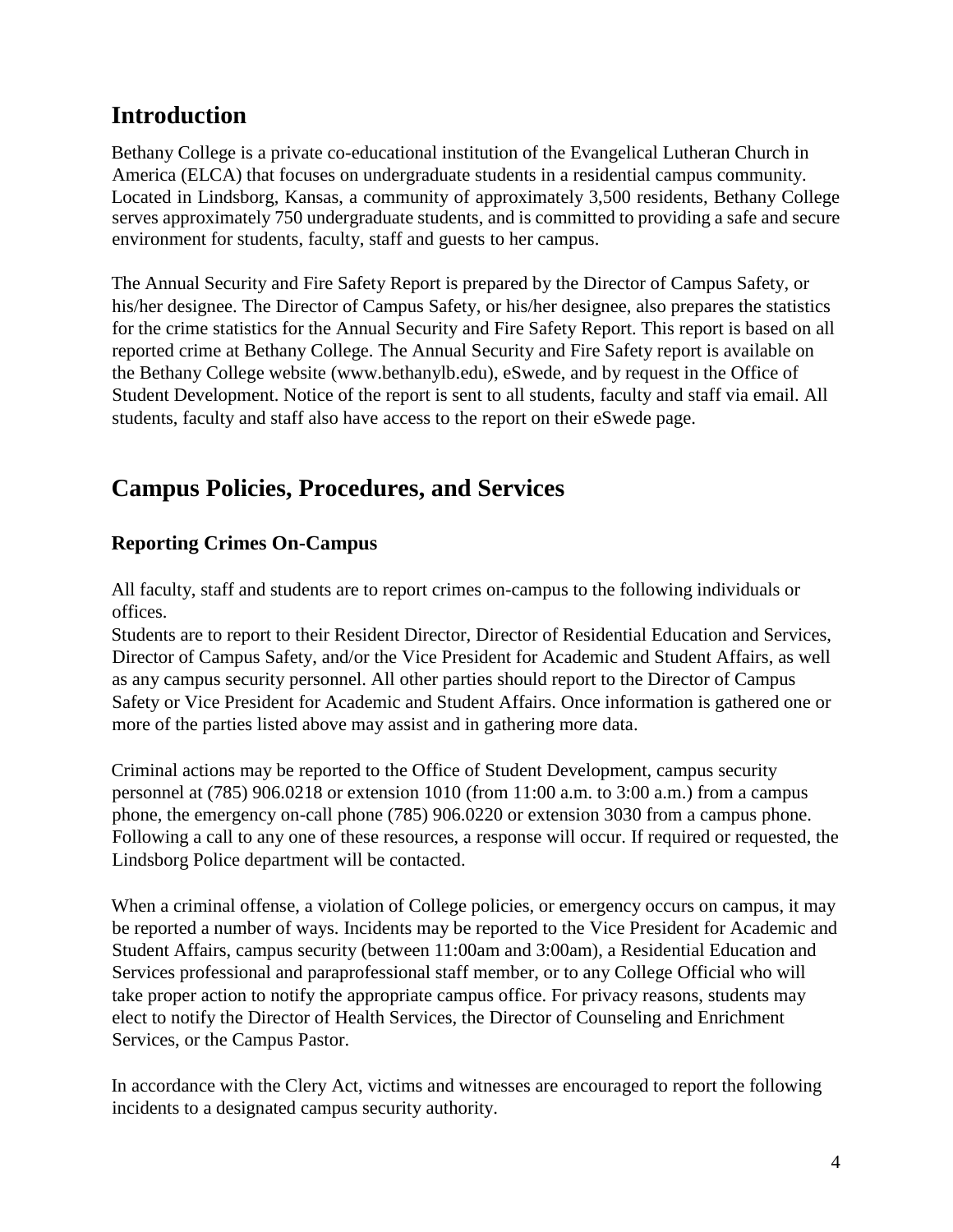- Murder and non-negligent manslaughter
- Negligent manslaughter
- Forcible sex offenses
- Robbery
- Aggravated assault/Simple Assault
- Burglary
- Motor Vehicle Theft
- Arson
- All hate crimes involving bodily injury
- All liquor, drug or weapons law violations

A "Campus Security Authority" is an individual, who by virtue of their college responsibilities and under the Clery Act, is designated to receive and report criminal incidents to the Vice President for Academic and Student Affairs, Student Development Office, or Director of Campus Safety. "Campus security authorities" include the following:

- Faculty advisors to student organizations
- Athletic team coaches
- Campus safety personnel
- Vice President of Administration
- Director of Campus Activities
- Residential Education Services professionals and paraprofessional staff members

Members of the campus community (students, faculty and staff) may choose to report crimes on a voluntary, confidential basis to any designated campus security authority. Statistics from confidential reports are included in the annual crime statistics.

Students, faculty and staff may choose to inform only the Director of Counseling and Enrichment Services, Director of Health Services, or the Campus Pastor of a crime committed against them. Such reports remain confidential and are not reported in the crime statistics unless the crime is also reported to a designated campus security authority. It should be noted that the Clery Act identifies pastoral and professional counselors as exempt from reporting. A pastoral counselor is defined by Clery as "A person who is associated with a religious order or denomination, is recognized by that religious order or denomination as someone who provides confidential counseling, and is functioning within the scope of that recognition as a pastoral counselor." A professional counselor is defined as "A person whose official responsibility includes providing mental health counseling to members of the institution's community and who is functioning within the scope of his or her license or certification. This definition applies even to professional counselors who are not employees of the institution, but are under contract to provide counseling at the institution." To be exempt from disclosing reported offenses, pastoral or professional counselors must be acting in the role of pastoral or professional counselors.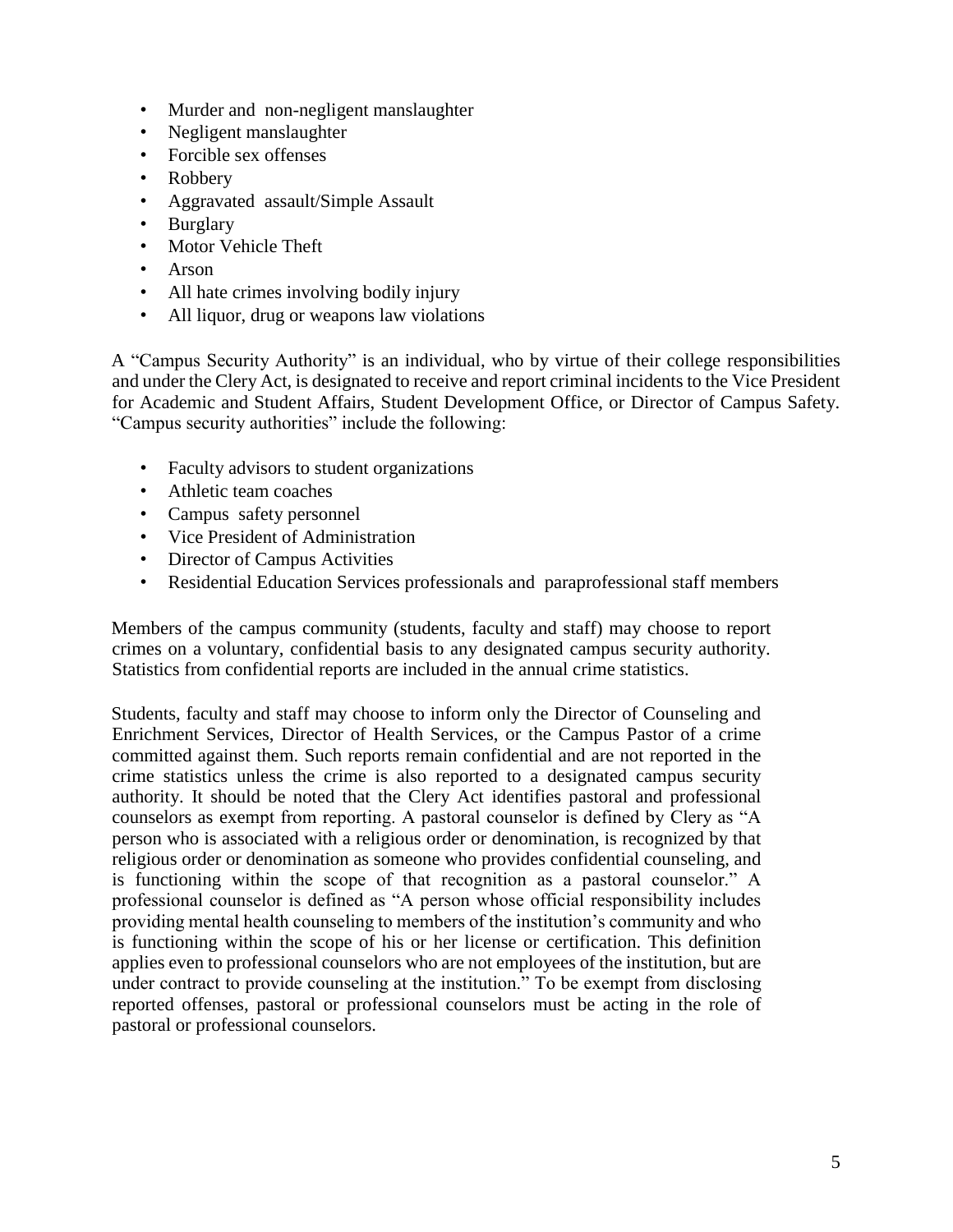### **Campus Security Office**

Providing for the safety and well-being of members of the Bethany College community is a responsibility of campus security personnel. Campus Security officers at Bethany College are not official law enforcement officers and do not have powers of arrest. Campus security officers are on duty primarily from about 11:00 a.m. until 2:00 a.m. In addition, campus security personnel provide safety/security coverage for sports events, concerts, and other special events. During regular duty hours, they check all buildings including residence halls and perimeter houses by foot. Campus security personnel are equipped with radios and cell phones so they can respond to emergencies. In an emergency situation, call 911 (from campus) to connect with the McPherson County dispatcher or Campus Security on-call phone at (785) 227.3380 ext. 1010. The 24-hours number is (785) 212.0855.

Campus Security is charged by the Bethany College administration with enforcing Bethany College policies and regulations, as well as, cooperating with state and local law enforcement. Bethany College also provides full-time professional on-call staff 24 hours a day, seven days a week, and 365 days a year. The emergency on-call number is (785) 906.0220 or dial extension 3030 from your campus phone.

#### **Access and Security in Residential Areas**

The residence halls are locked 24 hours a day with access by key. Each resident is issued a key to his/her room and a key to the building. Students are responsible for upholding the integrity of the residence hall security system by not permitting use of their keys to others, not propping doors, and by entering and exiting through marked entrances and exits. The Swede Suites, a residential apartment complex, has individual keys to both main entry doors and interior doors, and all windows are equipped with locks.

The residence halls are staffed by professional staff and paraprofessional staff. The Director of Residential Education is a professional staff member who oversees the Residential Education and Services program and resides on campus. Each hall has paraprofessional Resident Advisors who are trained by the residential education and services professional staff. Residential Education and Services staff are available 24 hours a day, and serve to provide campus residents with information and support regarding campus policies and procedures. Resident Advisors have the authority to enforce campus procedures and practices.

Emergency numbers are provided to residents via the Student Handbook and Swede Safe mobile phone application. Residents are an integral part of the security of the residence halls at Bethany College, and are directed to report criminal or policyviolating activities to their Resident Advisor, Resident Director, Director of Residential Education and Services, Director of Campus Safety, or to the Office of Student Development.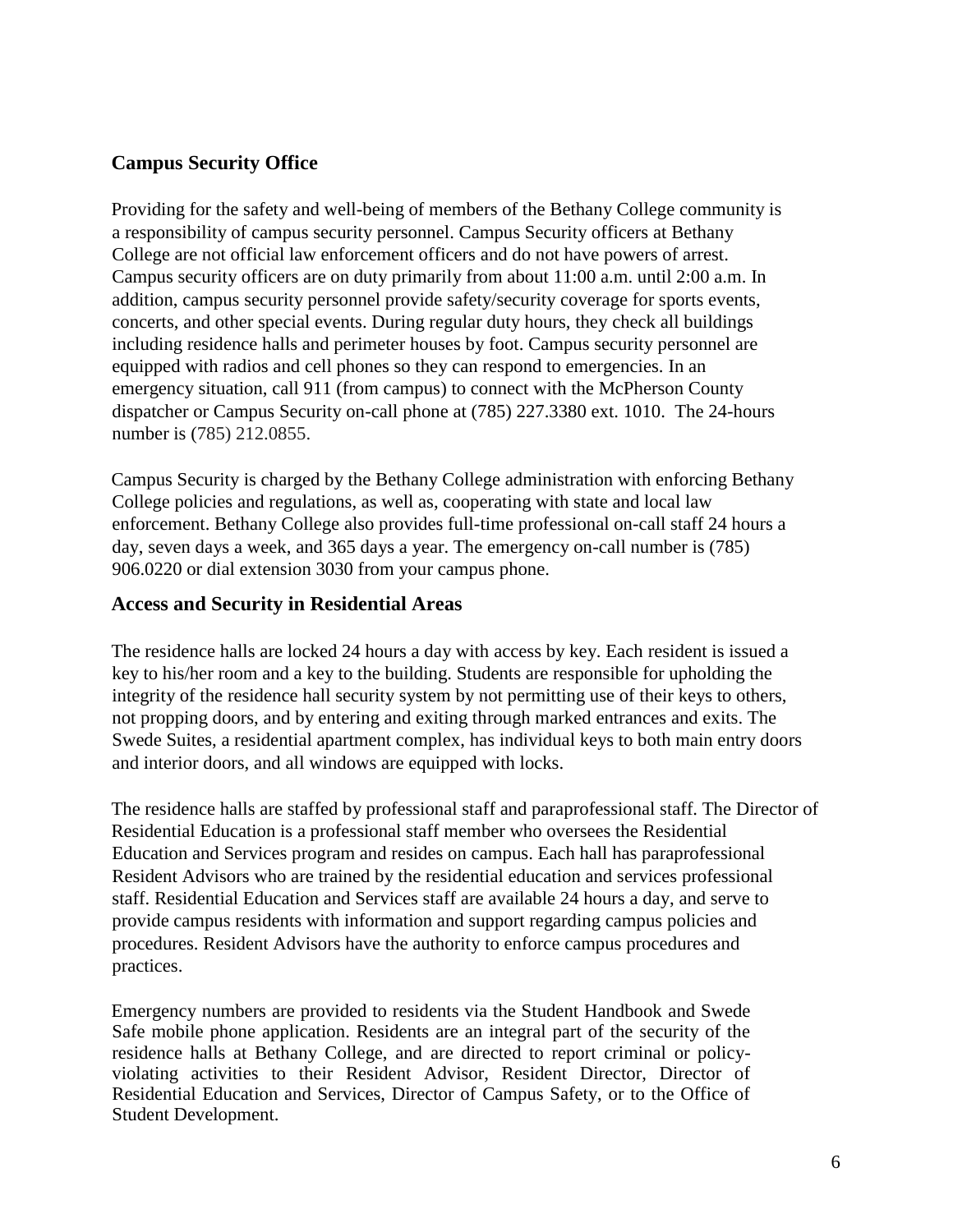## **Timely Warnings**

Timely warnings are issued by either the Director of Campus Safety or the Vice President of Administration, or if necessary, at the direction of either to a designee. A timely warning will be sent in the event that a crime occurs on or possibly near the campus. The warning will be issued as soon as pertinent information is available in order to enable the campus community members to protect themselves in the event it becomes necessary. The primary mode of communication will be campus email and push notifications through the Swede Safe mobile phone application. Flyers and posters will be posted/disseminated if time is available.

#### **Emergency Notification System – Swede Safe**

Bethany College has established Swede Safe in order to inform students of emergencies. Swede Safe push notifications are sent automatically to all cell phones that have the app installed. Emergency notifications are also sent through campus email as a backup mode of communication. Bethany College tests the Emergency Notification System on a semester basis. Tests are not announced in advance.

Students will push notifications and personal message to their email accounts (Swede Safe).

During an emergency, Bethany College also may communicate by sending voicemails and by posting information to the Bethany College Web site and social media. Local television and radio stations may be notified.

#### **Bethany College Emergency Procedures for Students**

The following Emergency Procedures for Students are meant to inform, prepare, and help Bethany students in case of emergency.

Bethany College has established an Emergency Management Plan for campus leaders to deal with emergencies which might threaten the college's resources or the physical safety of Bethany community members, including students, staff, and faculty.

#### **Emergency Contact Information**

- 911
- Office of Student Development: ext. 8230
- Residential Education and Services: ext. 3030 or (785) 906.0220
- Campus Safety Office: ext. 1010 or  $(785)$  906.0218 (between 9 p.m. & 3 a.m.)
- 24 Hour On-Call Number: (785) 212.0855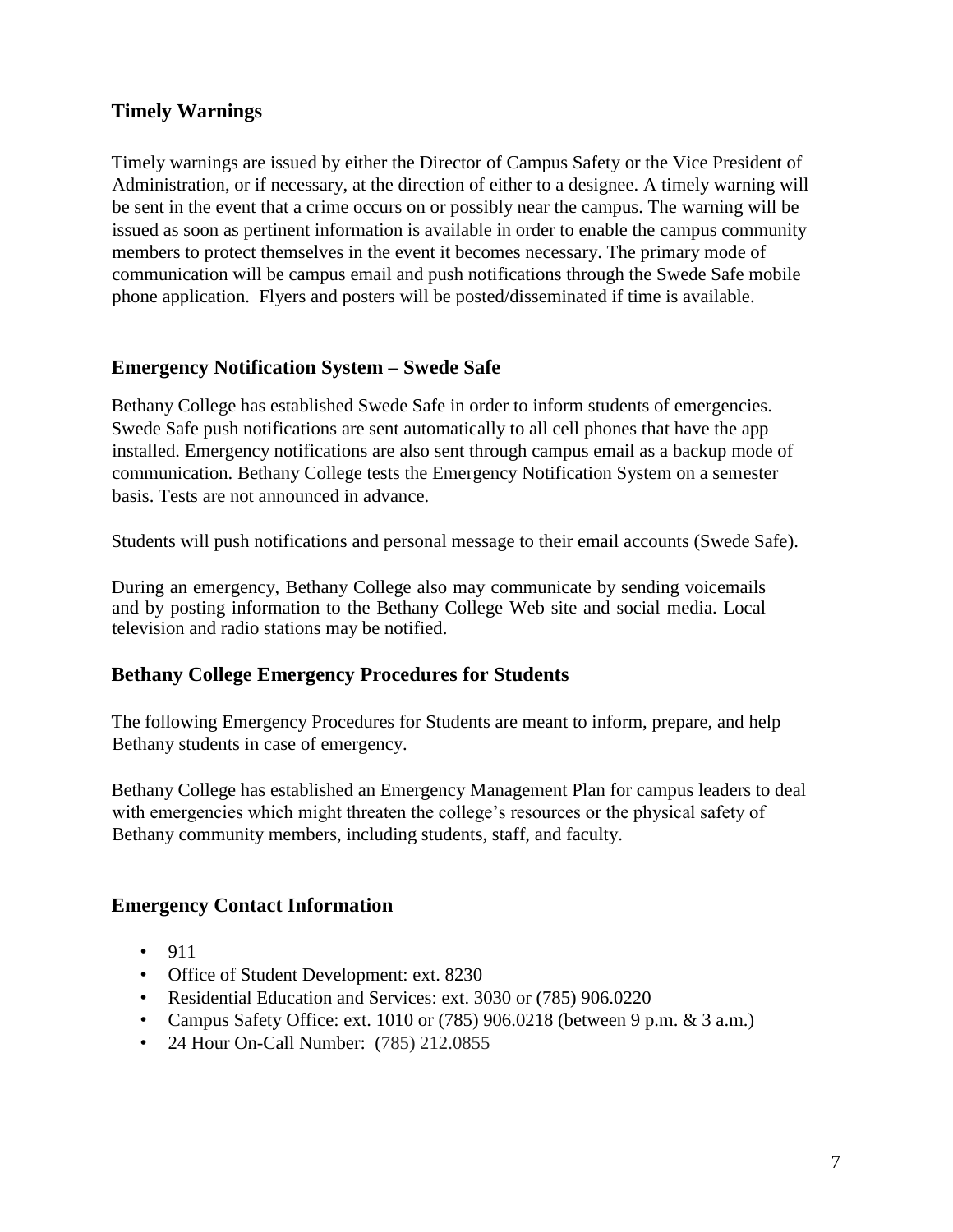## **Reporting an Emergency**

In order to assist the operator in processing the call quickly and efficiently, stay calm and stay on the line until you are told to hang up. Please be prepared to give the following information:

- What you saw, heard, found.
- Exact location of the incident.
- The phone number of the phone you are using.
- Details of the situation.
- Your name and location.

Please report:

- Fires, even if they seem minor or controllable.
- Threats.
- Suspicious situations, objects, or people.
- Criminal acts, such as theft.
- Acts of violence.

Prepared statements regarding weather are standard in the notification system and can be easily sent out in the event an alert is needed. Other statements based on situations will be written by the College's Director of Campus Safety or Vice President of Administration and then copied, uploaded, and sent out via the notification system. Notifications will be made without delay.

Examples of emergency messages include severe weather warnings, campus closings, and campus emergencies. This system supplements Bethany's current practice of sending emergency messages to all campus email accounts.

**Registration.** All students will be required to download Swede Safe during enrollment.

#### **Emergency Response and Evacuation Procedures**

An evacuation drill is coordinated through the Office of Residential Education and Services and the Office of Campus Safety for all residential facilities each semester. The minimum that the emergency response and evacuation procedures are tested in the residential facilities is twice per year. Residents will learn the location of the emergency exits in the buildings and are provided guidance about the direction they should travel when exiting each facility for a short-term building evacuation. Residential Education and Services does not notify residents in advance of the designated locations for long-term evacuations because decisions are affected by time of day, location of building being evacuated, the availability of the various designated emergency gathering locations on campus, and other factors such as the location and nature of the theat. Residential Education and Services professional staff will communicate information to students regarding the developing situation or any evacuation status changes.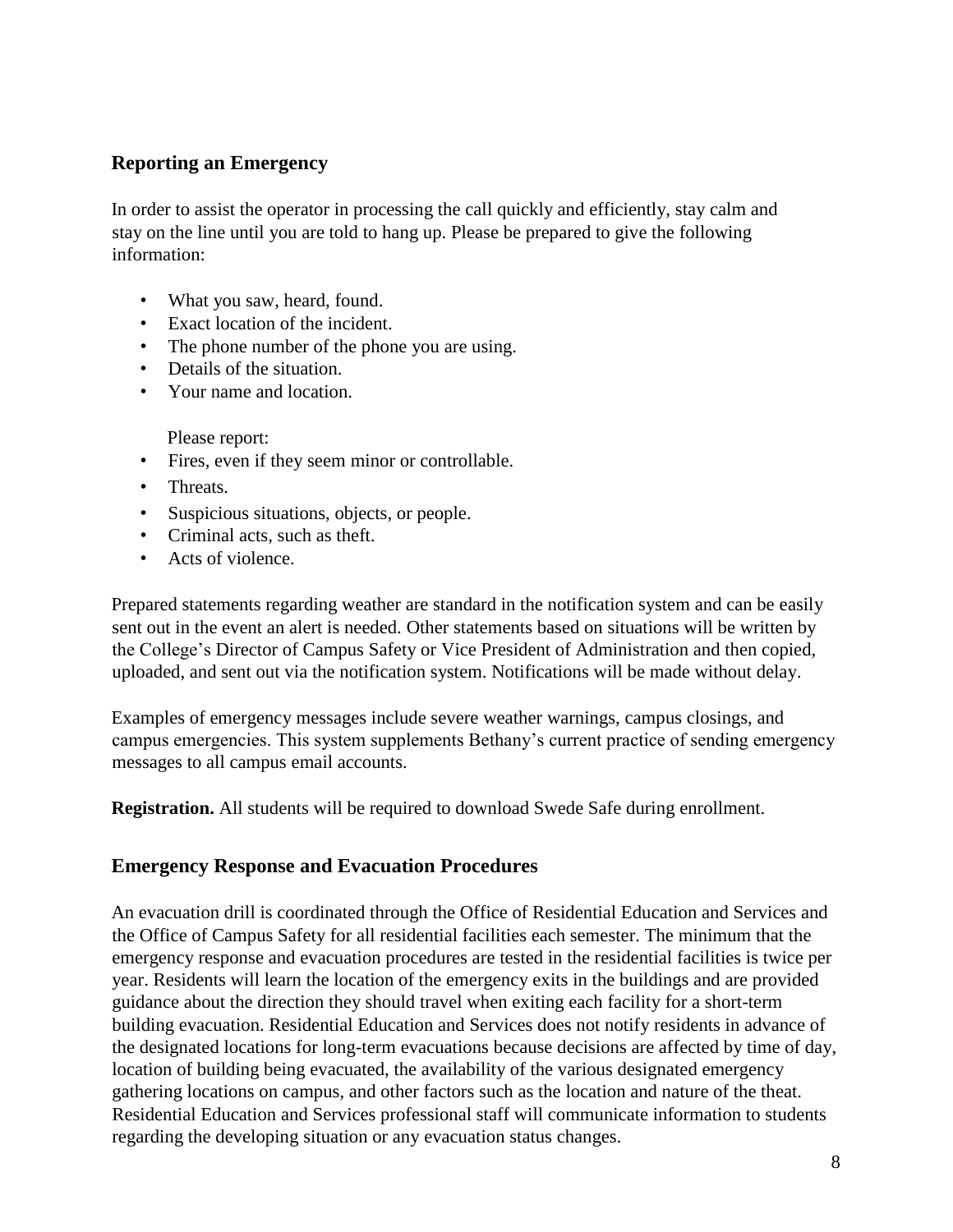The purpose of evacuation drills is to prepare building occupants for an organized evacuation in case of an emergency. At Bethany College, evacuation drills are used as a way to educate and train occupants on issues specific to their building. During the drill, occupants "practice" drill procedures and familiarize themselves with the location of exits and the sound of the fire alarm. In addition to educating occupants of each building about the evacuation procedures during the drills, the process also provides the College an opportunity to test the operation of fire alarm system components.

Evacuation drills are also monitored by Director of Campus Safety, Director of Facilities, and the Director of Residential Education and Services to evaluate egress and behavioral patterns. Reports are prepared by participating departments which identify deficient equipment so that repairs can be made immediately. Recommendations for improvements are also submitted to the appropriate departments/offices for consideration.

Residents receive information regarding evacuation procedures during their first floor meetings and during other education sessions that they can participate in throughout the year. The paraprofessional staff are trained in these procedures as well and act as an on-going resource for the students living in residential facilities.

#### **Counseling Services and Resources**

The Counselor is located in the lower-level of Pihlblad Memorial Union. Regular office hours are from 8:00 AM to 5:00 PM. Various types of personal counseling opportunities are offered through the Office of Counseling Services. The Counselor coordinates preventative programming throughout the year. Counseling for individuals, couples, and groups is offered by the Counselor. Students may seek counseling for problems such as relationships, sexuality, grief and loss, substance abuse, depression and interpersonal relationships. Referrals to other social service agencies are provided when deemed appropriate. In addition to the more formalized counseling provided by the Counselor, other Student Development staff members may also provide support and counsel.

Standard professional guidelines concerning confidentiality are followed. Appointments are preferred, yet walk-ins are acceptable. Counseling after regular office hours is available for special situations. On-call emergency/crisis care is also provided. On-campus students should first turn to the residence life staff person who will in turn contact the appropriate party. Off-campus students may refer to the Student Handbook for a list of emergency numbers.

#### **Counseling Online Resources**

To provide a convenient information and self-evaluation source for students to explore in the privacy of their choosing, Bethany College Counseling Services has affiliated with the following not-for- profit organizations to provide accurate and direct information about mental health and substance use issues.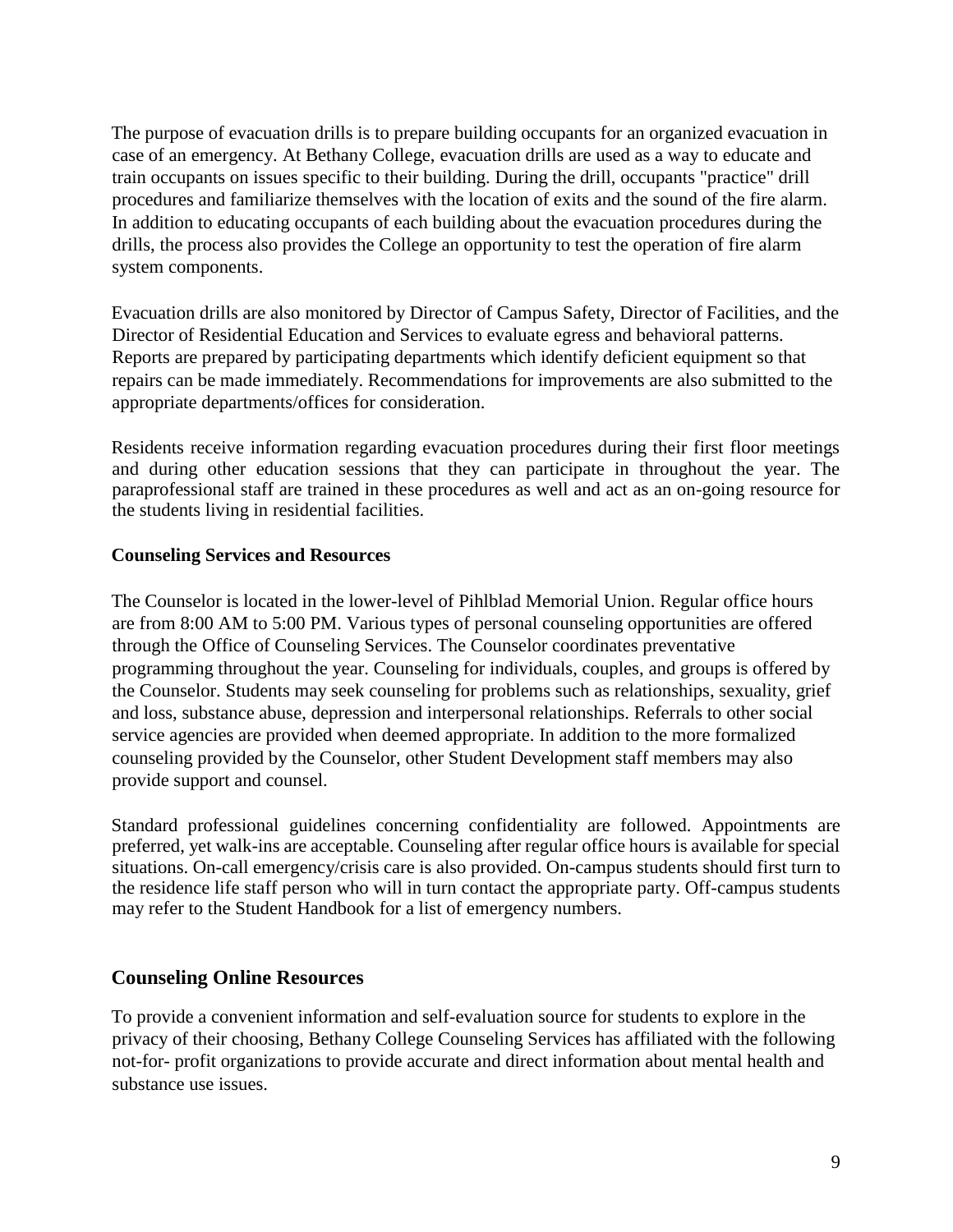"ULifeline is an anonymous, confidential, online resource center, where college students can be comfortable searching for the information they need and want regarding mental health and suicide prevention." (ULifeline website): <http://ulifeline.com/page/main/Home.html>

"The Jed Foundation is recognized as the nation's leading organization working to reduce emotional distress and prevent suicide among college students. Guided by leading experts, The Jed Foundation is changing the way students and their parents think about mental health, paving the way for more young people to get treatment and helping colleges create safer, healthier campus communities." (Jed Foundation website):<http://www.jedfoundation.org/>

Half of Us is a site affiliated with the Jed Foundation that offers "some quick tips that everyone can use to take control of their emotional health": [http://www.halfofus.com/getstarted.aspx.](http://www.halfofus.com/getstarted.aspx)

## **Security Awareness and Crime Prevention Programs**

Bethany College, through various departments and organizations, provides programs related to public safety. Upon request, campus security personnel will provide escort services across campus. Residential Education and Services staff, College organizations, local police and outside groups provide programs covering topics such as personal safety awareness, rape prevention and resources, and self-defense. Informational reminders regarding campus safety and security are sent through the College email system.

## **Alcohol and Drugs**

Bethany College is a dry campus. Alcohol is not permitted in any area of campus. In addition, illegal drugs are not permitted on campus. Bethany College will notify local law enforcement if drugs are suspected or found on campus. The following section outlines the Alcohol and Drug policies as found in the Bethany College Student Handbook.

## **Alcohol and Drug Policies**

Bethany College is committed to maintaining an academic and social environment conducive to the intellectual and personal development of students and to the safety and welfare of all members of the College community. The college recognizes that the misuse and abuse of alcohol and other drugs are a serious health problem affecting every aspect of human life and may have particular negative consequences in an academic community. These consequences include, but are not limited to: lessening of academic performance, difficulty in managing emotions, loss of personal relationships, damage to property, injury or death, and infringement of other's rights.

For these reasons, Bethany College has developed the following processes regarding a student being found responsible for violating the college's alcohol and other drugs usage policy. Bethany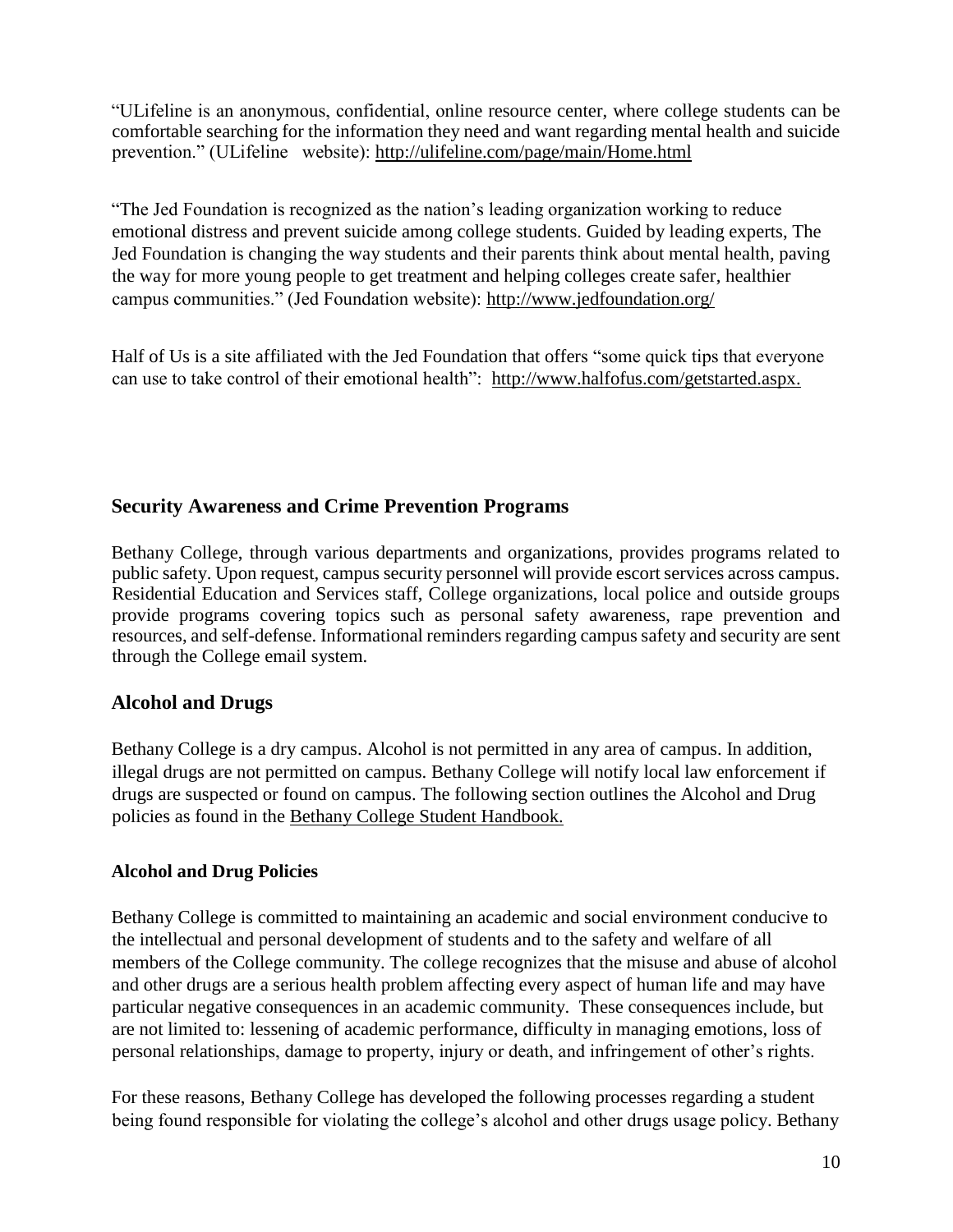College has followed the guidelines set forth in the Drug Free Schools and Communities Acts Amendments of 1989 in implementing its enforcement of the alcohol and drug usage policy. For more information see the section titled Drug Free Schools printed in the Student Handbook.

Sanctioning for alcohol and drug violations may be more severe if the incident includes the following aggravating factor(s) including but not limited to public intoxication, provision of alcohol/drugs to minors, driving a vehicle under the influence of alcohol/drugs, damage to property, obstruction of a peace officer, or failure to cooperate with a college official. Sanctioning may also be more severe if it is accompanied by other violations of the Student Conduct Code.

### **In The Presence of Alcohol Sanctions**

When a student is found responsible for being in the presence of alcohol on College premises the following are minimum sanctioning guidelines. This applies to all students on campus whether of legal age or not, and all underage students off campus. For "in the presence of" alcohol, the first violation is the student's only violation. Because alcohol is prohibited on the Bethany College campus, any subsequent violations will be treated as possession or use.

First and Only Violation:

- Disciplinary warning.
- Free Interactive alcohol education program

#### **Alcohol Hosting, Possession and/or Use Sanctions**

First violation:

- Disciplinary Probation
- Free Interactive alcohol education program
- Students under 21 will notify their parent(s) in writing regarding their violations. They will provide a copy of the letter to the Student Conduct Administrator, so it may be kept in the student's file.

Second violation:

- Suspension in Abeyance
- Online education course.
- Full drug and alcohol assessment with Counselor and compliance with all recommendations. (Student may choose to obtain an evaluation from a State accredited facility off campus, but must sign a release and have results forwarded to Counselor, and must provide verification of completing recommendations). The cost of the assessment is \$150.00 paid at the time of participation.
- Students under 21 will notify their parent(s) in writing regarding their violations.

Third violation:

• Suspension or Expulsion.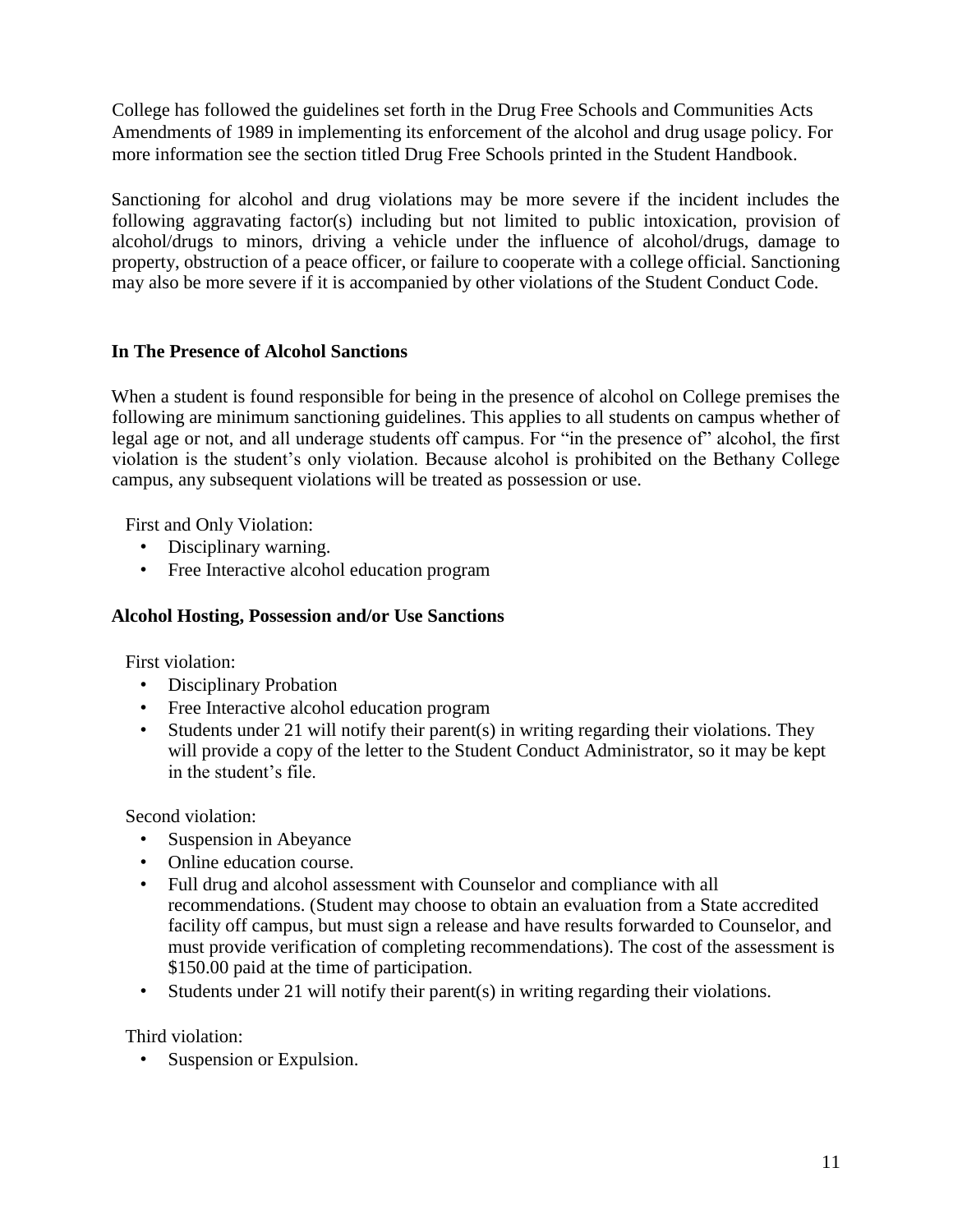#### **Good Samaritan Clause**

Any student who seeks assistance for him/herself or another student from Campus Safety, Residence Life or professional medical personnel, for intoxication or overdose shall not be subject to formal Conduct System action for (1) being intoxicated, or (2) having provided that person with alcohol. This refers to isolated incidents only and does not excuse or protect those who flagrantly and/or repeatedly violate the Bethany College alcohol policy. It applies only to cases of suspected extreme intoxication or other lifethreatening circumstances due to alcohol and does not extend to related infractions such as assault or property damage. Although formal disciplinary action may not be invoked, mandatory referrals for educational sessions and/or assessment at the student's own expense may be made.

### **Drug Usage Sanctions**

Possession or use of illicit drugs and possession of drug paraphernalia is not permitted while you are a student at Bethany College, either on or off campus. The College will cooperate with all law enforcement agencies to enforce the laws pertaining to the sale, use, and/or possession of illicit drugs. Bethany College regards drug violations as serious. Local law enforcement officials will be called immediately when drug violations are suspected. All students, faculty, staff and administrators have a responsibility and obligation to assist in the process of informing the College and law enforcement officials of violations of illegal drug usage. The presence of articles may be interpreted as actual possession of those articles. Students determined to be in locations where violations of College regulations are taking place may be considered to be in violation even though they may not actually have prohibited items on their person at the time of the report.

#### **In the presence of drugs and/or drug paraphernalia:**

When a student is found responsible for being in the presence of drugs on College premises the following are minimum sanctioning guidelines. For "in the presence of" drugs, the first violation is the student's only violation. Because drugs are illegal AND prohibited on the Bethany College campus, any subsequent violations will be treated as possession or use.

First Violation and only violation:

- Disciplinary warning.
- Online education course.
- Students will notify their parent(s) in writing regarding their violation.
- Possible exclusion of on-campus housing
- Possible suspension or expulsion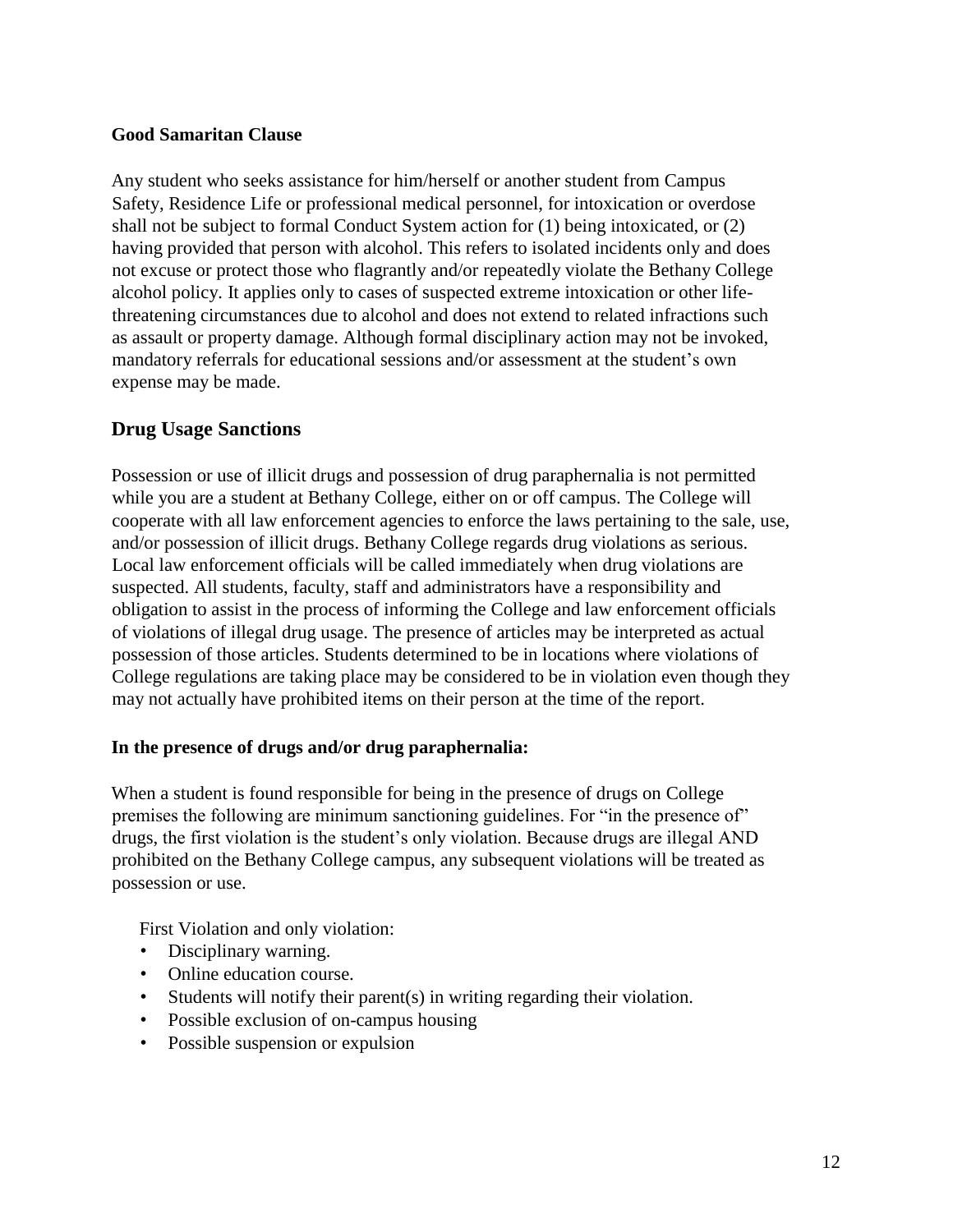## **Positive Test for Drug Use Sanctions**

The following sanctions are applicable to any drug test administered, or organized, by Bethany College.

First Violation:

- Referral to the Bethany College counselor to determine content and duration of treatment and other necessary sanction. Follow and complete any and all recommendations which may include residential treatment.
- Complete 10 hours of on-campus, restorative service.
- Student will notify his/her parent(s) in the presence of the Student Conduct Administrator regarding their violation.
- Student will be subject to random, unannounced testing for drug use while enrolled at Bethany College
- Possible Suspension, Suspension in abeyance, or Expulsion
- Possible exclusion from on-campus housing
- Additional sanctions for student-athletes:
	- o The student-athlete will be prohibited from any and all team participation for 4 weeks. Team participation is defined as being present at any team practices with supervision by a coach or player led practices including weight lifting or conditioning sessions. In the event of a competition the student-athlete may not be on the sidelines or bench and may not travel with the team to any away competitions. The student-athlete may not attend team meetings during this time. o The student-athlete will be suspended for 25% of the entire season's competition in his/her intercollegiate sport (coaches have the discretion to increase the duration of suspension based on their team rules). If less than 25% of the schedule is remaining in the current season, or if the positive test comes during an "off" season (i.e. during the Spring for football), then any loss of competition imposed will carry over into the following season.
	- o The student-athlete will be required to provide a negative drug test prior to being reinstated for competition. All costs of additional testing will be charged to the student-athlete and must be paid for before eligibility is reinstated.

Second Violation:

Suspension or Expulsion

#### **Drug Possession/Dealing/Selling/Trafficking:**

First Offense:

- Suspension in Abeyance, Suspension, or Expulsion.
- Online Drug education
- Students under 21 will notify their parent(s) in writing regarding their violations. They will provide a copy of the letter to the Student Conduct Administrator, so it may be kept in the student's file.

Second Offense:

Suspension or Expulsion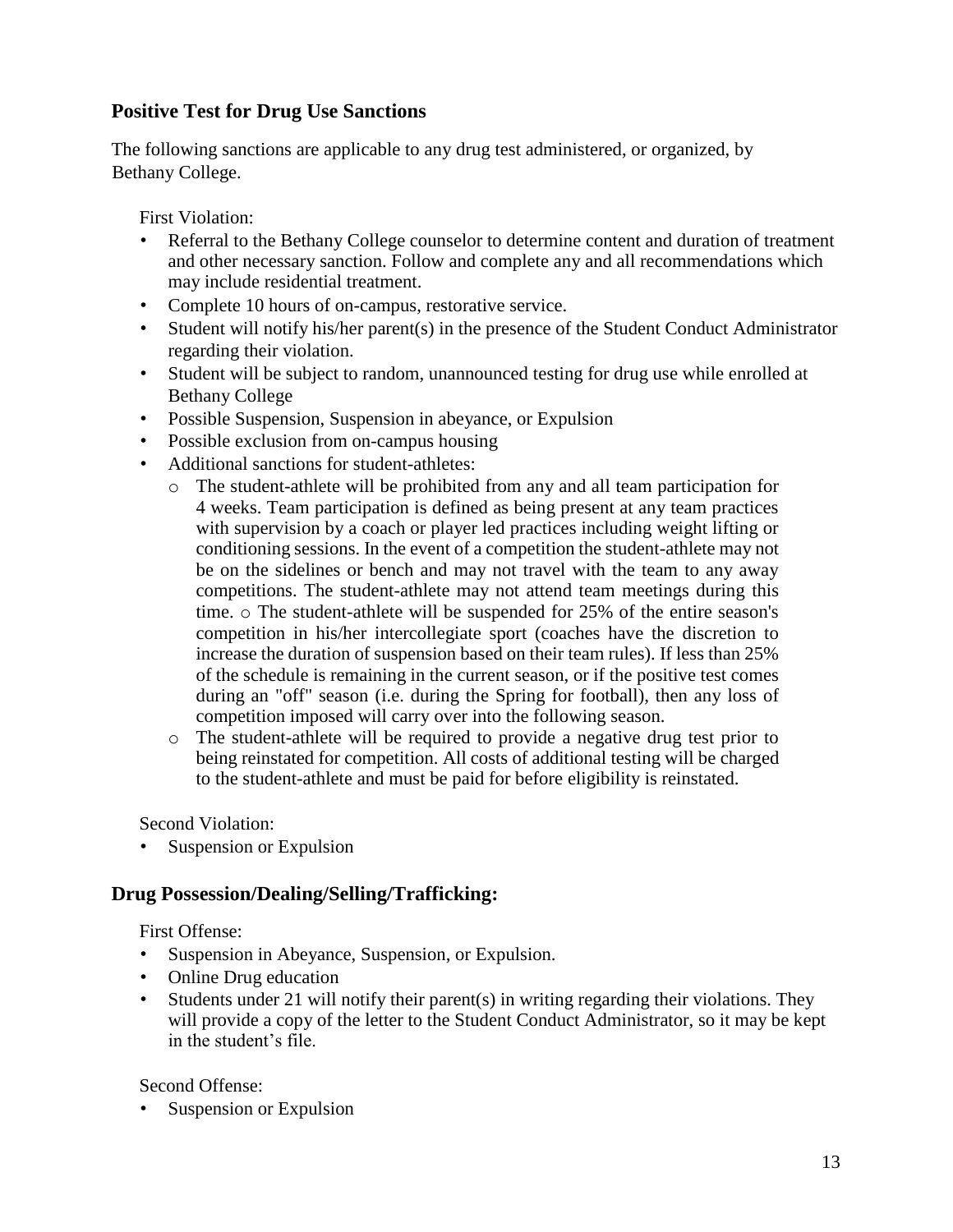## **Campus and Workplace Violence/Weapons**

#### **Residence Halls, Campus and Workplace Violence/Weapons**

Bethany College prohibits the use of violence in any form. Students engaging in any violence on or off-campus and in the campus workplace, or who threaten violence on or off campus and in the campus workplace will be subject to immediate disciplinary action. No talk of violence or joking about violence will be tolerated and if this occurs student(s) may be subject to an evaluation by a licensed counseling professional at their own expense.

"Violence" includes physically harming another, shoving, pushing, striking, brandishing weapons, and threatening or talking of engaging in those activities. It is the intent of this policy to ensure that everyone associated with Bethany College, including students, never feels physically threatened by any person's actions or conduct.

#### **Security Measures**

In an effort to fulfill this commitment to a safe environment a few simple rules have been created. These are:

- Access to Bethany College's property is limited to those with a legitimate business interest.
- All students may be required to show Bethany College identification card and all vehicles entering the property must display Bethany College identification.

#### **Weapons are prohibited**

Bethany College specifically prohibits the possession of weapons by any student while on Bethany College property. This ban includes keeping or transporting a weapon in a vehicle in a parking area, whether public or private. Students are also prohibited from carrying a weapon while performing services off Bethany College's business premises. Weapons include guns, knives, hunting knives, switchblades, explosives, and other items with the potential to inflict harm. Appropriate disciplinary action, up to expulsion or referral to law enforcement officials, will be taken against any student or employee who violates this policy.

#### **Missing Persons Policy**

Bethany College takes student safety seriously. The following policy and procedure has been established to assist in locating students living in college-owned housing who based on facts and circumstances are reported to be missing.

Anyone who believes a student to be missing based on changes in their usual routine should notify the Director of Campus Safety. Each and every report will be immediately investigated once the student has been missing for 24 hours. Parents or the emergency contact of the missing student will be notified. In the event that parents/emergency contact need to be notified, the Vice President for Academic and Student Affairs will place the call.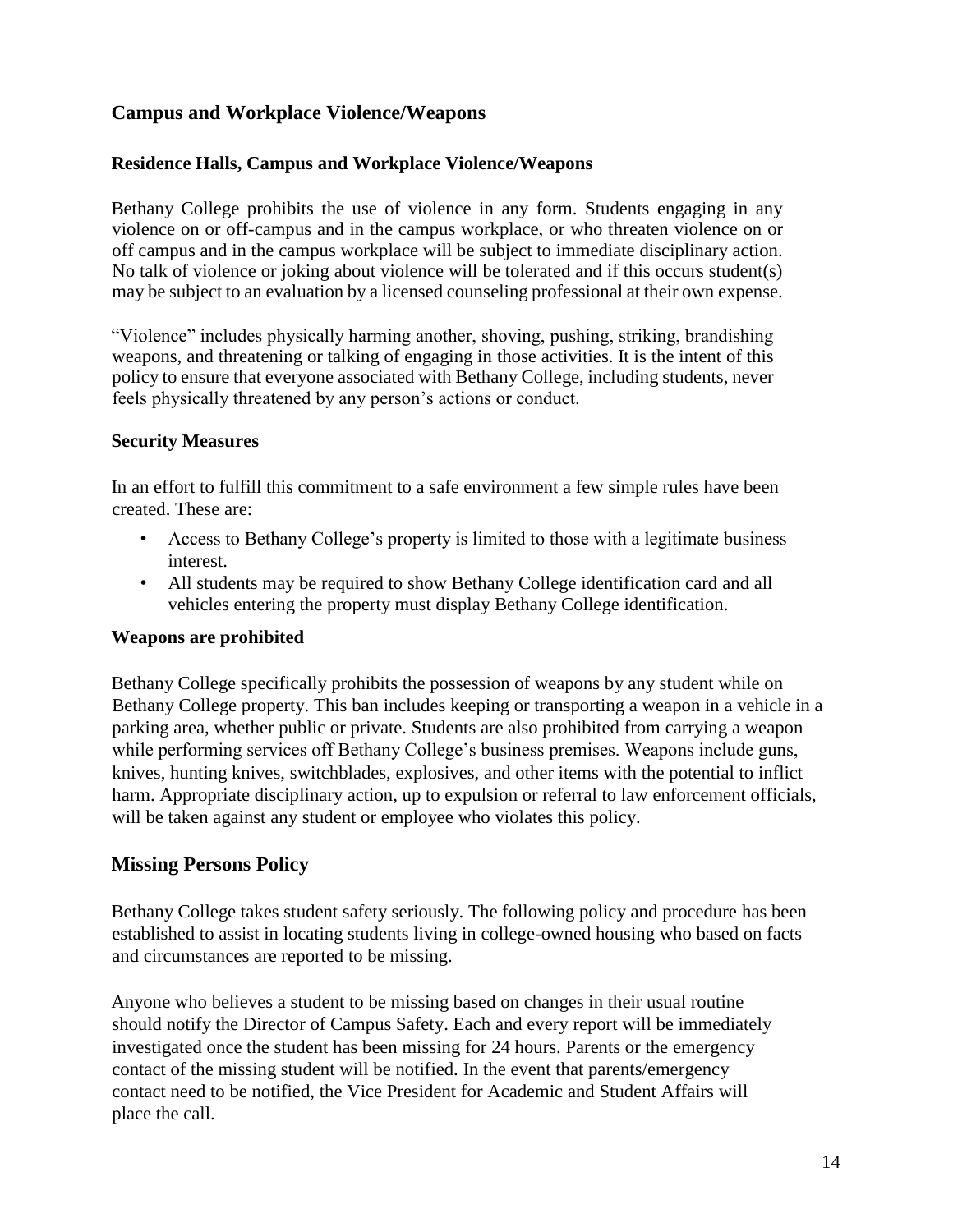- 1. The Director of Campus Safety, or his/her designee, will collect and document the following information at the time of the report:
	- The name and relationship of the person submitting the report.
	- The date, time and location the missing student was last seen.
	- The general routine or habits of the suspected missing student including any recent changes in behavior or demeanor.
	- The missing student's cell phone number (if not on file).
	- The information given by the student for their emergency contact will be kept confidential.
- 2. The Director of Campus Safety, or his/her designee, will disseminate the information to appropriate college officials.
- 3. The Director of Campus Safety, or his/her designee, will conduct an investigation including going to the student's room, interviewing his/her RA, roommates, floor mates, etc. Attempts to contact the student via email, cell phone, texting, social networks, etc. will be made.
- 4. The Lindsborg Police Department will be contacted and made aware of the situation, provided with gathered information including the make and model of the alleged missing student's vehicle.

## **Campus Student Organization Disclosure**

Bethany College does not have or house student organizations off-campus.

## **Sexual Misconduct and Title IX**

#### **Sexual Misconduct Policy**

Bethany College Board of Directors adopted a New Sexual Misconduct Policy in February, 2015. Every effort was made to train every faculty, staff and student, and a 93.2% success was achieved on this goal. Online training provided by Everfi, on the policy and responsibilities of each group was conducted. The actual Sexual Misconduct Policy is included in this report in Appendix A.

If you are victim of sexual assault, seek assistance from professional staff in the Office of Student Development. A professional staff member will assist you in making a report either to the Title IX coordinator, local law enforcement, or both. Bethany College is committed to ensuring that you have someone with you during the process of seeking medical attention, reporting, and supporting you through the psychological struggles after the attack.

Bethany College administrators work to follow sexual assault protocols set forth by RAINN (Rape, Abuse and Incest National Network at [www.rainn.org\)](http://www.rainn.org/) and our own Campus Sexual Misconduct Policy.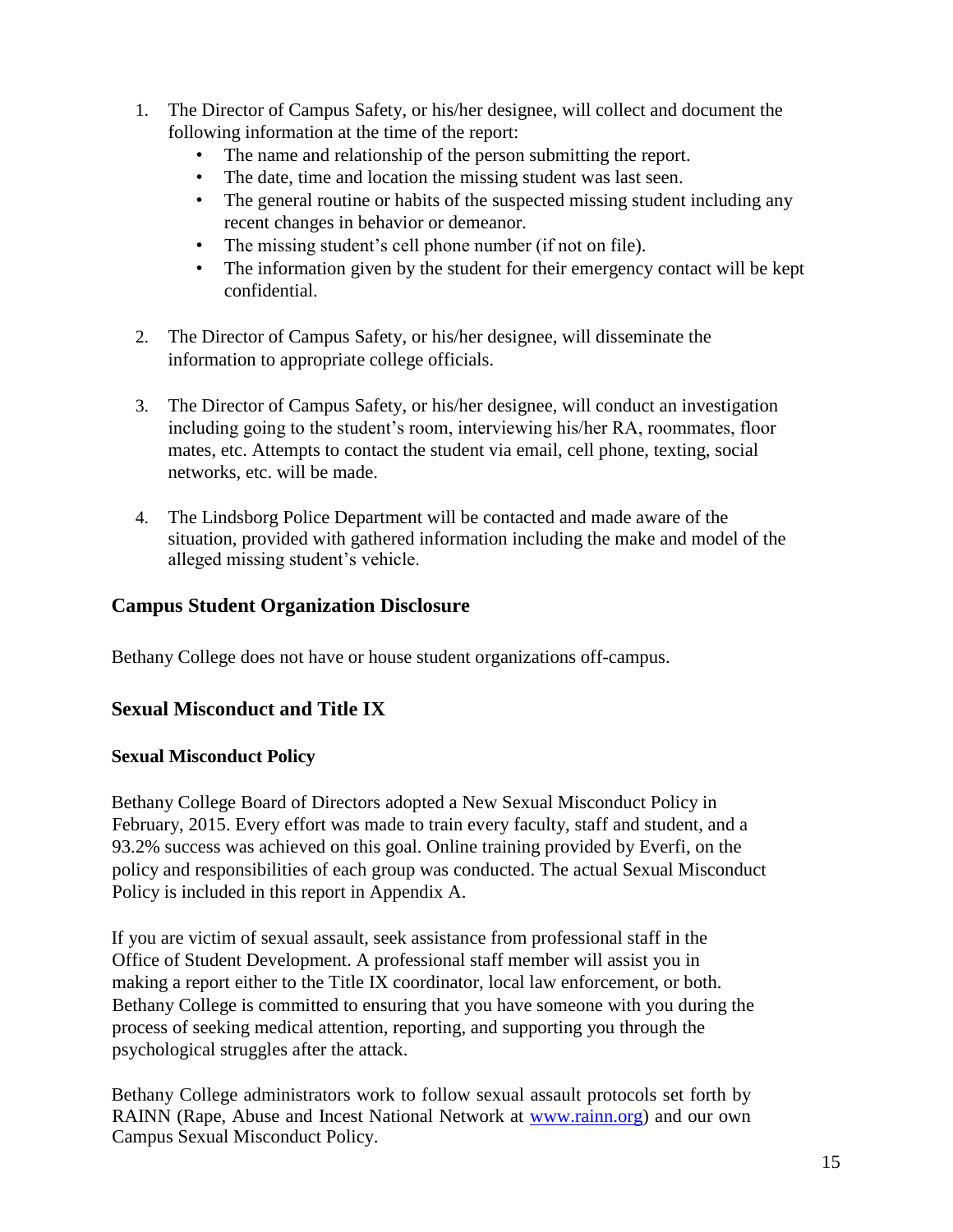#### **What should I do if I am sexually assaulted?**

- 1. **Find a safe environment**  anywhere away from the attacker. Ask a trusted friend to stay with you for moral support.
- 2. Know that what happened was not your fault and that now you should do what is best for you.
- 3. Report the attack to police by calling 911, to campus officials by calling #3030 or by contacting the Title IX Coordinator. If you want more information, a counselor on the National Sexual Assault Hotline at 1.800.656.HOPE can help you understand the process.
	- To preserve evidence of the attack don't bathe or brush your teeth.
	- Write down all the details you can recall about the attack  $\&$  the attacker. Sometimes the only witness in a rape case if the person who is raped, so it is important that you remember as much as you can about the assailant. As soon as possible, the victim should document the details of the incident. Information most needed by the police include: who what, when, where, how, appearance of the assailant (approximate age, weight, height, hair color, length of hair, eye color, race/ethnicity, clothing, any unusual marks, scars, tattoos, rings, etc.), the type of force or coercion used, any objects touched, taken or left by the assaulter, possible witnesses. If the assaulter said anything, try to remember the words, the grammar, any accents or speech impediments.
	- Get medical attention. Even with no physical injuries, it is important to determine the risks of STDs and pregnancy.
	- To preserve forensic evidence, ask the hospital to conduct a rape kit exam.
	- If you suspect you may have been drugged, ask that a urine sample be collected. The sample will need to be analyzed later on by a forensic lab.
- 4. If you know that you will never report, there are some things you should still consider:
	- Get medical attention. Even with no physical injuries, it is important to determine the risks of STDs and pregnancy.
	- Call the National Sexual Assault Hotline, operated by RAINN, for free, confidential counseling, 24 hours a day: 1.800.656.HOPE.
- 5. Recognize that healing from rape takes time. Give yourself the time you need. Get the support you need from the Director of Counseling and Enrichment Services.
- 6. Know that it's never too late to call. Even if the attack happened years ago, the National Sexual Assault Hotline or the National Sexual Assault Hotline can still help. Many victims do not realize they need help until months or years later.

The Director of Counseling and Enrichment Services is on-call during the academic year. Please do not hesitate to call extension 3030 for assistance in reaching the Director of Counseling. Information on Counseling Services, is located in the Policies, Procedures, and Services section of this report.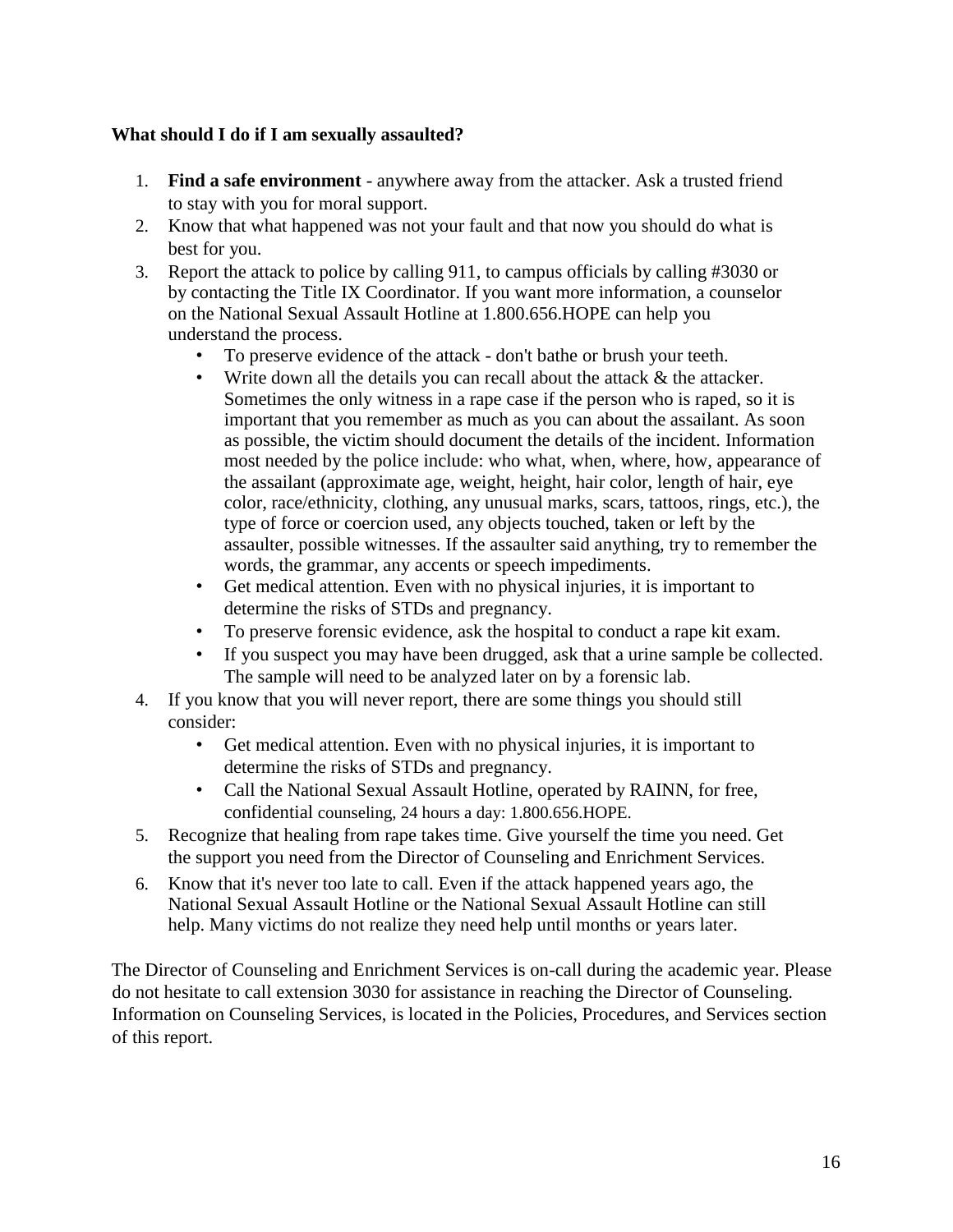## **Violence Against Women's Act (VAWA)**

Bethany College has set forth training and prevention programs to comply with Violence Against Women's Act (VAWA). Bethany College has developed programs to prevent domestic violence, dating violence, sexual assault, and stalking. The procedures that will be followed once an incident of these crimes has been reported, including a statement of the standard of evidence that will be used during any institutional conduct proceeding arising from the report. Educational programs to promote the awareness of rape, acquaintance rape, domestic violence, dating violence, sexual assault, and stalking, which shall include primary prevention and awareness programs for incoming students and new employees, as well as ongoing prevention and awareness programs for students, staff and faculty.

## **Additional Programming**

Bethany College focuses on sexual assault awareness and the campus Sexual Misconduct policy during its New Student Orientation program at the beginning of each academic year. The College Counselor also provides programming during Domestic Violence Sexual Assault Awareness Months, and assesses the needs of the College community with regard to rape, acquaintance rape and other forcible and non-forcible sex offenses.

## **RAINN**

Bethany College administrators work to follow sexual assault protocols set forth by RAINN (Rape, Abuse and Incest National Network at [www.rainn.org\).](http://www.rainn.org/)

The Rape, Abuse & Incest National Network is the nation's largest anti-sexual assault organization. RAINN operates the National Sexual Assault Hotline at 1.800.656.HOPE and the National Sexual Assault Online Hotline at rainn.org, and publicizes the hotline's free, confidential services; educates the public about sexual assault; and leads national efforts to prevent sexual assault, improve services to victims and ensure that rapists are brought to justice.

## **National Sexual Assault Hotline**

Among its programs, RAINN created and operates the National Sexual Assault Hotline at 1.800.656.HOPE. This nationwide partnership of more than 1,100 local rape treatment hotlines provides victims of sexual assault with free, confidential services around the clock. The hotline helped 137,039 sexual assault victims in 2005 and has helped more than one million since it began in 1994.

## **National Sexual Assault Online Hotline**

In 2007, RAINN expanded its hotline services with the National Sexual Assault Online Hotline, the nation's first secure web-based hotline that provides live and completely confidential help to victims through an interface as intuitive as instant messaging. In November 2007, RAINN won the 2007 N Power Greater DC Region Technology Innovation Award for its innovative use of technology in the National Sexual Assault Online Hotline.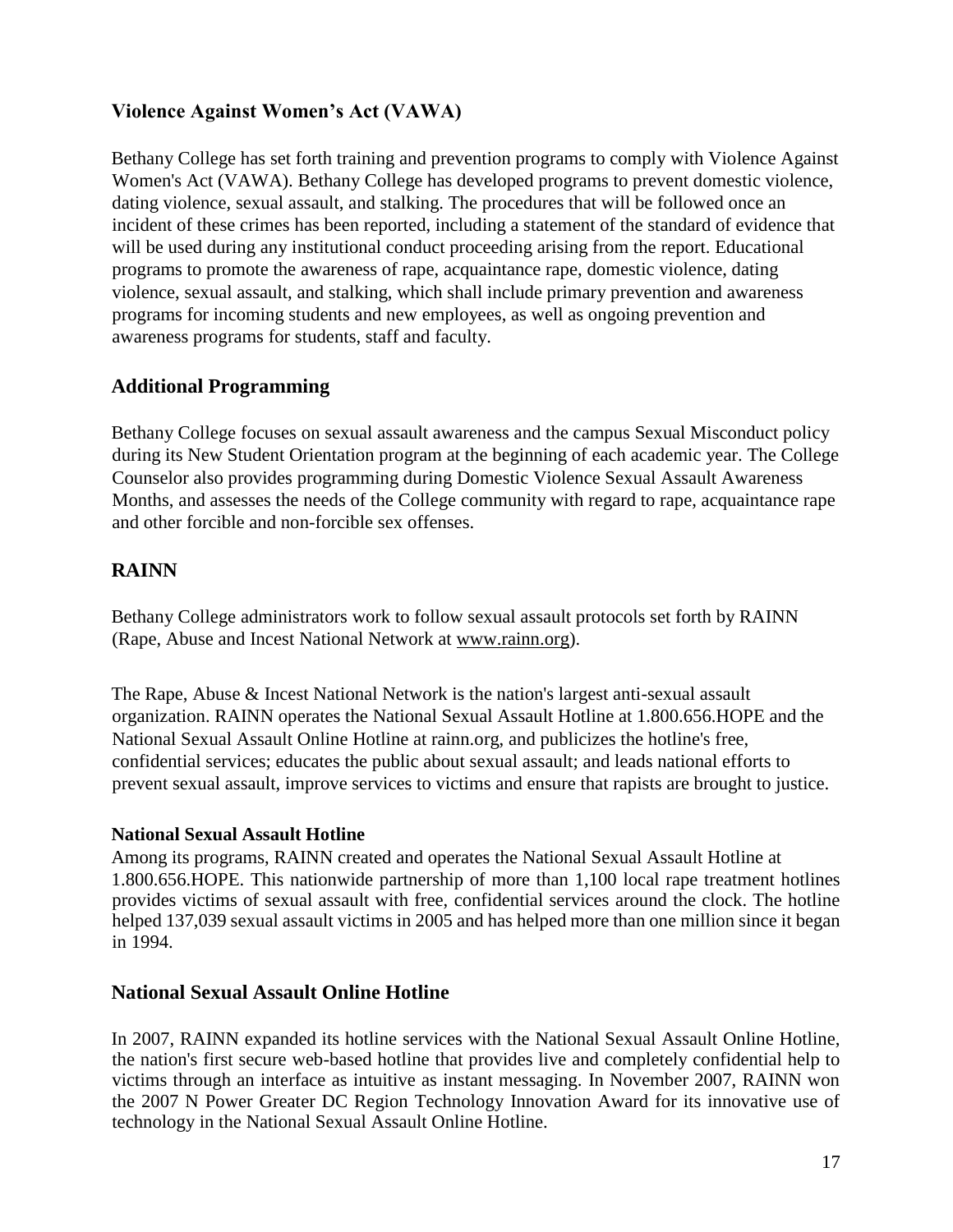## Appendix A SEXUAL MISCONDUCT POLICY

## **Policy Statement**

Bethany College (the "College") is committed to providing a learning, working, and living environment that promotes personal integrity, civility, and mutual respect in an environment free of discrimination on the basis of sex. The College considers sex discrimination in all its forms to be a serious offense. Sex discrimination constitutes a violation of this policy, is unacceptable, and will not be tolerated. Sex discrimination includes discrimination on the basis of pregnancy, gender identity, and failure to conform to stereotypical notions of femininity and masculinity.

Sexual harassment, whether verbal, physical, or visual, is a form of prohibited sex discrimination, and sexual violence is a particularly severe form of sexual harassment. The specific definitions of sexual harassment and sexual violence, including examples of such conduct, are set forth below.

#### **Scope**

This policy applies to administrators, faculty, and other College employees; students; applicants for employment; customers; third-party contractors; and all other persons that participate in the College's educational programs and activities, including third-party visitors on campus (the "College Community"). This policy prohibits sex discrimination, sexual harassment, and sexual violence even when the complainant and alleged perpetrator are members of the same sex, and it applies regardless of national origin, immigration status, or citizenship status. The College's prohibition on sex discrimination, sexual harassment, and sexual violence extends to all aspects of its educational programs and activities, including, but not limited to, admissions, employment, academics, athletics, housing, and student services.

The College has jurisdiction over complaints alleging sex discrimination, sexual harassment, and sexual violence when the conduct occurs on campus or any other property owned by the College, during or at an official College program or activity (regardless of location), or off campus when the conduct creates a hostile environment on campus. The College will investigate all complaints made under this policy and, if necessary, take action to prevent the recurrence of sex discrimination and remedy its effects.

#### **Title IX Statement**

It is the policy of the College to comply with Title IX of the Education Amendments of 1972 and its implementing regulations, which prohibit discrimination based on sex in the College's educational programs and activities. Title IX and its implementing regulations also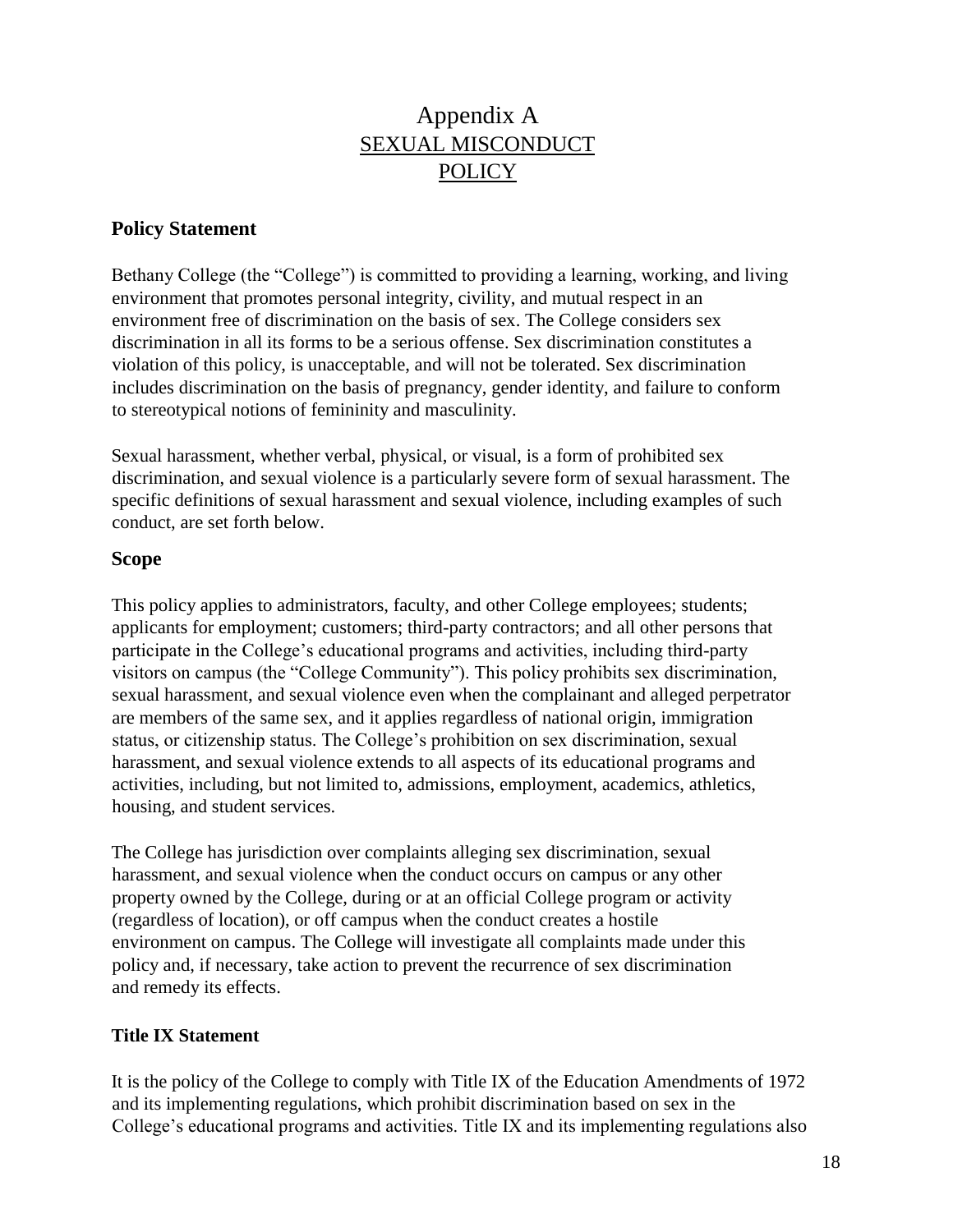prohibit retaliation for asserting claims of sex discrimination. The College has designated the following Title IX Coordinator to coordinate its compliance with Title IX and to receive inquiries regarding Title IX, including complaints of sex discrimination:

Christi Wicks Title IX Coordinator Bethany College 121 Wallerstedt Library 335 E Swensson Street Lindsborg, KS 67456 Telephone: (785) 227-3380 ext. 8123 E-mail: wickscl@bethanylb.edu

The College has also designated the following Deputy Title IX Coordinator to assist the Title IX Coordinator in coordinating Title IX compliance when employees are involved and to receive inquiries regarding Title IX, including complaints of sex discrimination:

Jennie McCall Deputy Title IX Coordinator Bethany College 114 Presser Hall 335 E Swensson Street Lindsborg, KS 67456 Telephone: (785) 227-3380 ext. 8615 E-mail: mccalljk@bethanylb.edu

A person may also file a complaint of sex discrimination with the United States Department of Education's Office for Civil Rights regarding an alleged violation of Title IX by visiting www2.ed.gov/about/offices/list/ocr/complaintintro.html or by calling 1-800-421-3481.

## **Sexual Harassment**

- 1. Definition of Sexual Harassment Sexual advances, requests for sexual favors, and other verbal, physical, or visual conduct of a sexual nature constitute sexual harassment when:
	- Submission to such conduct is made or threatened to be made, either explicitly or implicitly, a term or condition of an individual's employment or education
	- Submission to or rejection of such conduct by an individual is used or threatened to be used as the basis for academic or employment decisions affecting that individual, or
	- Such conduct has the purpose or effect of substantially interfering with an individual's performance at work, or in academic, athletics, or other extracurricular activities, or creating what a reasonable person would perceive as an intimidating, hostile, or offensive employment, education, or living environment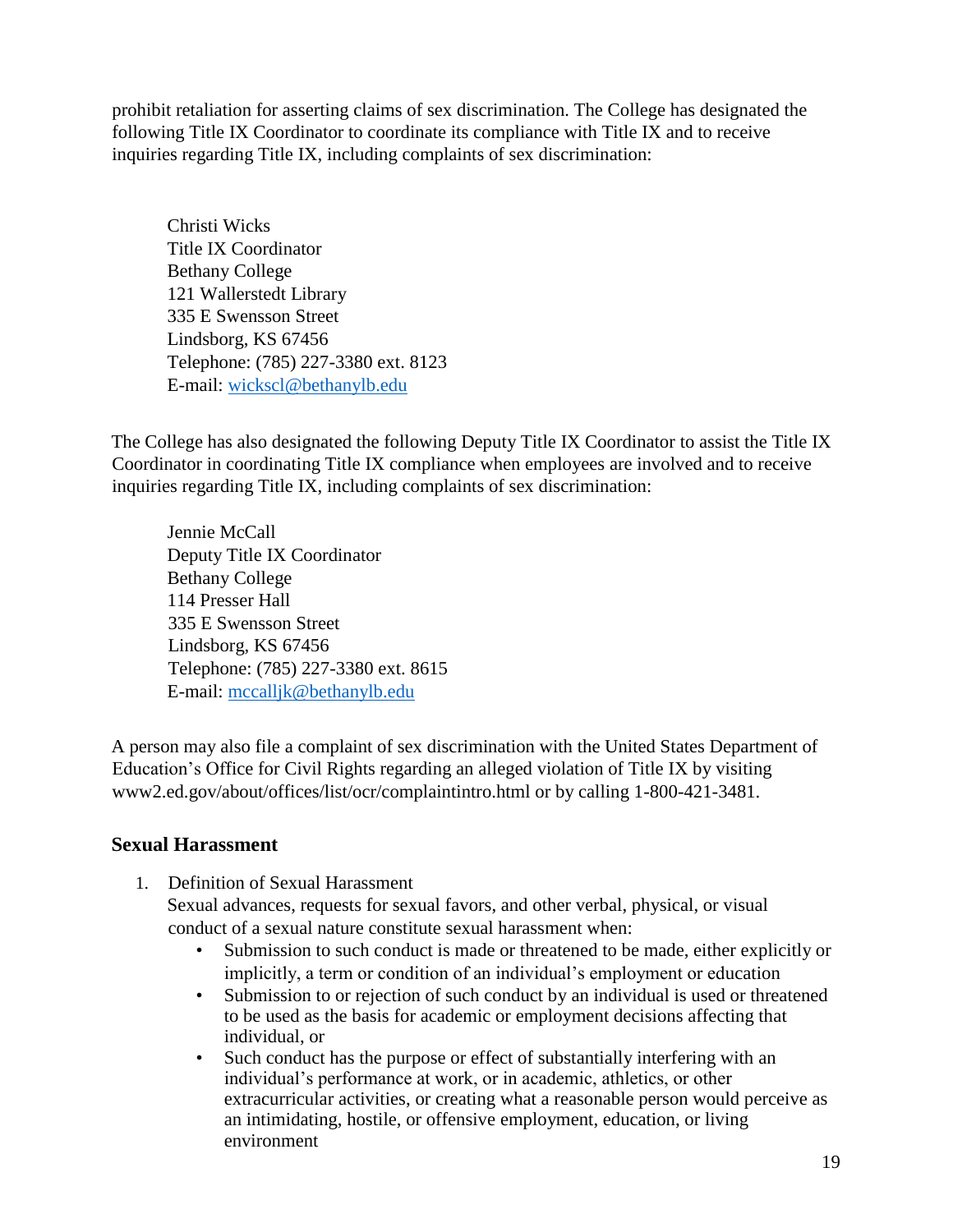- 2. Examples of Sexual Harassment:
	- Pressure for a dating, romantic, or intimate relationship
	- Unwelcome touching, kissing, hugging, rubbing, or massaging
	- Pressure for sexual activity
	- Unnecessary references to parts of the body
	- Sexual innuendos, jokes, or humor
	- Making sexual gestures
	- Displaying sexual graffiti, pictures, videos or posters
	- Using sexually explicit profanity
	- Asking about, or telling about, sexual fantasies, sexual preferences, or sexual activities
	- E-mail and Internet use that violates this policy
	- Leering or staring at someone in a sexual way, such as staring at a person's breasts or groin
	- Sending sexually explicit emails or text messages
	- Commenting on a person's dress in a sexual manner
	- Giving unwelcome personal gifts such as flowers, chocolates, or lingerie that suggest the desire for a romantic relationship
	- Commenting on a person's body, gender, sexual relationships, or sexual activities
	- Requesting sexual favors in return for employment, athletic, or other rewards, or threats if sexual favors are not provided. • Sexual violence (as defined below)

#### **Sexual Violence**

- 1. The Definition of Sexual Violence: Sexual violence is a form of prohibited sexual harassment. Sexual violence includes physical sexual acts perpetrated against a person's will or where a person is incapable of giving consent because of his or her temporary or permanent mental or physical incapacity, because of his or her youth, or because of his or her incapacitation due to the use of drugs and/or alcohol.
- 2. Examples of Sexual Violence:
	- Rape or sexual assault: sexual intercourse (anal, oral, or vaginal) by a man or woman upon a man or woman without consent
	- Unwilling sexual penetration (anal, vaginal, or oral) with any object or body part that is committed by force, threat, or intimidation
	- Sexual touching with an object or body part, by a man or woman upon a man or woman, without consent
	- Sexual touching with an object or body part, by a man or woman upon a man or woman, committed by force, threat, or intimidation
	- The use of force or coercion to effect sexual intercourse or some other form of sexual contact with a person who has not given consent
	- Having sexual intercourse with a person who is unconscious because of drug or alcohol use
	- Hazing that involves penetrating a person's vagina or anus with an object
	- Use of the "date rape drug" to effect sexual intercourse or some other form of sexual contact with a person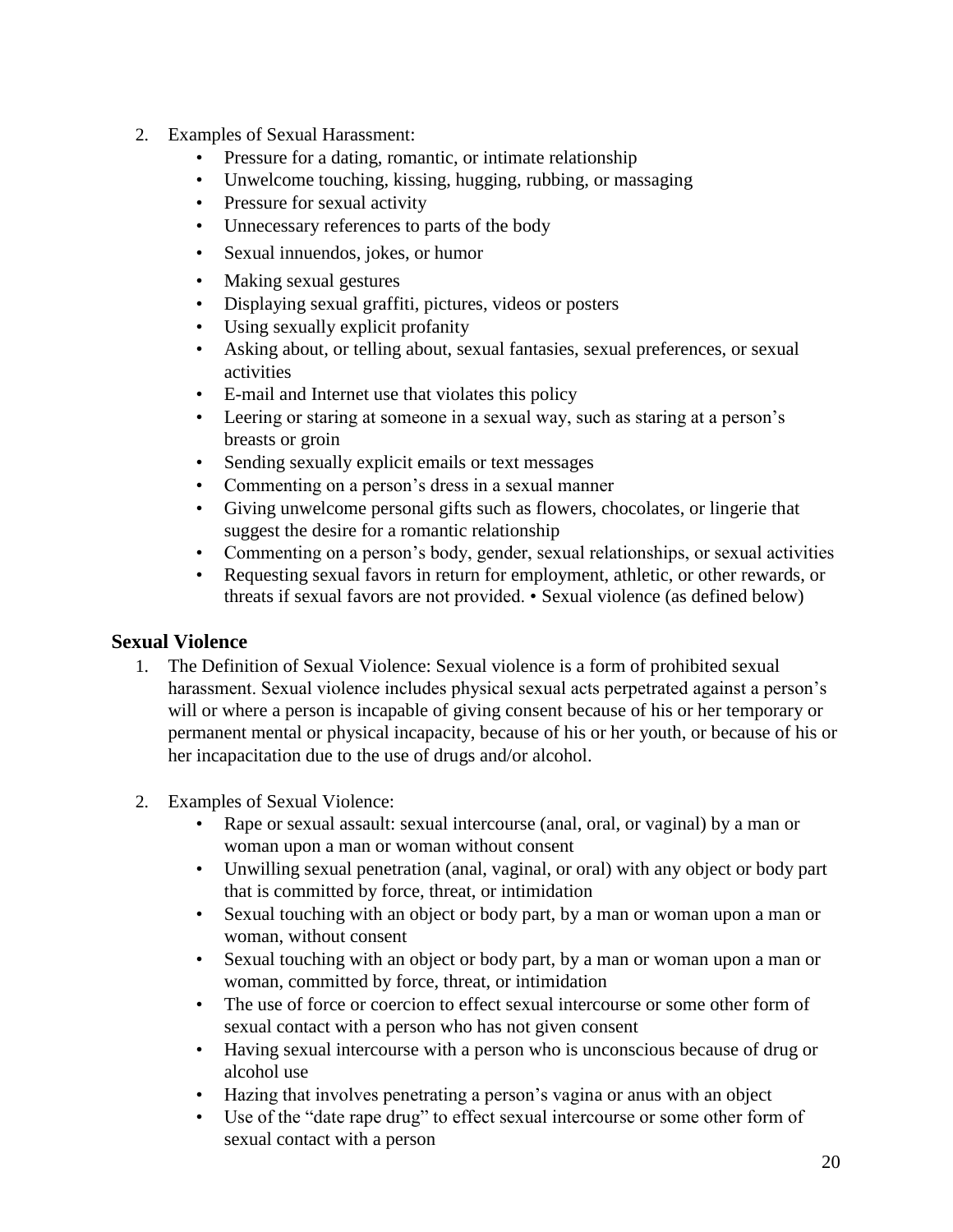- One partner in a romantic relationship forcing the other to have sexual intercourse without the partner's consent Exceeding the scope of consent by engaging in a different form of sexual activity than a person has consented to
- Knowingly transmitting a sexually transmitted disease such as HIV to another person through sexual activity
- Coercing someone into having sexual intercourse by threatening to expose their secrets
- Secretly videotaping sexual activity where the other party has not consented
- Prostituting another person

## **Sexual Misconduct**

1. Collectively, sex discrimination, sexual harassment, and sexual violence will be referred to as "sexual misconduct" through the remainder of this policy and the complaint resolution procedures.

## **Consent**

1. Definition of Consent

Lack of consent is a critical factor in determining whether sexual violence has occurred. Consent is informed, freely given, and mutually understood. Consent requires an affirmative act or statement by each participant. Consent is not passive.

- If coercion, intimidation, threats, and/or physical force are used, there is no consent.
- If a person is mentally or physically incapacitated or impaired by alcohol or drugs such that the person cannot understand the fact, nature, or extent of the sexual situation, there is no consent.
- Warning signs of when a person may be incapacitated due to drug and/or alcohol use include: slurred speech, falling down, passing out, and vomiting.
- If a person is asleep or unconscious, there is no consent.
- Consent to one form of sexual activity does not imply consent to other forms of sexual activity.
- Consent can be withdrawn. A person who initially consents to sexual activity is deemed not to have consented to any sexual activity that occurs after he or she withdraws consent.
- Effective consent may not exist when there is a disparity in power between the parties (e.g., faculty/student, supervisor/employee).

## **Domestic Violence, Dating Violence, and Stalking**

- 1. The crimes of domestic violence, dating violence and stalking can also constitute sexual misconduct when motivated by a person's sex. These crimes, no matter the motivation behind them, are a violation of this policy.
- 2. Domestic Violence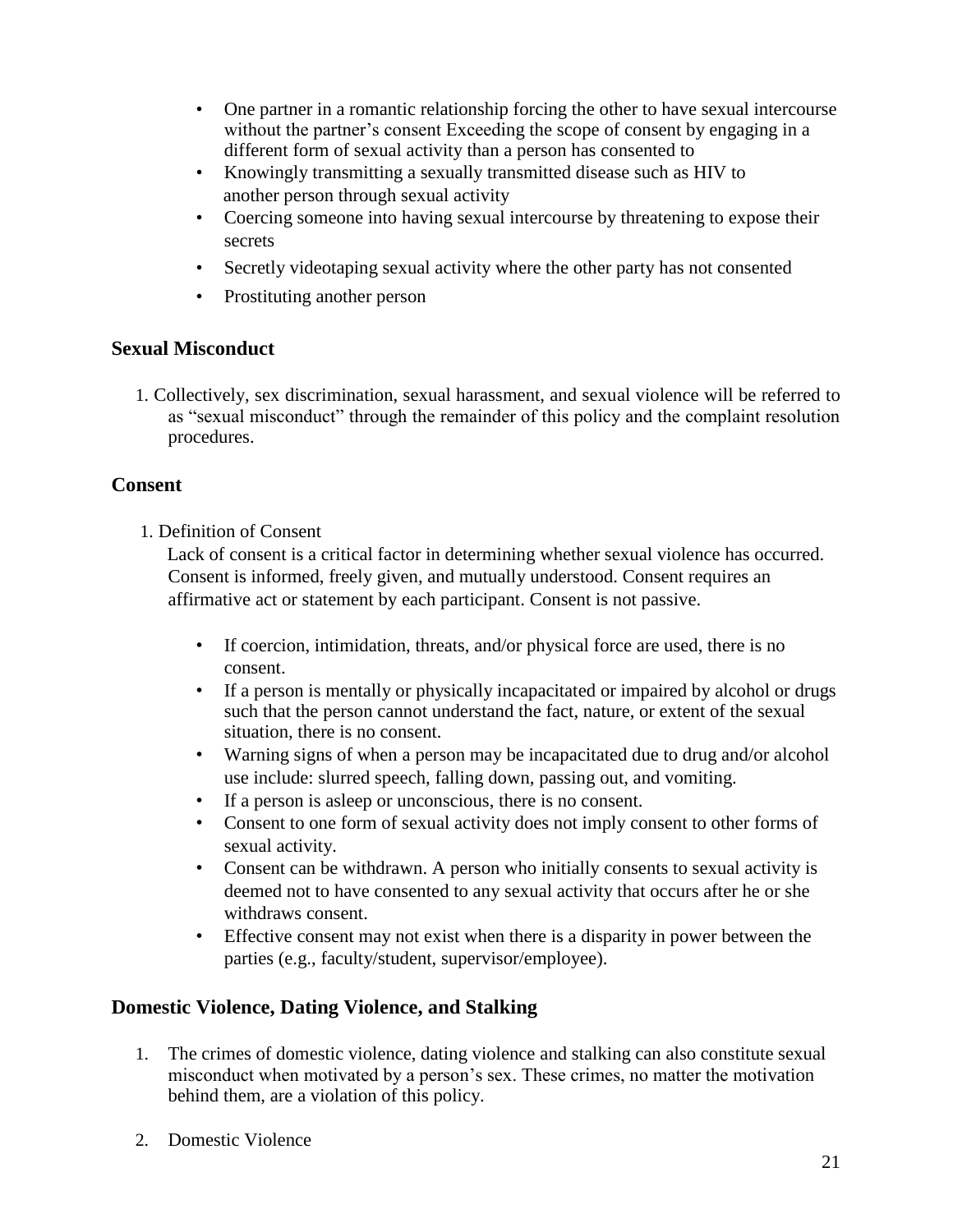"Domestic violence" includes felony or misdemeanor crimes of violence committed by a current or former spouse or intimate partner of a victim, by a person with whom the victim shares a child in common, by a person who is cohabitating with or has cohabitated with the victim as a spouse or intimate partner, by a person similarly situated to a spouse or the victim under the domestic or family violence laws of the jurisdiction in which the crime of violence occurred, or by any other person against an adult or youth victim who is protected from that person's acts under the domestic or family violence laws of the jurisdiction in which the crime of violence occurred.

The definition of domestic violence under Kansas law can be found at Kan. Stat. Ann. § 21- 511.

3. Dating Violence

"Dating violence" means violence committed by a person:

- who is or has been in a social relationship of a romantic or intimate nature with the victim; and
- where the existence of such a relationship shall be determined based on a consideration of the following factors:
	- o The length of the relationship.
	- o The type of relationship.
	- o The frequency of interaction between the persons involved in the relationship.

Kansas law does not specifically define dating violence, but conduct of this nature is covered by the definition of domestic violence found at Kan. Stat. Ann. § 21-511.

4. Stalking

"Stalking" means engaging in a course of conduct directed at a specific person that would cause a reasonable person to:

- fear for his or her safety or the safety of others; or
- suffer substantial emotional distress.

The definition of stalking under Kansas law can be found at Kan. Stat. Ann. § 21-5427.

#### **Roles and Responsibilities**

#### **Title IX Coordinator**

It is the responsibility of the Title IX Coordinator to: (1) receive complaints under this policy; (2) coordinate dissemination of information and education and training programs; (3) assist members of the College Community in understanding that sexual misconduct is prohibited by this policy; (4) answer questions about this policy; (5) appoint investigators and ensure that they are trained to respond to and investigate complaints of sexual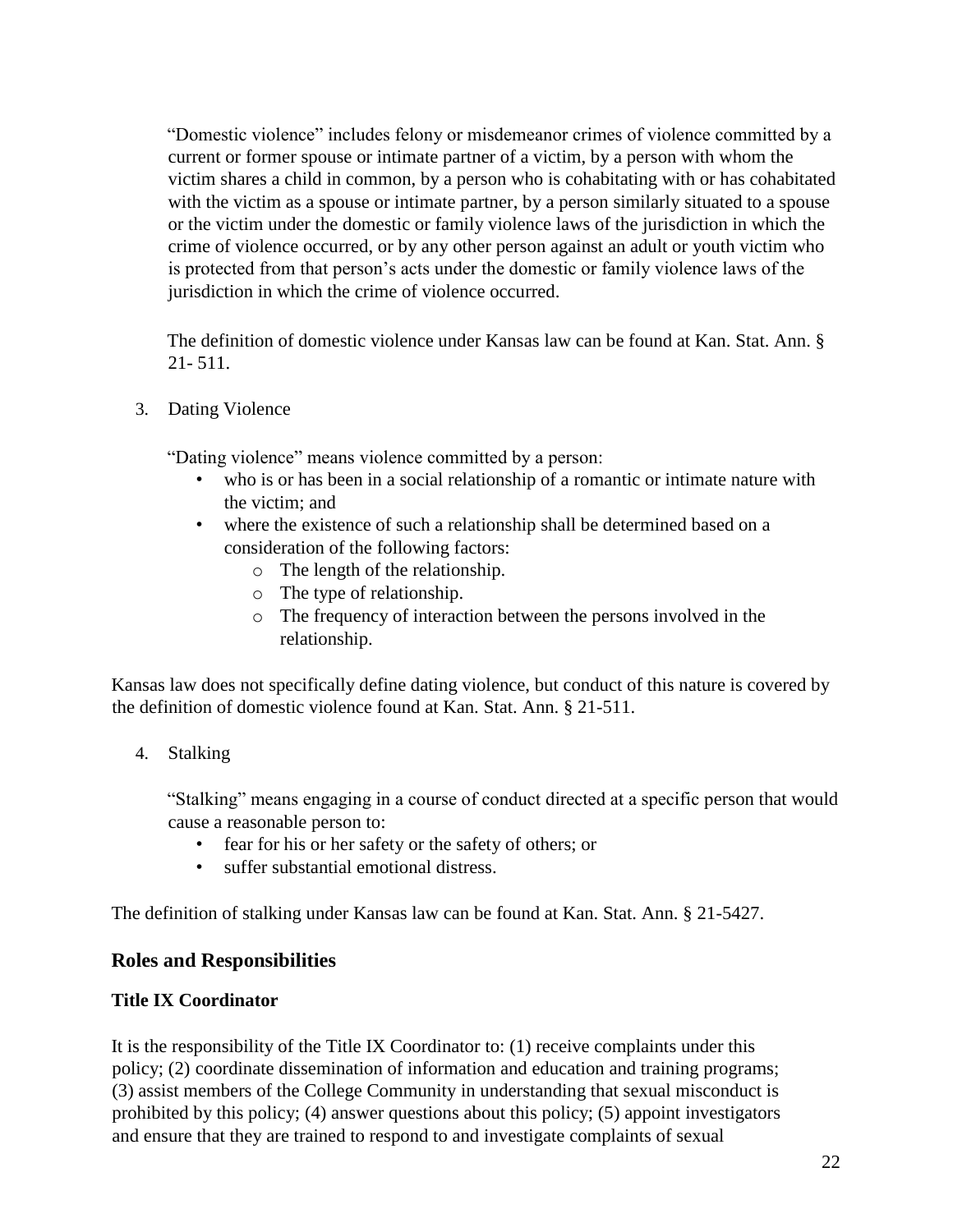misconduct; (6) ensure that employees and students are aware of the procedures for reporting and addressing complaints of sexual misconduct; and (7) to implement the Complaint Resolution Procedures or to designate appropriate persons for implementing the Complaint Resolution Procedures. The Deputy Title IX Coordinator will assist the Title IX Coordinator in carrying out these responsibilities.

### **Administrators, Deans, Department Chairs, and Other Managers**

It is the responsibility of administrators, deans, department chairs, and other managers (i.e., those that formally supervise other employees) to:

- Inform employees under their direction or supervision of this policy
- Work with the Title IX Coordinator to implement education and training programs for employees and students
- Implement any corrective actions that are imposed as a result of findings of a violation of this policy.

## **All Employees**

It is the responsibility of all employees to review this policy and comply with it.

#### **Students**

It is the responsibility of all students to review this policy and comply with it.

#### **The College**

When the College is aware that a member of the College Community may have been subjected to or affected by conduct that violates this policy, the College will take prompt action, including a review of the matter and, if necessary, an investigation and appropriate steps to stop and remedy the sexual misconduct. The College will act in accordance with its Complaint Resolution Procedures.

## **Complaints**

- **1.** Making a Complaint
	- a. Faculty and Employees

All College faculty and employees have a duty to report sexual misconduct to the Title IX Coordinator or Deputy Title IX Coordinator when they receive a report of such conduct or witness such conduct. This does not apply to the employees who may maintain confidentiality as described in Section VI.A.3 of this policy.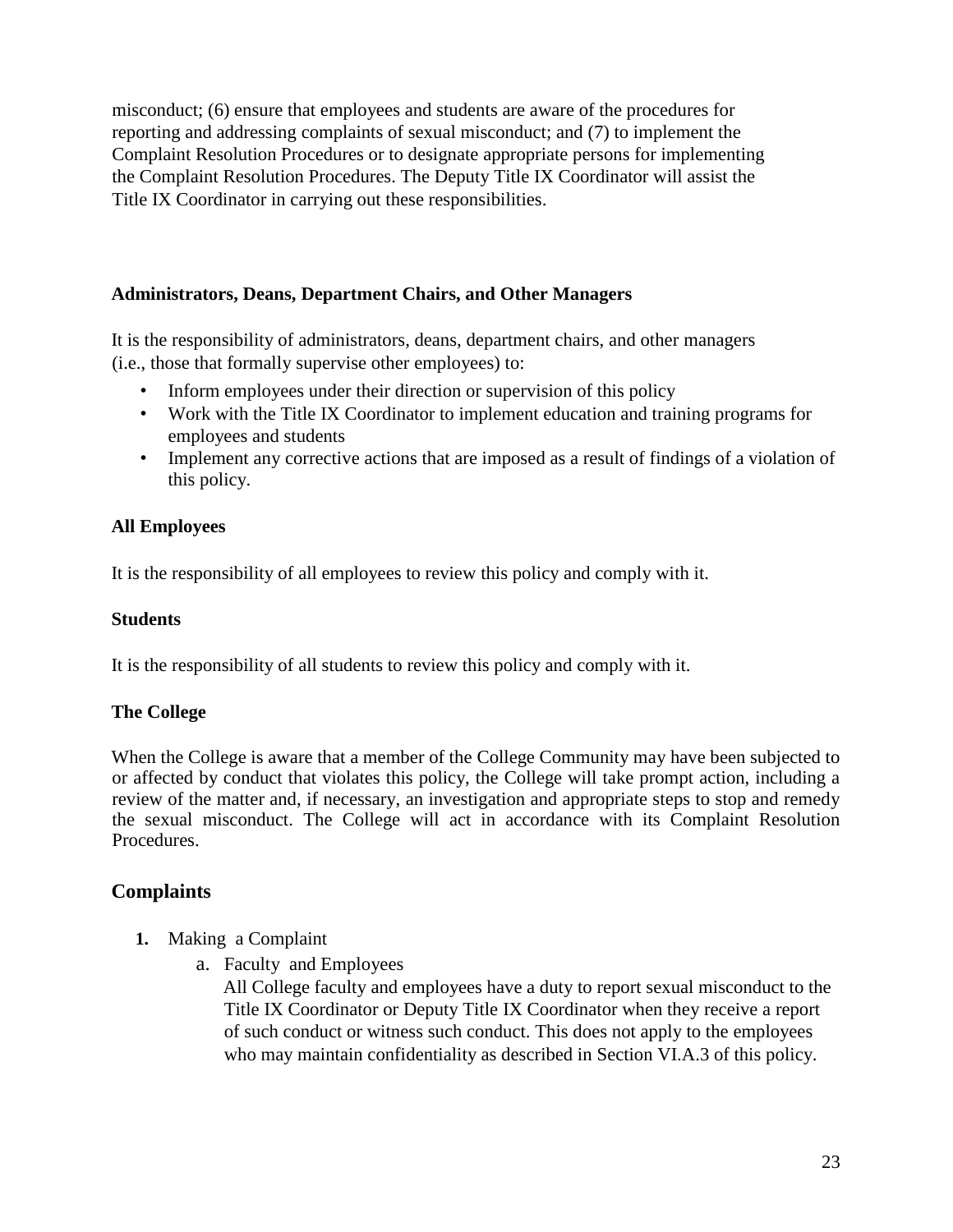College faculty and employees are also encouraged to file a complaint of sexual misconduct when they are the victim of such conduct.

b. Students and Other Persons

Students are encouraged to report sexual misconduct and if doing so should file a complaint with the Title IX Coordinator or the Deputy Title IX Coordinator. Students should be aware that all faculty and employees at the College, except those who may maintain confidentiality as described in Section VI.A.3 of this policy, have an obligation to report sexual misconduct that they become aware of or witness.

The Campus Conduct Hotline (1-866-943-5787) is another available resource. It is a confidential, independent risk management service that provides a simple, anonymous way to alert the College of sexual misconduct, so that steps can be taken to prevent continuation of the sexual misconduct.

## **2.** Confidential Discussions

If a victim desires to talk confidentially about his or her situation, Ginny Reyes, Campus Counselor, Pihlblad Memorial Union, 785-227-3380 ext. 8320 or Amy Truhe, Campus Pastor, Pearson Chapel and Welcome Center, 785.227.3977 can be contacted. They are available to assist you and will not report your circumstances to the College without your permission, unless otherwise required by law (such as when the victim is a minor). Notwithstanding, a non-identifying report may be made to the Title IX Coordinator so that the College can identify any patterns of sexual misconduct on campus and, if the conduct is a crime, it can be included in the College's annual crime statistics disclosure.

#### **3.** Content of the Complaint

So that the College has sufficient information to investigate a complaint, the complaint should include:

- a. The date(s) and time(s) of the alleged conduct;
- b. The names of all person(s) involved in the alleged conduct, including possible witnesses;
- c. all details outlining what happened; and
- d. Contact information for the complainant so that the College may follow up appropriately.
- **4.** Conduct that Constitutes a Crime

Any person who wishes to make a complaint of sexual misconduct that also constitutes a crime—including sexual violence, domestic violence, dating violence, or stalking—is encouraged to make a complaint to local law enforcement. If requested, the College will assist the complainant in notifying the appropriate law enforcement authorities. In the event of an emergency, please contact 911. A victim may decline to notify such authorities.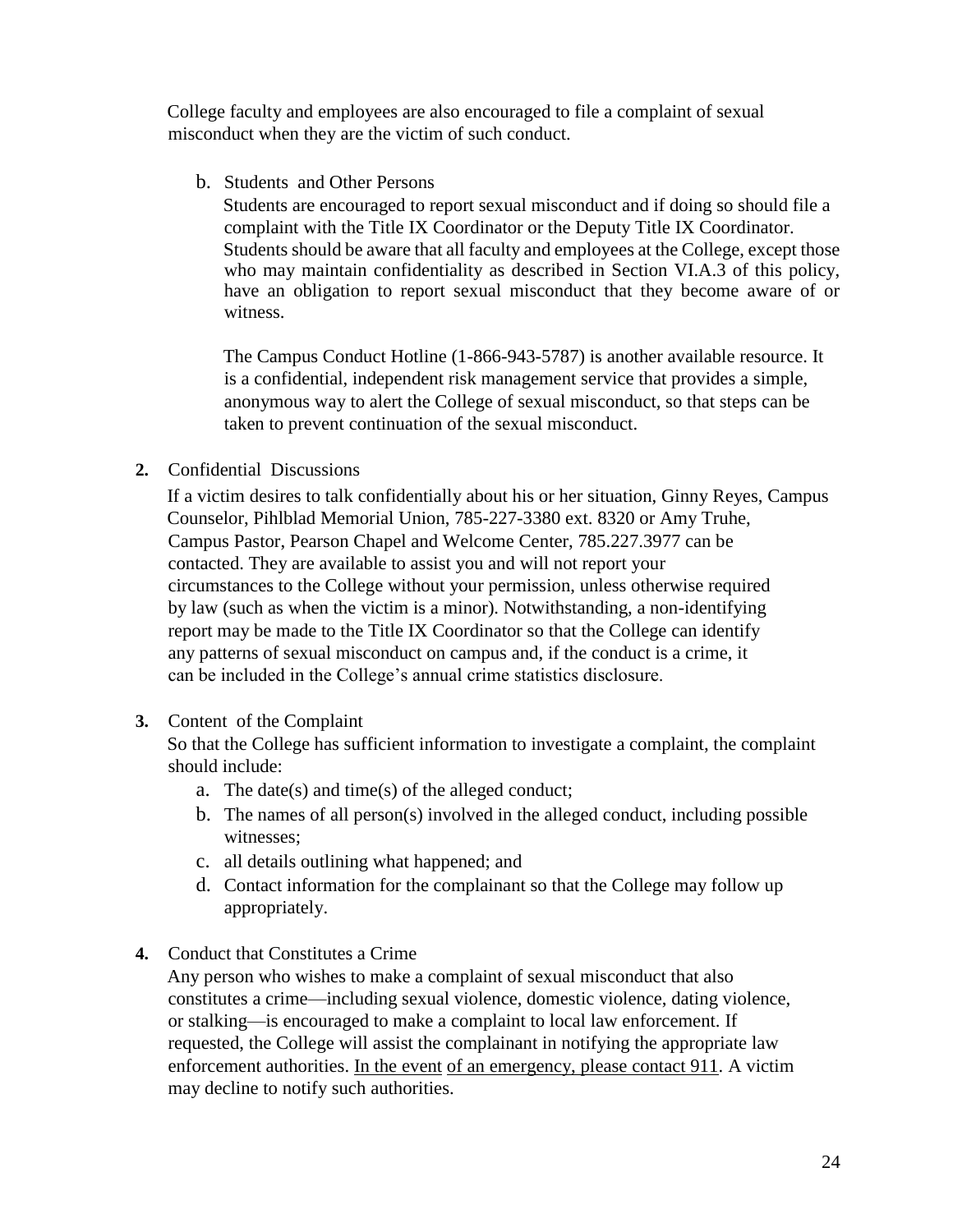- **5.** Special Guidance Concerning Complaints of Sexual Violence, Domestic Violence, Dating Violence, or Stalking
	- a. If you are the victim of sexual violence, domestic violence, dating violence, or stalking, do not blame yourself. These crimes are never the victim's fault. When physical violence of a sexual nature has been perpetrated against you, the College recommends that you immediately go to the emergency room of a local hospital and contact local law enforcement, in addition to making a prompt complaint under this policy.
	- b. If you are the victim of sexual violence, domestic violence, or dating violence, do everything possible to preserve evidence by making certain that the crime scene is not disturbed. Preservation of evidence may be necessary for proof of the crime or in obtaining a protection order. Victims of sexual violence, domestic violence, or dating violence should not bathe, urinate, douche, brush teeth, or drink liquids until after they are examined and, if necessary, a rape examination is completed. Clothes should not be changed. When necessary, seek immediate medical attention at an area hospital and take a full change of clothing, including shoes, for use after a medical examination.
	- c. It is also important to take steps to preserve evidence in cases of stalking, to the extent such evidence exists. In cases of stalking, evidence is more likely to be in the form of letters, emails, text messages, etc. rather than evidence of physical contact

and violence.

- d. Once a complaint of sexual violence, domestic violence, dating violence, or stalking is made, the complainant has several options such as, but not limited to:
	- contacting parents or a relative
	- seeking legal advice
	- seeking personal counseling (always recommended)
	- pursuing legal action against the perpetrator
	- pursing disciplinary action
	- requesting that no further action be taken
- e. A complainant who makes a claim related to sexual violence, domestic violence, dating violence, or stalking will be given a copy of the document titled "Explanation of Rights and Options After Filing a Complaint of Sexual Violence, Domestic Violence, Dating Violence, or Stalking."
- **6.** Vendors, Contractors, and Third-Parties

This policy applies to the conduct of vendors, contractors, and third parties. Persons who believe they have been subject to sexual misconduct in violation of this policy should make a complaint in the manner set forth above.

**7.** Retaliation

It is a violation of this policy to retaliate against any member of the College Community who reports or assists in making a complaint of sexual misconduct or who participates in the investigation of a complaint in any way. Persons who believe they have been retaliated against in violation of this policy should make a complaint in the manner set forth in this section.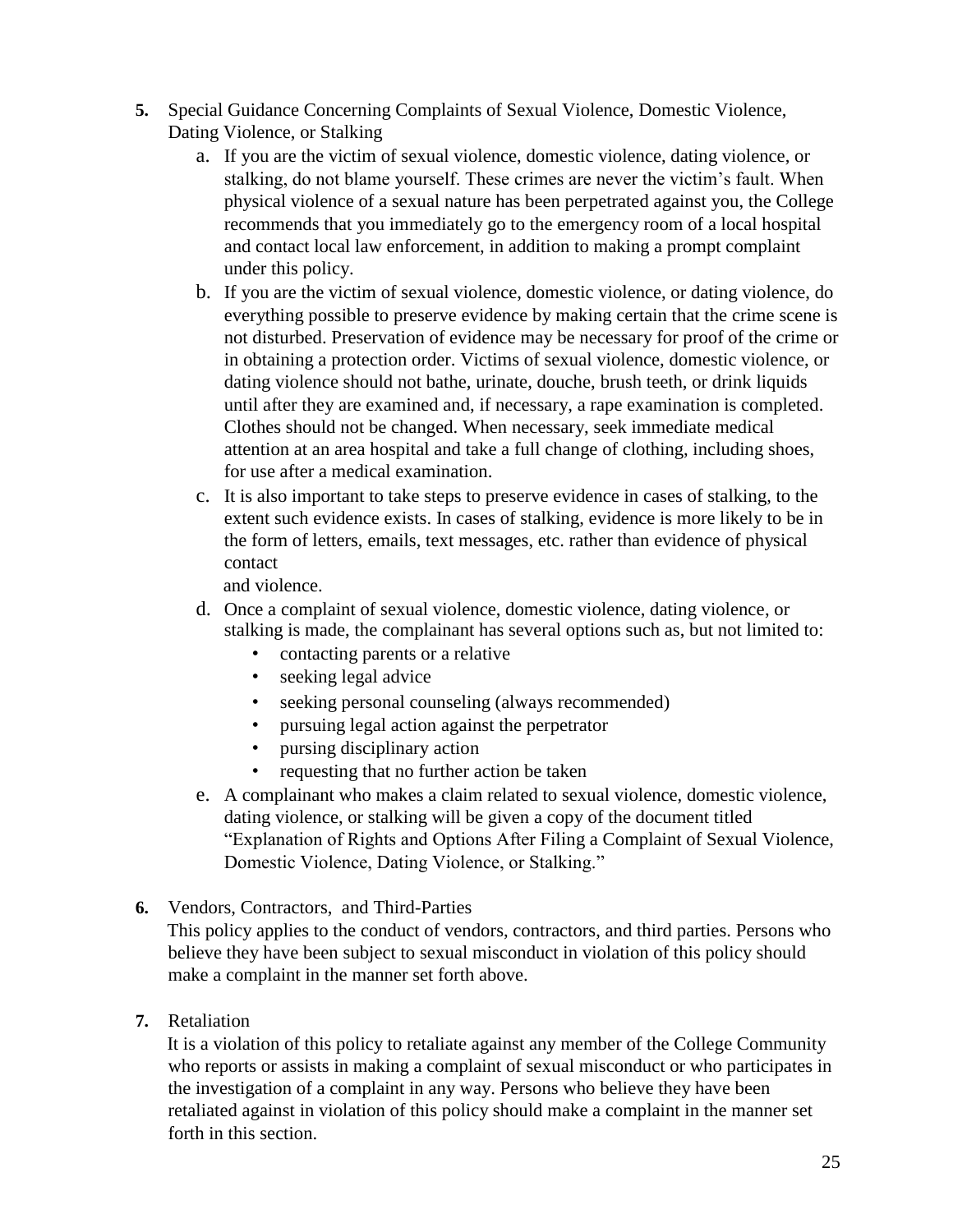#### **8.** Protecting the Complainant

Pending final outcome of an investigation in accordance with the Complaint Resolution Procedures, the College will take steps to protect the complainant from further discrimination or harassment. This may include assisting and allowing the complainant to change his or her academic, transportation, work, or living situation if options to do so are reasonably available and upon request of the complainant. Such changes may be available regardless of whether the victim chooses to report the crime to campus police or local law enforcement. Requests to change an academic, transportation, work, or living situation, or a request for the College to take any other protective measure, should be made to the Title IX Coordinator or Deputy Title IX Coordinator.

If a complainant has obtained a temporary restraining order or other no contact order against the alleged perpetrator from a criminal, civil, or tribal court, the complainant should provide such information to the Title IX Coordinator or Deputy Title IX Coordinator. The College will take all reasonable and legal action to implement the order.

#### **9.** Timing of Complaints

The College encourages persons to make complaints of sexual misconduct as soon as possible because late reporting may limit the College's ability to investigate and respond to the conduct complained of.

#### **10.** Investigation and Confidentiality

All complaints of sexual misconduct will be promptly and thoroughly investigated in accordance with the Complaint Resolution Procedures, and the College will take disciplinary action where appropriate. The College will make reasonable and appropriate efforts to preserve an individual's privacy and protect the confidentiality of information when investigating and resolving a complaint. However, because of laws relating to reporting and other state and federal laws, the College cannot guarantee confidentiality to those who make complaints.

In the event a complainant requests confidentiality or asks that a complaint not be investigated, the College will take all reasonable steps to investigate and respond to the complaint consistent with the request for confidentiality or request not to pursue an investigation. If a complainant insists that his or her name not be disclosed to the alleged perpetrator, the College's ability to respond may be limited. The College reserves the right to initiate an investigation despite a complainant's request for confidentiality in limited circumstances involving serious or repeated conduct or where the alleged perpetrator may pose a continuing threat to the College Community.

The Title IX Coordinator is the person responsible for evaluating requests for confidentiality.

#### **11.** Resolution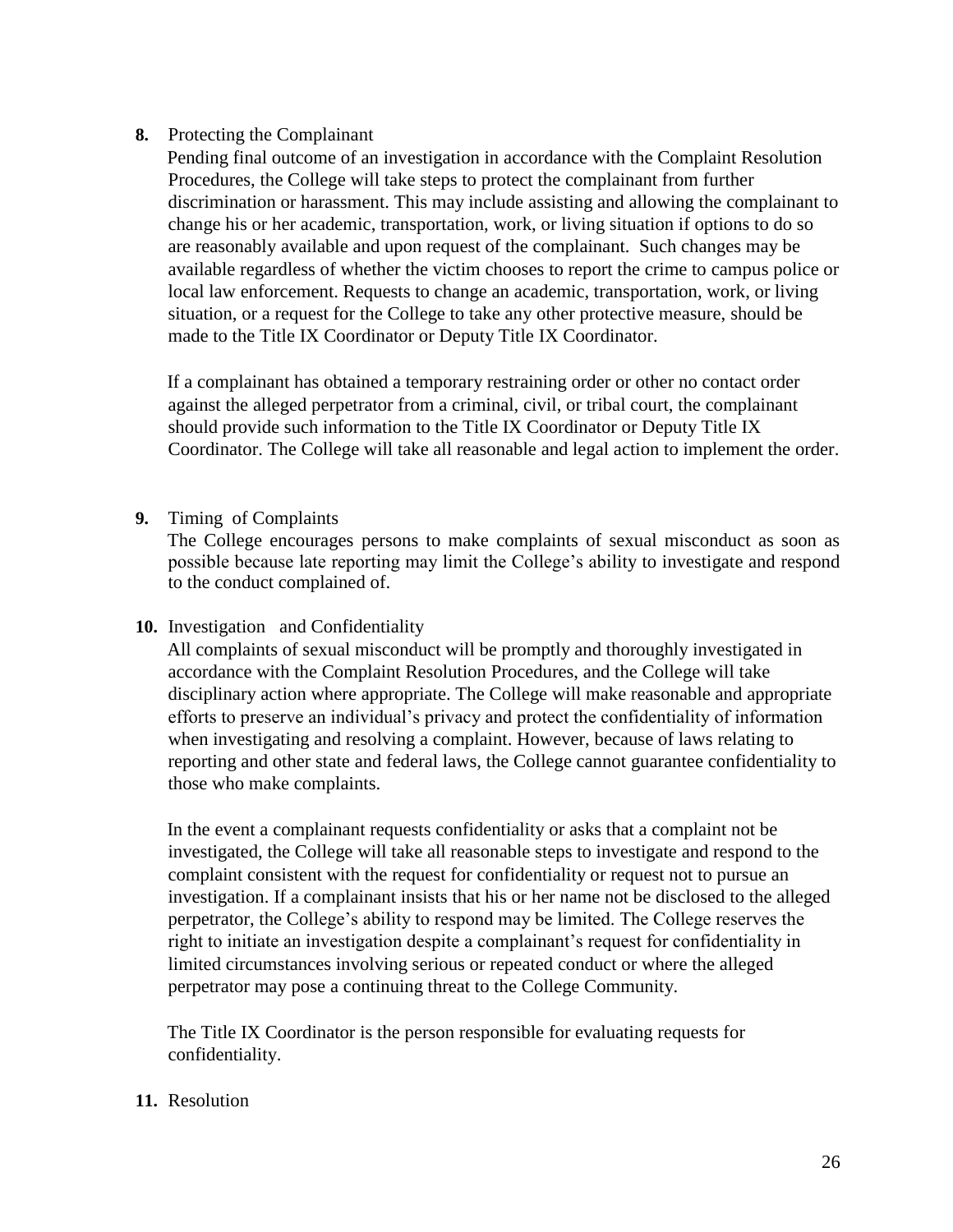If a complaint of sexual misconduct is found to be substantiated, the College will take appropriate corrective and remedial action to prevent the recurrence of the conduct and correct its discriminatory effects. Students, faculty, and employees found to be in violation of this policy will be subject to discipline up to and including written reprimand, suspension, demotion, termination, or expulsion. Affiliates and program participants may be removed from College programs and/or prevented from returning to campus. Remedial steps may also include counseling for the complainant, academic, transportation, work, or living accommodations for the complainant, separation of the parties, and training for the respondent and other persons.

#### **12.** Bad Faith Complaints

While the College encourages all good faith complaints of sexual misconduct, the College has the responsibility to balance the rights of all parties. Therefore, if the College's investigation reveals that a complaint was knowingly false, the complaint will be dismissed and the person who filed that knowingly false complaint may be subject to discipline.

#### **Academic Freedom**

While the College is committed to the principles of free inquiry and free expression, sexual misconduct is neither legally protected expression nor the proper exercise of academic freedom.

#### **Education**

Because the College recognizes that the prevention of sexual misconduct, as well as domestic violence, dating violence, and stalking, is important, it offers educational programming to a variety of groups such as: campus personnel; incoming students and new employees participating in orientation; and members of student organizations. Among other elements, such training will cover relevant definitions, procedures, and sanctions; will provide safe and positive options for bystander intervention; and will provide risk reduction information, including recognizing warning signs of abusive behavior and how to avoid potential attacks. To learn more about education resources, please contact the Title IX Coordinator.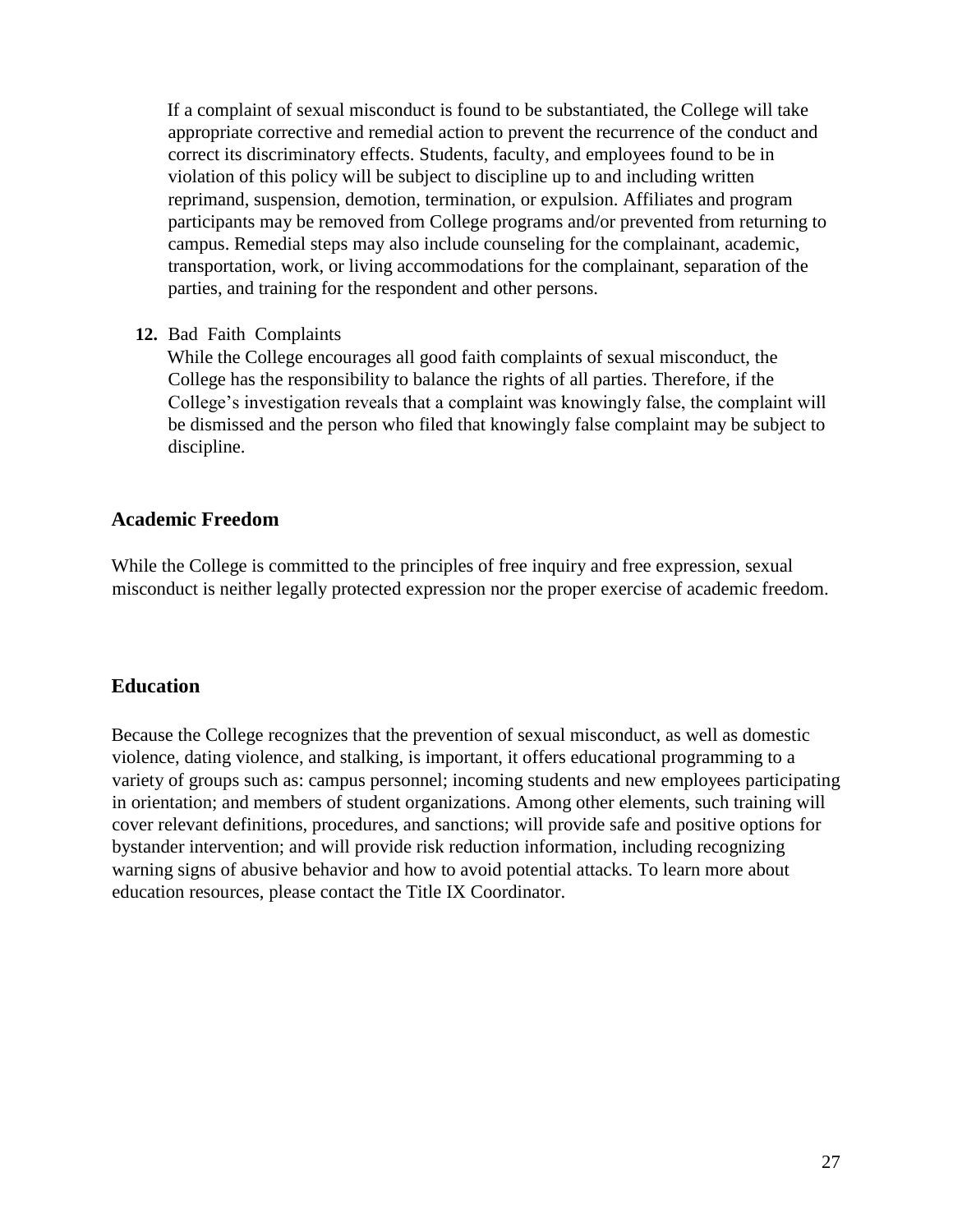# Appendix B 2018 Annual Fire Safety Report

Bethany College believes that fire safety and education is an important component to our residential living program. Each year, new and returning students are educated by professional and paraprofessional staff members on evacuation procedures, location of fire extinguishers, and the importance of self-reporting any potential problems with smoke detectors as well as not tampering with these devices.

## **Fire Reporting**

Any instances of fire should be immediately reported to 9-1-1. For non-emergent fires, please contact the Office of Student Development at (785) 906.0220 or Extension 3030.

## **Appliance Policy**

Only cooking appliances with self-contained heating units may be used in student rooms. Such appliances include coffee makers, hot air popcorn poppers, microwave ovens, George Foreman grills, etc. Appliances with an exposed element or that use oil are not permitted. Candle warmers are prohibited. Only small appliances are permitted in residence halls. Full-size or apartment- sized refrigerators, freezers, or similar items are prohibited. All appliance units are subject to inspection by the College and failure to comply with the college policies will result in removal of the unit.

Please be reminded that only automatic shut off power strips with fire surge protection may be used in rooms.

#### **Room Decorating**

Students should also use common sense when decorating rooms. If a fire occurs due to negligence or misconduct, the student(s) responsible will be held financially responsible. To promote a safe environment, the following items are prohibited in campus residence halls:

- 
- 
- Furniture arranged in a manner that prevents access to any window/ door
- Tapestries hanging from a bunk bed Non-automatic coffee pots
- $\blacksquare$  Hot pots & Hot plates  $\blacksquare$  Live Christmas Trees
- 
- 
- Tapestries on ceilings Chairs hanging on/ from the ceiling
- Tapestries/posters covering windows Stereo speakers over two (2) feet (either standing or laying down)
	- **T**oaster ovens & Toasters
	-
	-
- Immersion coils Bikes (in the building)
- Candles (decorative or not)  $\&$  Incense Objects/ decorations hanging from the ceiling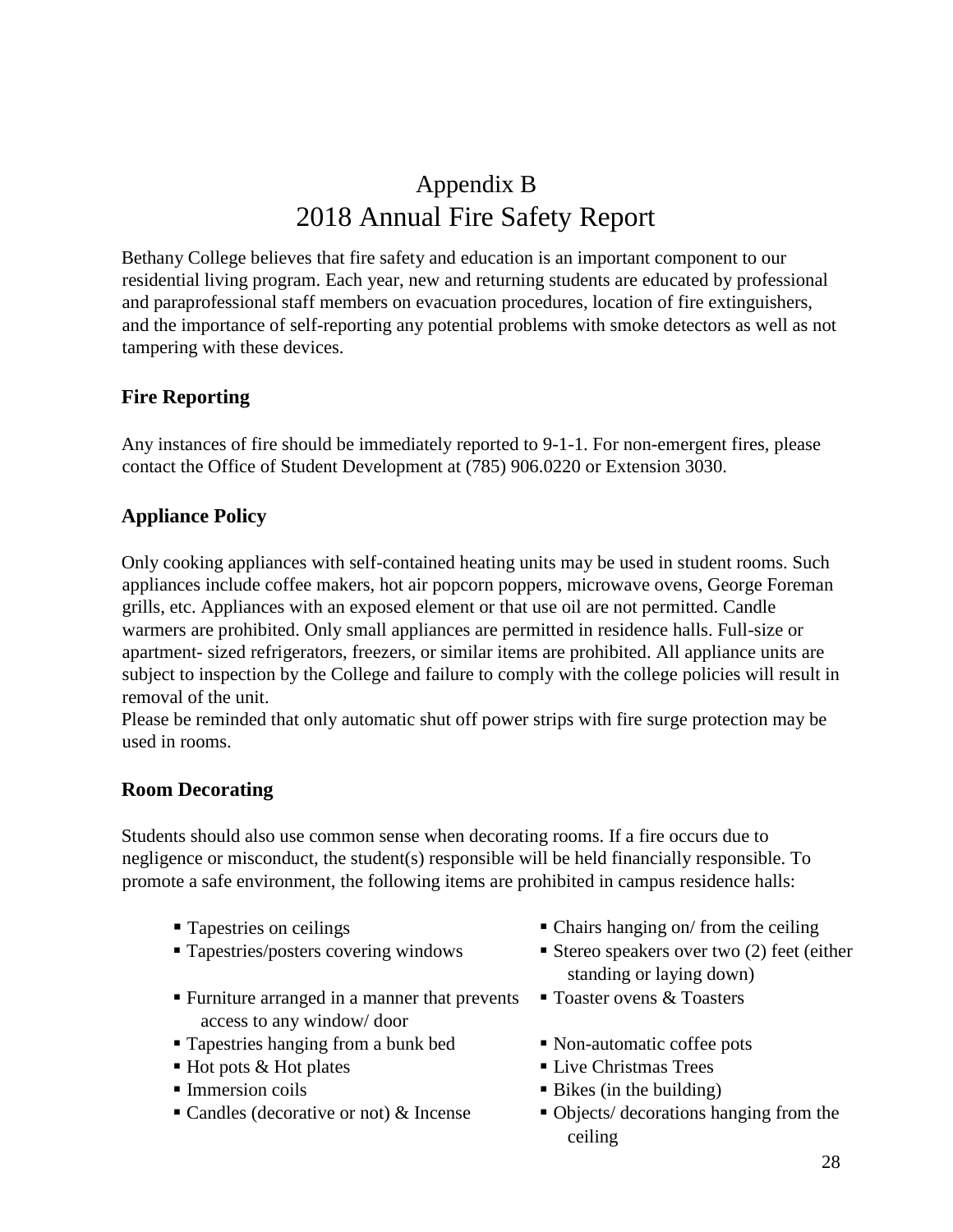- 
- Extension cords Chainsaws
- 
- 
- 
- Lights (Christmas lights or other) Firearms/ ammunition
- 
- 
- 
- 
- 
- Electric Blankets **Beds** bunked in an unsafe manner or lofted
	-
- Free weights Gas/ Charcoal Grills
- Amplified instruments/ amps Combustible chemicals, gas, etc.
- Halogen lamps Personal air conditioners
	-
- Firecrackers **Knives** longer than 3 inches
- Explosives Explosives **Any unapproved cooking item** appliance (see appliance policy)
- Chemicals of any kind **Tampering with fire equipment**
- Waterbeds Smoking or Vaping
	- Space heaters **Hammocks**

## **Fire Drills**

Fire drills are held periodically according to procedures established for each housing unit. Every alarm must be considered an actual fire, and the entire building must be evacuated. Everyone in the building at the time of an alarm must leave the building and are not permitted to return unless directed by a Residential Education and Services official. Any student failing to evacuate a building during a fire alarm or drill will face disciplinary action.

Tampering with fire alarms, hoses, extinguishers, pull stations, sprinkler systems, or smoke detectors is a serious offense, and a student found responsible for such behavior will be assessed a minimum of \$500.00 fine and/or dismissal from Bethany College. Moreover, persons causing false alarms, tampering with fire safety equipment, or interfering with lawful efforts of firefighters are subject to prosecution under Kansas Ordinance 3400 Section 5-6.04, punishable by \$200 fine and/or six (6) months imprisonment.

## **Fire Safety Systems**

|                          |                        |              |                       | # of        |
|--------------------------|------------------------|--------------|-----------------------|-------------|
|                          |                        |              | Evacuation evacuation |             |
|                          |                        | Extinguisher | Plans/                | drills each |
| Facility                 | <b>Smoke Detection</b> | Devices      | Placards              | year        |
| Alma Swensson Hall (ASH) |                        |              |                       |             |
| Anna Marm Hall           |                        | X            |                       |             |
| <b>Gregory Hall</b>      |                        | X            |                       |             |
| New Hall                 |                        |              |                       |             |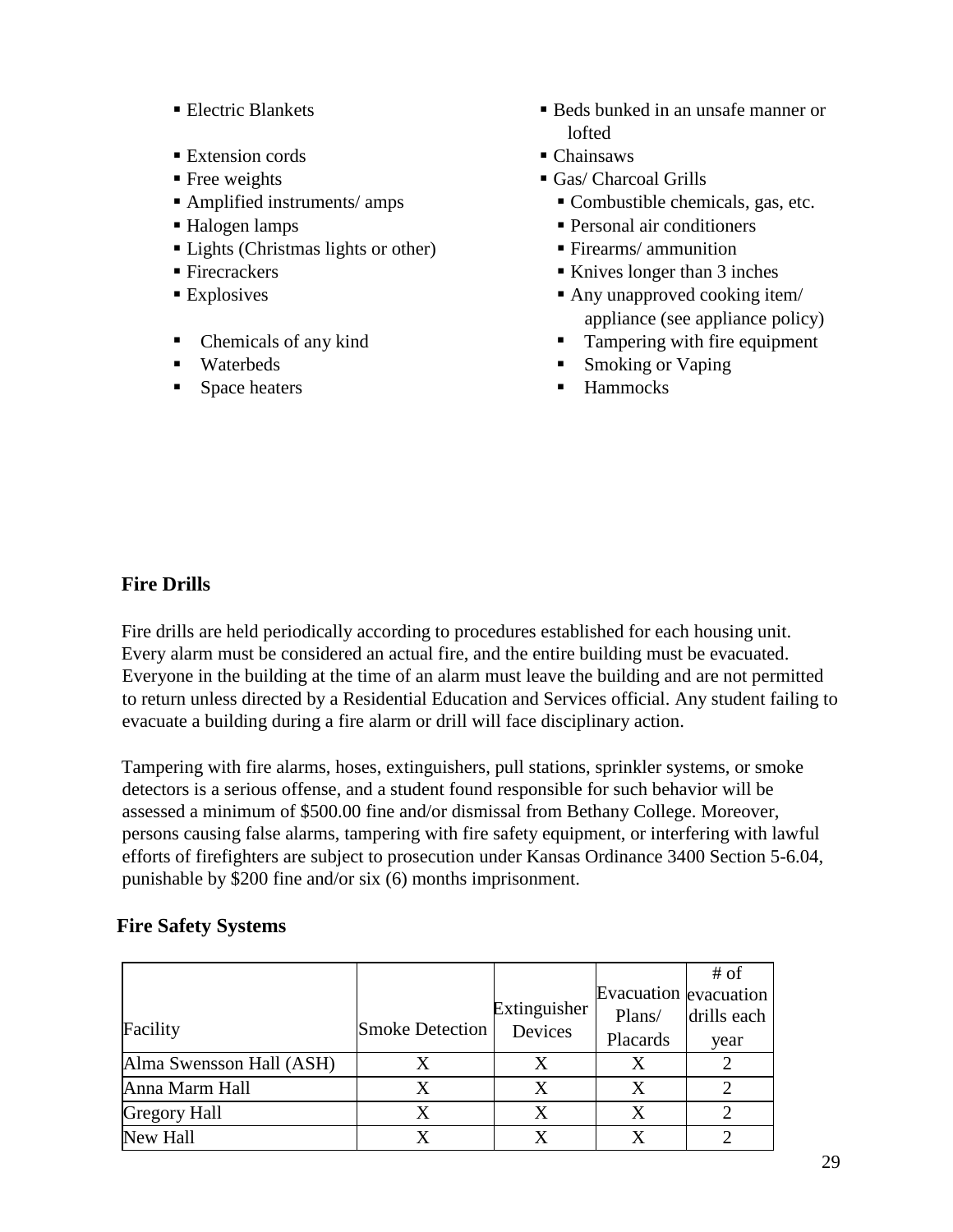| <b>Swede Suites</b>  | . . | . . |  |
|----------------------|-----|-----|--|
| Hall<br>Wа.<br>ırner | ∡ ⊾ |     |  |

### **Fire Statistics**

| Name of Facility               |       | 2017 |              | 2018                           |        |       | 2019     |        |
|--------------------------------|-------|------|--------------|--------------------------------|--------|-------|----------|--------|
|                                | Fires |      |              | Injuries Deaths Fires Injuries | Deaths | Fires | Injuries | Deaths |
| Alma Swensson Hall $(ASH)   0$ |       |      | $\theta$     | $\theta$                       | O      |       |          |        |
| Anna Marm Hall                 |       |      | U            |                                |        |       |          |        |
| Gregory Hall                   |       |      | $\theta$     | $\Omega$                       |        |       |          |        |
| New Hall                       |       |      | $\theta$     |                                |        |       |          |        |
| <b>Swede Suites</b>            |       |      | $\theta$     | $\Omega$                       |        |       |          |        |
| Warner Hall                    |       |      | $\mathbf{U}$ |                                |        |       |          |        |
| <b>TOTAL</b>                   |       |      |              |                                |        |       |          |        |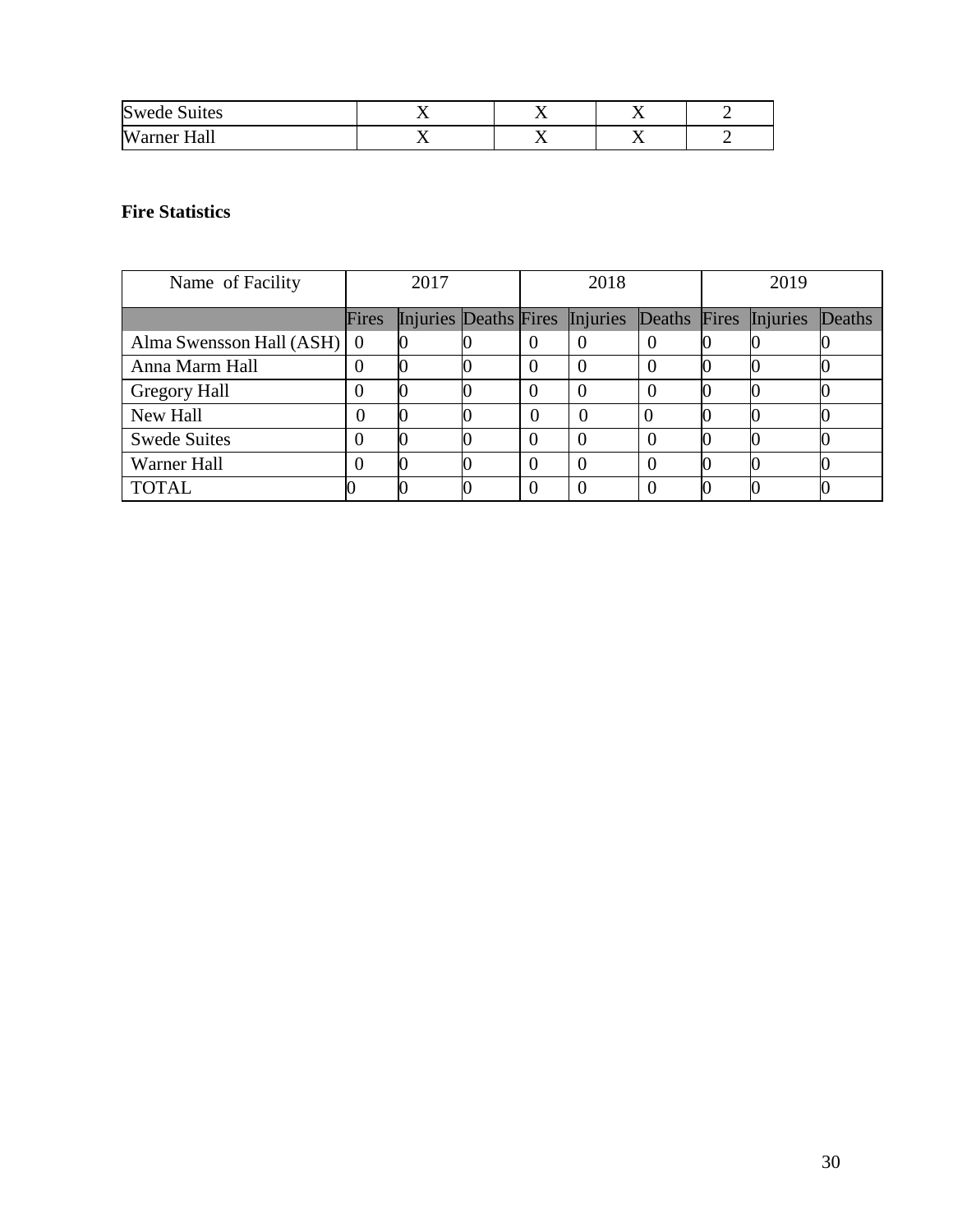# Appendix C The Jeanne Cleary Disclosure of Crime Statistics

## **Crime Categories**

The crime definitions are listed in order of seriousness. When counting multiple offenses, the "hierarchy" rule requires that you count only the most serious offense committed during a single incident. The exclusion to this is arson. Arson is always counted as an offense regardless of the nature of any other offenses that were committed during the same incident.

The Clery Act does not differentiate between attempted and completed crimes. For example, an incident involving an attempted forcible rape is counted as a forcible sex offense. The only exception to this rule applies to attempts or assaults to murder wherein the victim does not die. These incidents should be classified as aggravated assaults rather than murders.

**Murder/Non-Negligent Manslaughter:** the willful (non-negligent) killing of one human being by another. NOTE: deaths caused by negligence, attempts to kill, assault to kill, suicides, accidental deaths, and justifiable homicides are EXCLUDED.

**Negligent Manslaughter:** the killing of another person through gross negligence.

**Rape:** the penetration, no matter how slight, of the vagina or anus, with any body part or object, or oral penetration by a sex organ of another person, without the consent of the victim

**Fondling:** The touching of the private body parts of another person for the purpose of sexual gratification, without the consent of the victim, including instances where the victim is incapable of giving consent because of his/her age or because of his/her temporary or permanent mental incapacity.

**Incest:** Sexual intercourse between persons who are related to each other within the degrees wherein marriage is prohibited by law.

**Statutory Rape:** Sexual intercourse with a person who is under the statutory age of consent.

**Robbery:** the taking or attempting to take anything from value of the care, custody, or control of a person or persons by force or threat of force or violence and/or by putting the victim in fear.

**Aggravated Assault:** an unlawful attack by one person upon another for the purpose of inflicting severe or aggravated bodily injury. This type of assault is accompanied by the use of a weapon or by means likely to produce death or great bodily harm. It is not necessary the injury result from an aggravated assault when a gun, knife or other weapon is used which could or probably would result in a serious potential injury if the crime were successfully completed.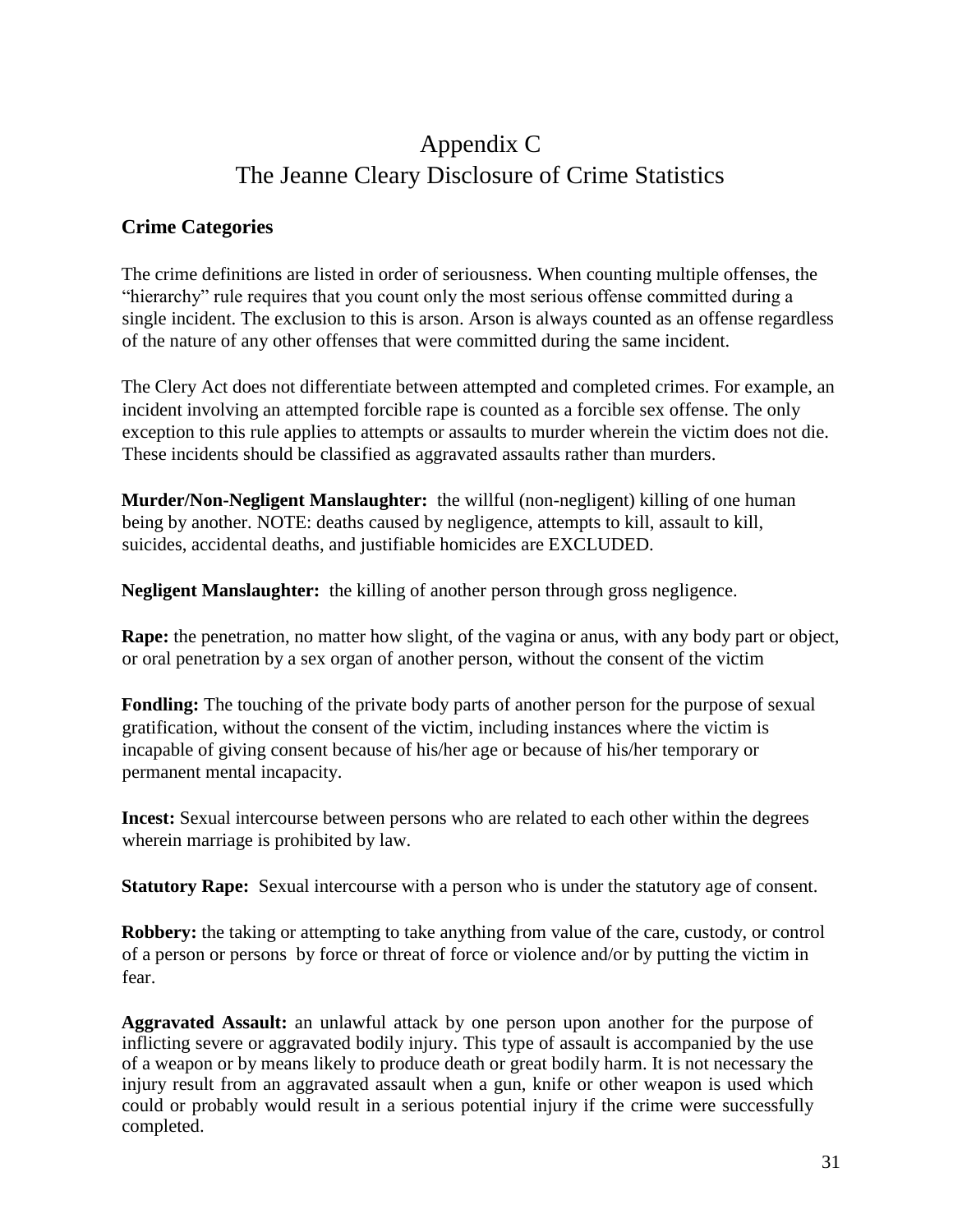**Burglary:** the unlawful entry of a structure to commit a felony or a theft. For reporting purposes this definition includes: unlawful entry with intent to commit a larceny or a felony; breaking and entering with intent to commit larceny; house breaking; safecracking; and all attempt to commit any of the aforementioned.

**Motor Vehicle Theft:** the theft or attempted theft of a motor vehicle. (Classify as motor vehicle theft all cases where automobiles are taken by persons not having lawful access, even though the vehicles are later abandoned- including joy riding).

**Weapon Law Violations**: the violations of laws or ordinances dealing with weapon offenses, regulatory in nature, such as: manufacture, sale, or possession of a deadly weapon; carrying deadly weapons, concealed or openly; furnishing deadly weapons to minors; aliens possessing deadly weapons; all attempts to commit any of the aforementioned.

**Arson:** the willful or malicious burning or attempt to burn, with or without intent to defraud, a dwelling house, public building, motor vehicle or aircraft, or personal property of another kind.

**Drug Abuse Violations:** violations of the state and local laws relating to the unlawful possession, sale, use, growing, manufacturing, and making of narcotic drugs. The relevant substances include: opium or cocaine and their derivatives (morphine, heroin, codeine); marijuana; synthetic narcotics (Demerol, methadone); and dangerous non- narcotic drugs (barbiturates, Benzedrine).

**Liquor law Violations:** the violations or ordinance prohibiting: the manufacture, sale, transporting, furnishing, possessing of intoxicating liquor; maintain unlawful drinking places; bootlegging; operating a still; furnishing liquor to minor or intemperate person; using a vehicle for illegal transportation of liquor; drinking on a train or public conveyance; all attempts to commit any of the aforementioned. (Drunkenness and driving under the influence are not included in this definition.)

## **Location Definitions**

**On Campus:** (1) any building or property owned or controlled by an institution within the same reasonable contiguous geographic area and used by the institution in direct support of, or in a manner related to, the institution's education purposes, including residence halls; and (2) any building or property that is within or reasonably contiguous to paragraph (1) of this definition, that is owned by the institution but controlled by another person, is frequently used by students, and supports institutional purposes (such as a food or other retail vendor).

**Residential Facilities:** (On-Campus Student Housing Facility) Any student housing facility that is owned or controlled by the institution, or is located on property that is owned or controlled by the institution, and is within the reasonably contiguous geographic area that makes up the campus is considered an on-campus student housing facility.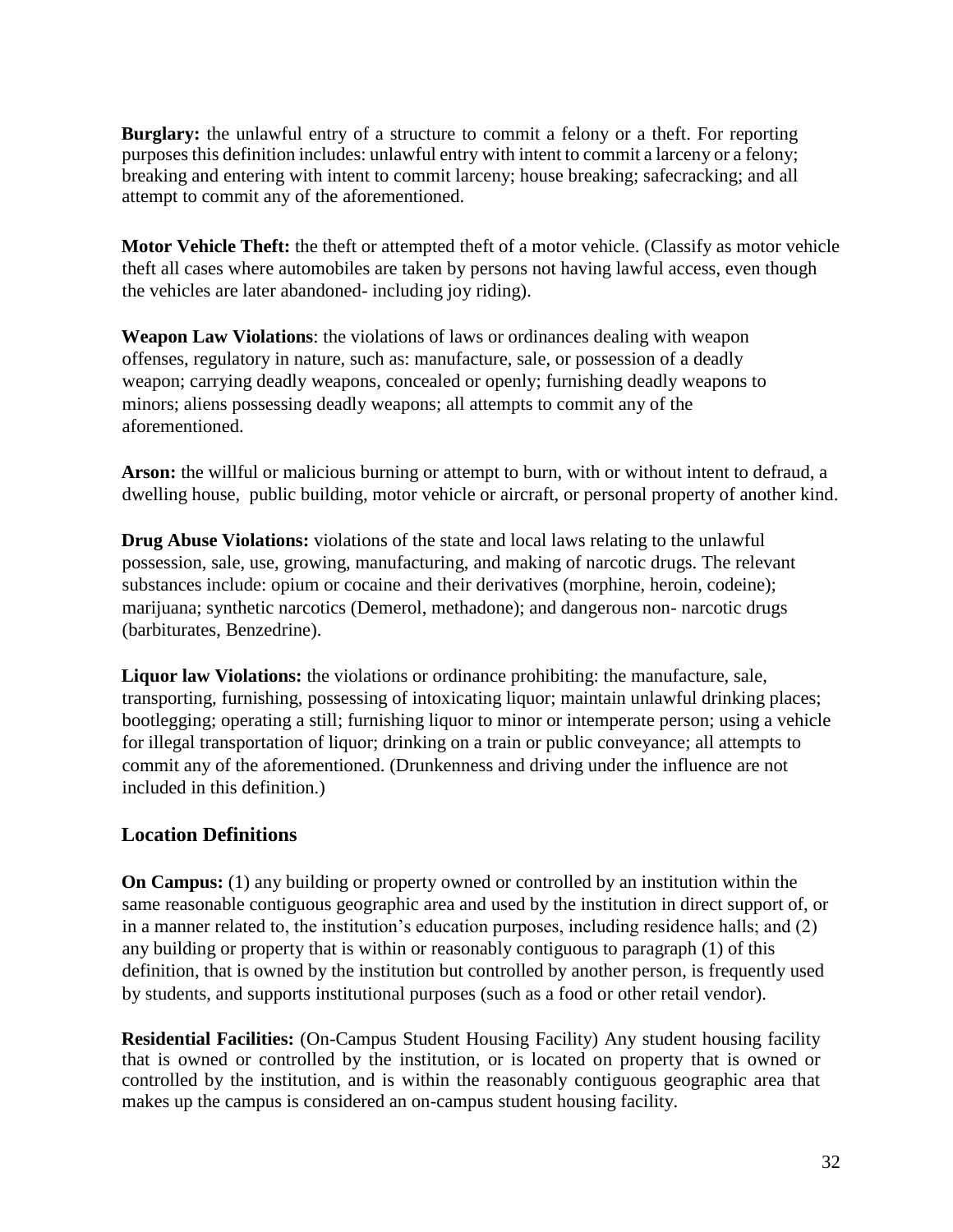**Public Property:** all public property, including thoroughfares, streets, sidewalks, and parking facilities, that is within the campus, or immediately adjacent to and accessible from campus.

| <b>Offense</b>                     | <b>Location</b>               | 2017             | 2018             | 2019             |
|------------------------------------|-------------------------------|------------------|------------------|------------------|
| Murder/ Non-Negligent Manslaughter | On-Campus                     | $\theta$         | $\mathbf{0}$     | $\mathbf{0}$     |
|                                    | <b>Residential Facilities</b> | $\overline{0}$   | $\overline{0}$   | $\boldsymbol{0}$ |
|                                    | <b>Public Property</b>        | $\overline{0}$   | $\overline{0}$   | $\boldsymbol{0}$ |
| Negligent Manslaughter             | On-Campus                     | $\boldsymbol{0}$ | $\Omega$         | $\boldsymbol{0}$ |
|                                    | <b>Residential Facilities</b> | $\boldsymbol{0}$ | $\boldsymbol{0}$ | $\boldsymbol{0}$ |
|                                    | <b>Public Property</b>        | $\overline{0}$   | $\overline{0}$   | $\boldsymbol{0}$ |
| Rape                               | On-Campus                     | $\boldsymbol{0}$ | $\overline{0}$   | $\mathbf{0}$     |
|                                    | Residential Facilities        | $\mathbf{1}$     | $\overline{0}$   | $\boldsymbol{0}$ |
|                                    | <b>Public Property</b>        | $\overline{0}$   | $\boldsymbol{0}$ | $\boldsymbol{0}$ |
| Fondling                           | On-Campus                     | $\overline{0}$   | $\boldsymbol{0}$ | $\boldsymbol{0}$ |
|                                    | <b>Residential Facilities</b> | $\boldsymbol{0}$ | $\boldsymbol{0}$ | 1                |
|                                    | <b>Public Property</b>        | $\overline{0}$   | $\overline{0}$   | $\mathbf{0}$     |
| Incest                             | On-Campus                     | $\boldsymbol{0}$ | $\boldsymbol{0}$ | $\mathbf{0}$     |
|                                    | <b>Residential Facilities</b> | $\boldsymbol{0}$ | $\overline{0}$   | $\boldsymbol{0}$ |
|                                    | <b>Public Property</b>        | $\boldsymbol{0}$ | $\boldsymbol{0}$ | $\boldsymbol{0}$ |
| <b>Statutory Rape</b>              | On-Campus                     | $\boldsymbol{0}$ | $\boldsymbol{0}$ | $\boldsymbol{0}$ |
|                                    | <b>Residential Facilities</b> | $\boldsymbol{0}$ | $\overline{0}$   | $\boldsymbol{0}$ |
|                                    | <b>Public Property</b>        | $\overline{0}$   | $\overline{0}$   | $\boldsymbol{0}$ |
| Robbery                            | On-Campus                     | $\boldsymbol{0}$ | $\boldsymbol{0}$ | $\boldsymbol{0}$ |
|                                    | <b>Residential Facilities</b> | $\boldsymbol{0}$ | $\boldsymbol{0}$ | $\boldsymbol{0}$ |
|                                    | <b>Public Property</b>        | $\boldsymbol{0}$ | $\boldsymbol{0}$ | $\boldsymbol{0}$ |
| <b>Aggravated Assault</b>          | On-Campus                     | $\boldsymbol{0}$ | $\overline{0}$   | $\boldsymbol{0}$ |
|                                    | <b>Residential Facilities</b> | $\boldsymbol{0}$ | $\boldsymbol{0}$ | $\mathbf{1}$     |
|                                    | <b>Public Property</b>        | $\boldsymbol{0}$ | $\overline{0}$   | $\boldsymbol{0}$ |
| <b>Burglary</b>                    | On-Campus                     | $\boldsymbol{0}$ | $\overline{0}$   | $\boldsymbol{0}$ |
|                                    | <b>Residential Facilities</b> | 3                | $\mathbf{1}$     | $\boldsymbol{0}$ |
|                                    | <b>Public Property</b>        | $\boldsymbol{0}$ | $\boldsymbol{0}$ | $\boldsymbol{0}$ |
| Motor Vehicle Theft                | On-Campus                     | $\boldsymbol{0}$ | $\boldsymbol{0}$ | $\boldsymbol{0}$ |
|                                    | <b>Residential Facilities</b> | $\boldsymbol{0}$ | $\boldsymbol{0}$ | $\boldsymbol{0}$ |
|                                    | <b>Public Property</b>        | $\boldsymbol{0}$ | $\boldsymbol{0}$ | $\boldsymbol{0}$ |
| Arson                              | On-Campus                     | $\boldsymbol{0}$ | $\boldsymbol{0}$ | $\boldsymbol{0}$ |
|                                    | <b>Residential Facilities</b> | $\overline{0}$   | $\boldsymbol{0}$ | $\boldsymbol{0}$ |
|                                    | <b>Public Property</b>        | $\boldsymbol{0}$ | $\boldsymbol{0}$ | $\overline{0}$   |
| <b>Arrests</b>                     | Location                      | 2017             | 2018             | 2019             |
| Weapons Law Violation              | On-Campus                     | $\boldsymbol{0}$ | $\boldsymbol{0}$ | $\boldsymbol{0}$ |
|                                    | <b>Residential Facilities</b> | $\boldsymbol{0}$ | $\boldsymbol{0}$ | $\mathbf{0}$     |
|                                    | <b>Public Property</b>        | $\boldsymbol{0}$ | $\boldsymbol{0}$ | $\mathbf{0}$     |

## Crime Statistics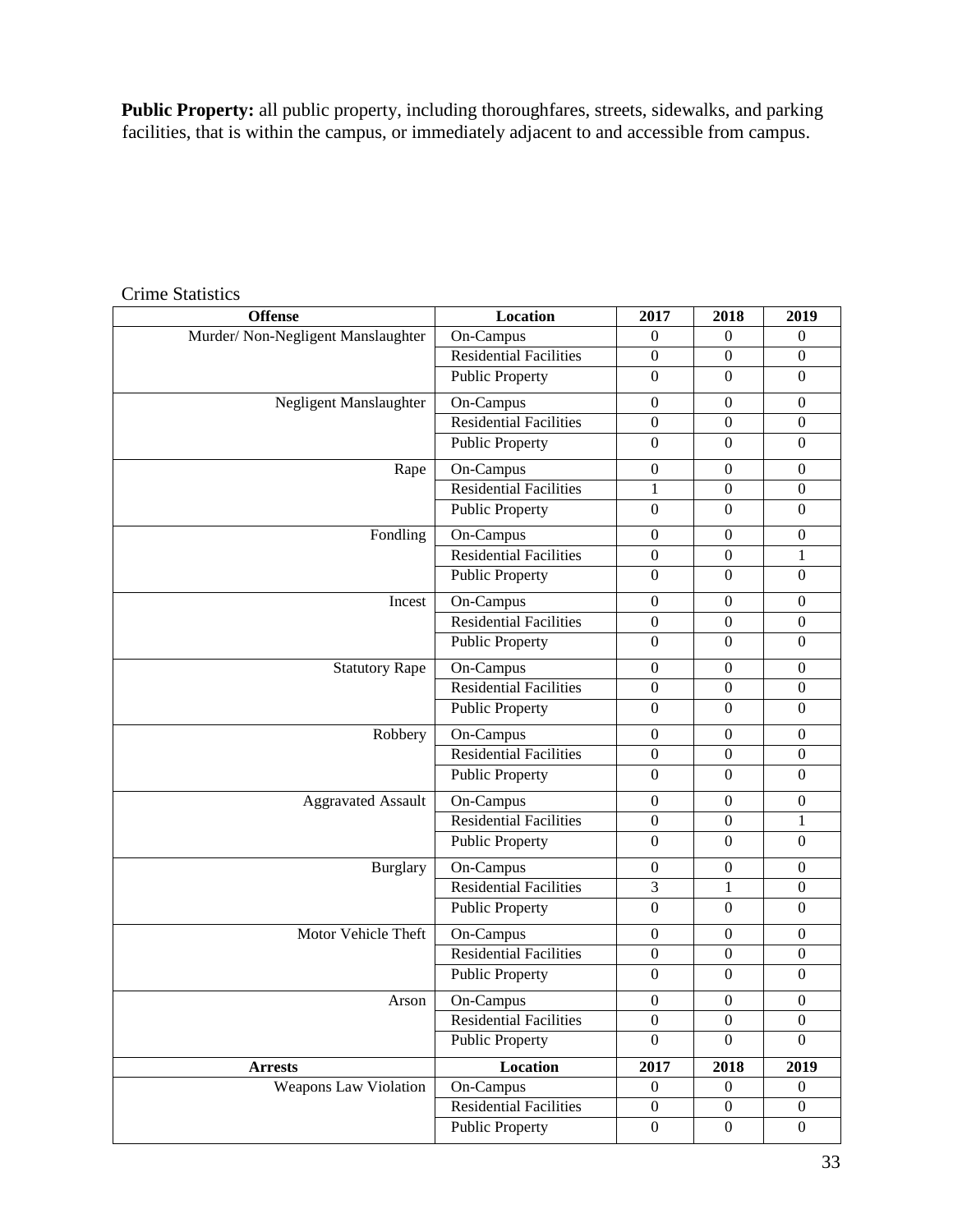| Drug Abuse Violations         | On-Campus                     | $\Omega$       | $\Omega$       | $\overline{4}$ |
|-------------------------------|-------------------------------|----------------|----------------|----------------|
|                               | <b>Residential Facilities</b> | 2              | $\mathfrak{D}$ | 5              |
|                               | <b>Public Property</b>        | $\Omega$       | $\Omega$       | $\theta$       |
| <b>Liquor Law Violations</b>  | On-Campus                     |                | $\Omega$       | 3              |
|                               | <b>Residential Facilities</b> | $\Omega$       | $\Omega$       | $\Omega$       |
|                               | <b>Public Property</b>        | $\theta$       | $\Omega$       | $\theta$       |
| <b>Disciplinary Referrals</b> | Location                      | 2017           | 2018           | 2019           |
| <b>Weapons Law Violation</b>  | On-Campus                     | $\Omega$       | $\Omega$       | $\Omega$       |
|                               | <b>Residential Facilities</b> | $\Omega$       | $\Omega$       | $\Omega$       |
|                               | <b>Public Property</b>        | $\Omega$       | $\Omega$       | $\Omega$       |
| Drug Abuse Violations         | On-Campus                     | $\Omega$       | $\Omega$       | $\Omega$       |
|                               | <b>Residential Facilities</b> | 3              | 4              | 5              |
|                               | <b>Public Property</b>        | $\Omega$       | $\Omega$       | $\theta$       |
| <b>Liquor Law Violations</b>  | On-Campus                     | $\mathfrak{D}$ | $\Omega$       | $\Omega$       |
|                               | <b>Residential Facilities</b> | 26             | 21             | 28             |
|                               | <b>Public Property</b>        | $\Omega$       | $\Omega$       | $\theta$       |
| <b>Total Unfounded Crimes</b> | On-Campus                     | $\Omega$       | $\Omega$       | $\Omega$       |
|                               | <b>Residential Facilities</b> | $\Omega$       | $\Omega$       | $\theta$       |
|                               | <b>Public Property</b>        | $\Omega$       | $\Omega$       | $\theta$       |

### **Hate Crimes**

The Clery Act requires an institution to separately report all hate crimes statistics on any of the previously mentioned offenses or any other crime involving bodily injury which is reported to local police agencies or to campus security. Hate crimes are defined as a criminal offense that manifests evidence the victim was intentionally selected because of the perpetrator's bias against the victim. For the purpose of Clery, the categories of bias include the victims actual or perceived race, religion, sexual orientation, gender, gender identity, disability, ethnicity or national origin.

#### **Hate Crime Statistics**

|                           | <b>Location</b>               | 2017 | 2018 | 2019     |
|---------------------------|-------------------------------|------|------|----------|
| Race                      | On-Campus                     |      |      |          |
|                           | <b>Residential Facilities</b> | 0    |      | 0        |
|                           | <b>Public Property</b>        | 0    | 0    | $\theta$ |
| Religion                  | On-Campus                     | 0    | 0    | 0        |
|                           | <b>Residential Facilities</b> | 0    | 0    | $\theta$ |
|                           | <b>Public Property</b>        | 0    | 0    | $\Omega$ |
| <b>Sexual Orientation</b> | On-Campus                     | 0    | 0    | 0        |
|                           | <b>Residential Facilities</b> | 0    | 0    | $\Omega$ |
|                           | <b>Public Property</b>        | 0    | 0    | $\Omega$ |
| <b>Gender</b>             | On-Campus                     |      |      |          |

#### **Murder/ Non-negligent Manslaughter**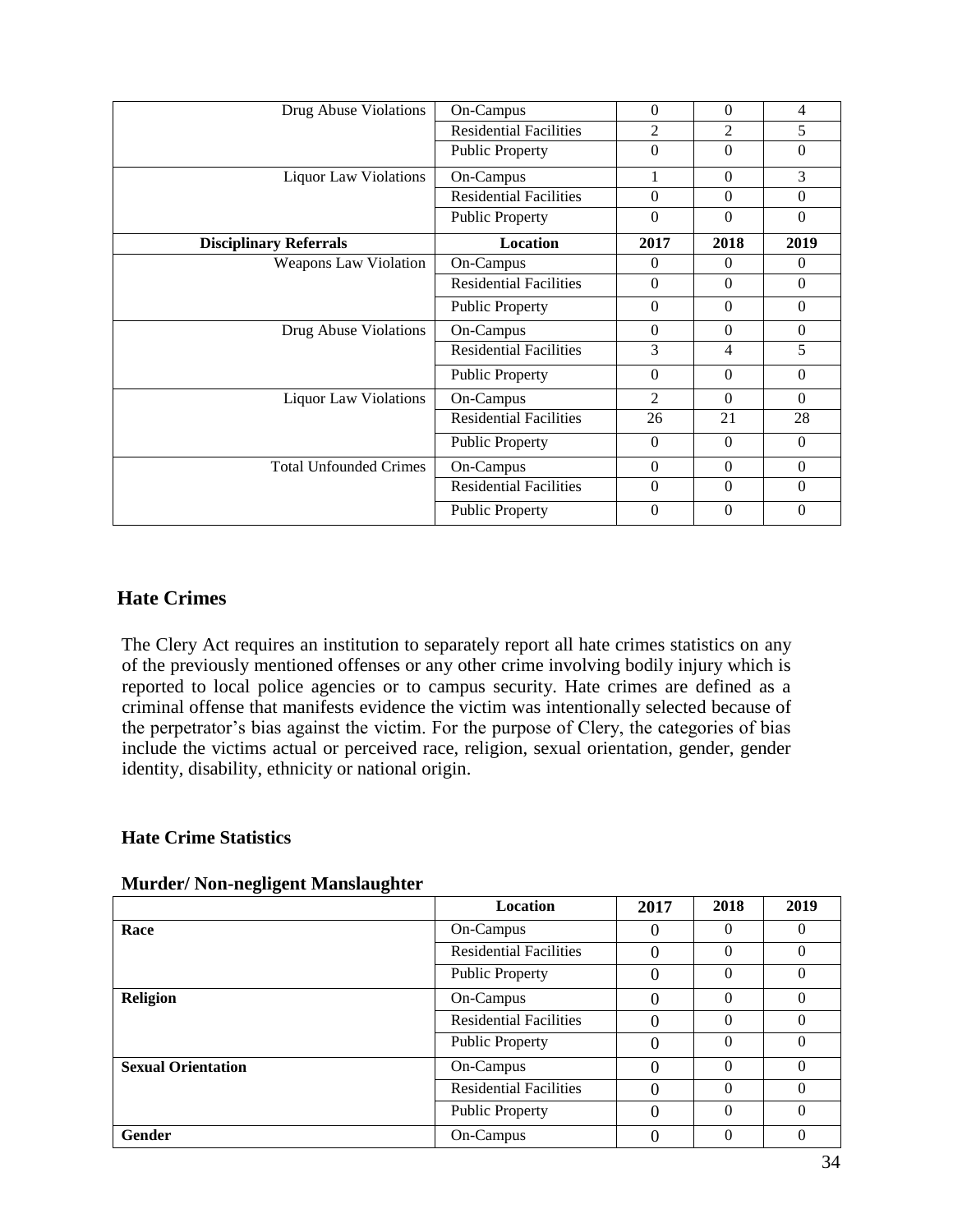|                        | <b>Residential Facilities</b> | 0        | $\Omega$ | $\Omega$ |
|------------------------|-------------------------------|----------|----------|----------|
|                        | <b>Public Property</b>        | $\Omega$ | $\Omega$ | $\Omega$ |
| <b>Gender Identity</b> | On-Campus                     | $\Omega$ | $\theta$ | $\theta$ |
|                        | <b>Residential Facilities</b> | $\Omega$ | $\Omega$ | $\theta$ |
|                        | <b>Public Property</b>        | $\Omega$ | $\theta$ | $\theta$ |
| <b>Disability</b>      | On-Campus                     | 0        | $\theta$ | $\theta$ |
|                        | <b>Residential Facilities</b> | 0        | $\theta$ | $\theta$ |
|                        | <b>Public Property</b>        | $\Omega$ | $\Omega$ | $\Omega$ |
| <b>Ethnicity</b>       | On-Campus                     | $\Omega$ | $\Omega$ | $\theta$ |
|                        | <b>Residential Facilities</b> | 0        | $\Omega$ | $\Omega$ |
|                        | <b>Public Property</b>        | 0        | $\Omega$ | $\Omega$ |
| <b>National Origin</b> | On-Campus                     | $\Omega$ | $\theta$ | $\theta$ |
|                        | <b>Residential Facilities</b> | 0        | $\Omega$ | $\Omega$ |
|                        | <b>Public Property</b>        | 0        | $\Omega$ |          |
|                        |                               |          |          |          |

## **Negligent Manslaughter**

|                           | <b>Location</b>               | 2017             | 2018             | 2019             |
|---------------------------|-------------------------------|------------------|------------------|------------------|
| Race                      | On-Campus                     | $\overline{0}$   | $\boldsymbol{0}$ | $\Omega$         |
|                           | <b>Residential Facilities</b> | $\overline{0}$   | $\boldsymbol{0}$ | $\boldsymbol{0}$ |
|                           | <b>Public Property</b>        | $\overline{0}$   | $\boldsymbol{0}$ | $\boldsymbol{0}$ |
| Religion                  | On-Campus                     | $\overline{0}$   | $\boldsymbol{0}$ | $\boldsymbol{0}$ |
|                           | Residential Facilities        | $\overline{0}$   | $\boldsymbol{0}$ | $\boldsymbol{0}$ |
|                           | <b>Public Property</b>        | $\boldsymbol{0}$ | $\overline{0}$   | $\overline{0}$   |
| <b>Sexual Orientation</b> | On-Campus                     | $\overline{0}$   | $\Omega$         | $\Omega$         |
|                           | <b>Residential Facilities</b> | $\overline{0}$   | $\overline{0}$   | $\overline{0}$   |
|                           | <b>Public Property</b>        | $\overline{0}$   | $\Omega$         | $\Omega$         |
| <b>Gender</b>             | On-Campus                     | $\boldsymbol{0}$ | $\boldsymbol{0}$ | $\boldsymbol{0}$ |
|                           | <b>Residential Facilities</b> | $\overline{0}$   | $\overline{0}$   | $\boldsymbol{0}$ |
|                           | <b>Public Property</b>        | $\overline{0}$   | $\overline{0}$   | $\overline{0}$   |
| <b>Gender Identity</b>    | On-Campus                     | $\overline{0}$   | $\overline{0}$   | $\overline{0}$   |
|                           | <b>Residential Facilities</b> | $\overline{0}$   | $\overline{0}$   | $\overline{0}$   |
|                           | <b>Public Property</b>        | $\overline{0}$   | $\overline{0}$   | $\overline{0}$   |
| <b>Disability</b>         | On-Campus                     | $\boldsymbol{0}$ | $\Omega$         | $\Omega$         |
|                           | <b>Residential Facilities</b> | $\overline{0}$   | $\overline{0}$   | $\overline{0}$   |
|                           | <b>Public Property</b>        | $\overline{0}$   | $\overline{0}$   | $\overline{0}$   |
| <b>Ethnicity</b>          | On-Campus                     | $\overline{0}$   | $\overline{0}$   | $\boldsymbol{0}$ |
|                           | <b>Residential Facilities</b> | $\overline{0}$   | $\overline{0}$   | $\overline{0}$   |
|                           | <b>Public Property</b>        | $\overline{0}$   | $\overline{0}$   | $\Omega$         |
| <b>National Origin</b>    | On-Campus                     | $\overline{0}$   | $\overline{0}$   | $\overline{0}$   |
|                           | <b>Residential Facilities</b> | $\overline{0}$   | $\overline{0}$   | $\mathbf{0}$     |
|                           | Public Property               | $\overline{0}$   | $\overline{0}$   | $\overline{0}$   |

## **Fondling**

|      | Location  | 2017 | 2018 | 2019 |
|------|-----------|------|------|------|
| Race | On-Campus |      |      |      |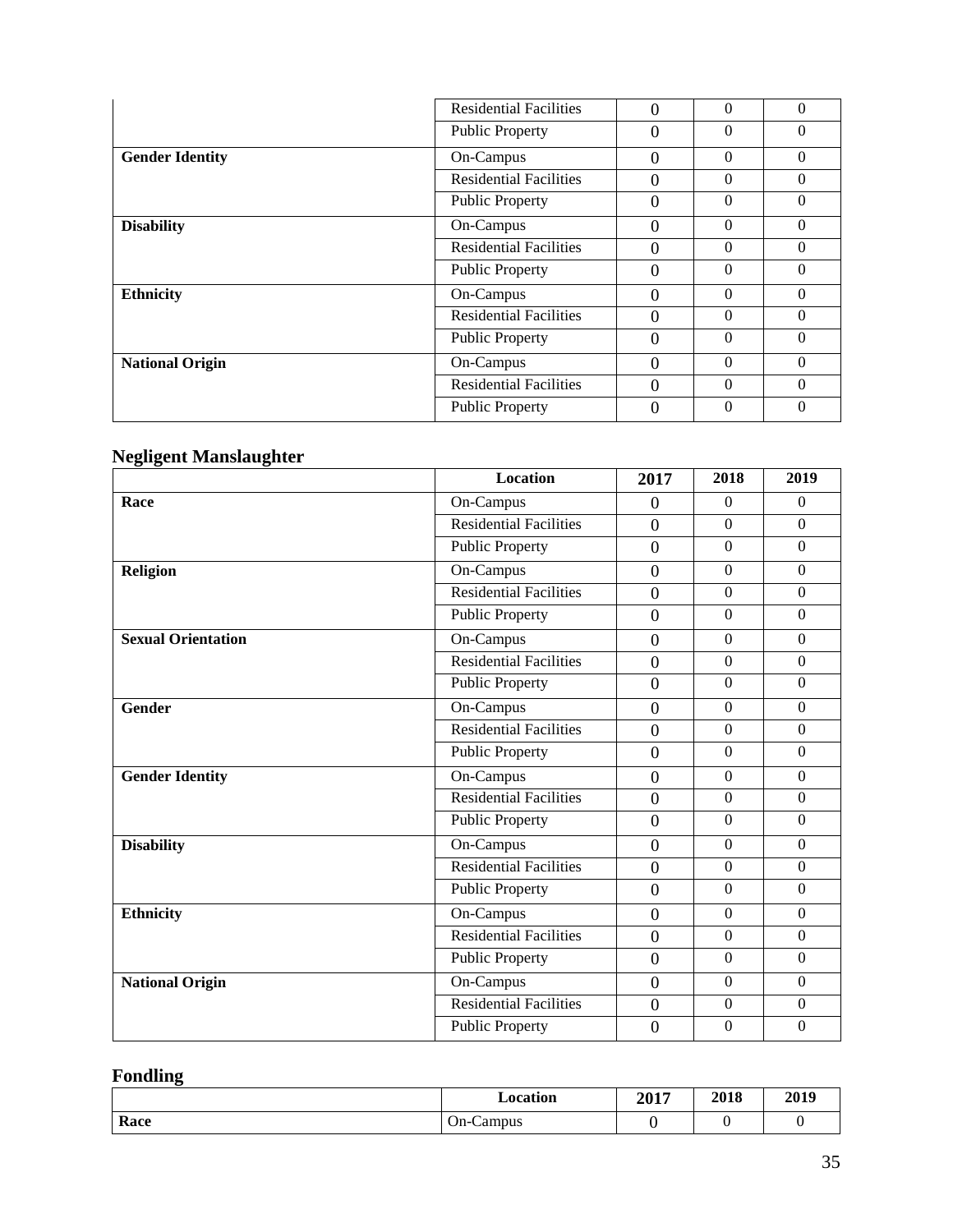|                           | <b>Residential Facilities</b> | $\theta$         | $\Omega$       | $\Omega$         |
|---------------------------|-------------------------------|------------------|----------------|------------------|
|                           | <b>Public Property</b>        | $\theta$         | $\Omega$       | $\theta$         |
| <b>Religion</b>           | On-Campus                     | $\overline{0}$   | $\Omega$       | $\Omega$         |
|                           | <b>Residential Facilities</b> | $\overline{0}$   | $\overline{0}$ | $\Omega$         |
|                           | <b>Public Property</b>        | $\overline{0}$   | $\Omega$       | $\theta$         |
| <b>Sexual Orientation</b> | On-Campus                     | $\overline{0}$   | $\mathbf{0}$   | $\overline{0}$   |
|                           | <b>Residential Facilities</b> | $\theta$         | $\Omega$       | $\Omega$         |
|                           | <b>Public Property</b>        | $\theta$         | $\overline{0}$ | $\theta$         |
| <b>Gender</b>             | On-Campus                     | $\overline{0}$   | $\Omega$       | $\Omega$         |
|                           | <b>Residential Facilities</b> | $\overline{0}$   | $\Omega$       | $\overline{0}$   |
|                           | <b>Public Property</b>        | $\overline{0}$   | $\mathbf{0}$   | $\overline{0}$   |
| <b>Gender Identity</b>    | On-Campus                     | $\boldsymbol{0}$ | $\Omega$       | $\Omega$         |
|                           | <b>Residential Facilities</b> | $\overline{0}$   | $\Omega$       | $\Omega$         |
|                           | <b>Public Property</b>        | $\overline{0}$   | $\Omega$       | $\Omega$         |
| <b>Disability</b>         | On-Campus                     | $\overline{0}$   | $\Omega$       | $\overline{0}$   |
|                           | <b>Residential Facilities</b> | $\overline{0}$   | $\Omega$       | $\overline{0}$   |
|                           | <b>Public Property</b>        | $\overline{0}$   | $\Omega$       | $\theta$         |
| <b>Ethnicity</b>          | On-Campus                     | $\overline{0}$   | $\mathbf{0}$   | $\overline{0}$   |
|                           | <b>Residential Facilities</b> | $\overline{0}$   | $\overline{0}$ | $\Omega$         |
|                           | <b>Public Property</b>        | $\theta$         | $\Omega$       | $\Omega$         |
| <b>National Origin</b>    | On-Campus                     | $\Omega$         | $\Omega$       | $\overline{0}$   |
|                           | <b>Residential Facilities</b> | $\overline{0}$   | $\Omega$       | $\boldsymbol{0}$ |
|                           | <b>Public Property</b>        | $\overline{0}$   | $\Omega$       | $\theta$         |

## **Incest**

|                           | <b>Location</b>               | 2017           | 2018           | 2019             |
|---------------------------|-------------------------------|----------------|----------------|------------------|
| Race                      | On-Campus                     | $\Omega$       | $\Omega$       | $\Omega$         |
|                           | <b>Residential Facilities</b> | $\theta$       | $\Omega$       | $\Omega$         |
|                           | <b>Public Property</b>        | $\theta$       | $\Omega$       | $\Omega$         |
| <b>Religion</b>           | On-Campus                     | $\overline{0}$ | $\Omega$       | $\Omega$         |
|                           | <b>Residential Facilities</b> | $\overline{0}$ | $\Omega$       | $\Omega$         |
|                           | <b>Public Property</b>        | $\overline{0}$ | $\Omega$       | $\Omega$         |
| <b>Sexual Orientation</b> | On-Campus                     | $\Omega$       | $\overline{0}$ | $\mathbf{0}$     |
|                           | <b>Residential Facilities</b> | $\theta$       | $\Omega$       | $\Omega$         |
|                           | <b>Public Property</b>        | $\overline{0}$ | $\Omega$       | $\Omega$         |
| Gender                    | On-Campus                     | $\overline{0}$ | $\overline{0}$ | $\overline{0}$   |
|                           | <b>Residential Facilities</b> | $\theta$       | $\Omega$       | $\Omega$         |
|                           | <b>Public Property</b>        | $\overline{0}$ | $\Omega$       | $\Omega$         |
| <b>Gender Identity</b>    | On-Campus                     | $\Omega$       | $\Omega$       | $\Omega$         |
|                           | <b>Residential Facilities</b> | $\overline{0}$ | $\Omega$       | $\Omega$         |
|                           | <b>Public Property</b>        | $\overline{0}$ | $\Omega$       | $\boldsymbol{0}$ |
| <b>Disability</b>         | On-Campus                     | $\overline{0}$ | $\Omega$       | $\Omega$         |
|                           | <b>Residential Facilities</b> | $\theta$       | $\Omega$       | $\Omega$         |
|                           | <b>Public Property</b>        | $\theta$       | $\Omega$       | $\Omega$         |
| <b>Ethnicity</b>          | On-Campus                     | $\theta$       | $\Omega$       | $\Omega$         |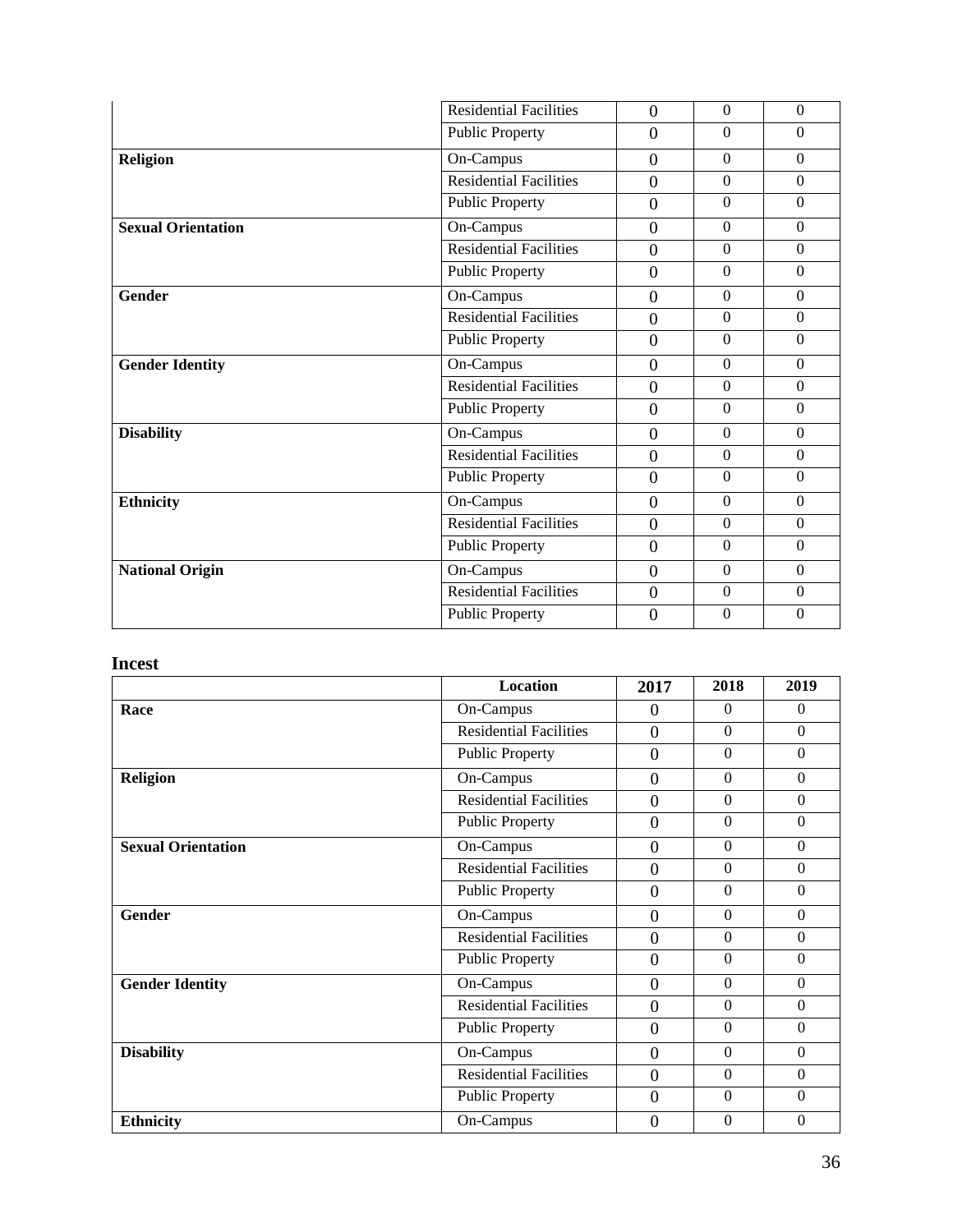|                        | <b>Residential Facilities</b> |  |  |
|------------------------|-------------------------------|--|--|
|                        | <b>Public Property</b>        |  |  |
| <b>National Origin</b> | On-Campus                     |  |  |
|                        | <b>Residential Facilities</b> |  |  |
|                        | <b>Public Property</b>        |  |  |

### **Statutory Rape**

|                           | <b>Location</b>               | 2017             | 2018             | 2019             |
|---------------------------|-------------------------------|------------------|------------------|------------------|
| Race                      | On-Campus                     | $\overline{0}$   | $\overline{0}$   | $\overline{0}$   |
|                           | <b>Residential Facilities</b> | $\overline{0}$   | $\overline{0}$   | $\overline{0}$   |
|                           | <b>Public Property</b>        | $\overline{0}$   | $\boldsymbol{0}$ | $\overline{0}$   |
| Religion                  | On-Campus                     | $\mathbf{0}$     | $\overline{0}$   | $\Omega$         |
|                           | <b>Residential Facilities</b> | $\boldsymbol{0}$ | $\Omega$         | $\Omega$         |
|                           | <b>Public Property</b>        | $\overline{0}$   | $\overline{0}$   | $\overline{0}$   |
| <b>Sexual Orientation</b> | On-Campus                     | $\overline{0}$   | $\overline{0}$   | $\overline{0}$   |
|                           | Residential Facilities        | $\overline{0}$   | $\boldsymbol{0}$ | $\boldsymbol{0}$ |
|                           | <b>Public Property</b>        | $\overline{0}$   | $\boldsymbol{0}$ | $\boldsymbol{0}$ |
| <b>Gender</b>             | On-Campus                     | $\boldsymbol{0}$ | $\overline{0}$   | $\overline{0}$   |
|                           | <b>Residential Facilities</b> | $\overline{0}$   | $\Omega$         | $\Omega$         |
|                           | <b>Public Property</b>        | $\overline{0}$   | $\Omega$         | $\Omega$         |
| <b>Gender Identity</b>    | On-Campus                     | $\overline{0}$   | $\overline{0}$   | $\overline{0}$   |
|                           | <b>Residential Facilities</b> | $\overline{0}$   | $\boldsymbol{0}$ | $\boldsymbol{0}$ |
|                           | <b>Public Property</b>        | $\overline{0}$   | $\overline{0}$   | $\overline{0}$   |
| <b>Disability</b>         | On-Campus                     | $\boldsymbol{0}$ | $\Omega$         | $\Omega$         |
|                           | <b>Residential Facilities</b> | $\overline{0}$   | $\overline{0}$   | $\overline{0}$   |
|                           | <b>Public Property</b>        | $\overline{0}$   | $\overline{0}$   | $\overline{0}$   |
| <b>Ethnicity</b>          | On-Campus                     | $\overline{0}$   | $\boldsymbol{0}$ | $\boldsymbol{0}$ |
|                           | <b>Residential Facilities</b> | $\overline{0}$   | $\overline{0}$   | $\overline{0}$   |
|                           | <b>Public Property</b>        | $\boldsymbol{0}$ | $\overline{0}$   | $\boldsymbol{0}$ |
| <b>National Origin</b>    | On-Campus                     | $\overline{0}$   | $\overline{0}$   | $\overline{0}$   |
|                           | <b>Residential Facilities</b> | $\overline{0}$   | $\Omega$         | $\Omega$         |
|                           | <b>Public Property</b>        | $\overline{0}$   | $\overline{0}$   | $\overline{0}$   |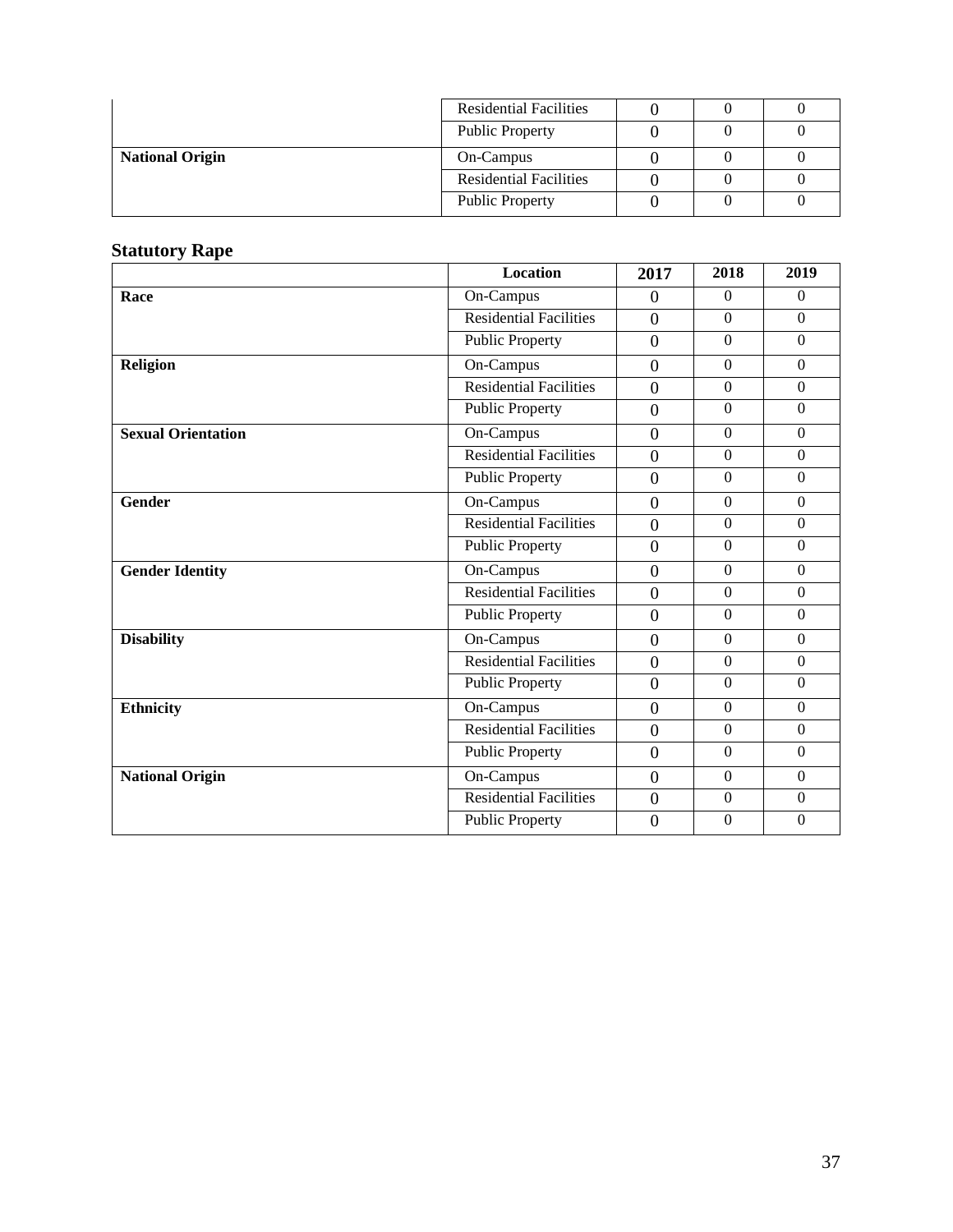## **Robbery**

|                           | <b>Location</b>               | 2017             | 2018           | 2019             |
|---------------------------|-------------------------------|------------------|----------------|------------------|
| Race                      | On-Campus                     | $\overline{0}$   | $\Omega$       | $\Omega$         |
|                           | <b>Residential Facilities</b> | $\overline{0}$   | $\Omega$       | $\Omega$         |
|                           | <b>Public Property</b>        | $\overline{0}$   | $\mathbf{0}$   | $\overline{0}$   |
| <b>Religion</b>           | On-Campus                     | $\overline{0}$   | $\overline{0}$ | $\Omega$         |
|                           | <b>Residential Facilities</b> | $\overline{0}$   | $\Omega$       | $\Omega$         |
|                           | <b>Public Property</b>        | $\overline{0}$   | $\Omega$       | $\overline{0}$   |
| <b>Sexual Orientation</b> | On-Campus                     | $\overline{0}$   | $\mathbf{0}$   | $\overline{0}$   |
|                           | <b>Residential Facilities</b> | $\Omega$         | $\mathbf{0}$   | $\overline{0}$   |
|                           | <b>Public Property</b>        | $\Omega$         | $\Omega$       | $\Omega$         |
| <b>Gender</b>             | On-Campus                     | $\overline{0}$   | $\Omega$       | $\mathbf{0}$     |
|                           | <b>Residential Facilities</b> | $\overline{0}$   | $\mathbf{0}$   | $\overline{0}$   |
|                           | <b>Public Property</b>        | $\overline{0}$   | $\overline{0}$ | $\overline{0}$   |
| <b>Gender Identity</b>    | On-Campus                     | $\Omega$         | $\overline{0}$ | $\Omega$         |
|                           | <b>Residential Facilities</b> | $\overline{0}$   | $\Omega$       | $\Omega$         |
|                           | <b>Public Property</b>        | $\overline{0}$   | $\Omega$       | $\theta$         |
| <b>Disability</b>         | On-Campus                     | $\overline{0}$   | $\overline{0}$ | $\Omega$         |
|                           | <b>Residential Facilities</b> | $\boldsymbol{0}$ | $\mathbf{0}$   | $\overline{0}$   |
|                           | <b>Public Property</b>        | $\overline{0}$   | $\overline{0}$ | $\overline{0}$   |
| <b>Ethnicity</b>          | On-Campus                     | $\overline{0}$   | $\Omega$       | $\overline{0}$   |
|                           | <b>Residential Facilities</b> | $\overline{0}$   | $\Omega$       | $\overline{0}$   |
|                           | <b>Public Property</b>        | $\overline{0}$   | $\Omega$       | $\overline{0}$   |
| <b>National Origin</b>    | On-Campus                     | $\overline{0}$   | $\mathbf{0}$   | $\Omega$         |
|                           | <b>Residential Facilities</b> | $\overline{0}$   | $\mathbf{0}$   | $\boldsymbol{0}$ |
|                           | <b>Public Property</b>        | $\overline{0}$   | $\overline{0}$ | $\overline{0}$   |

## **Aggravated Assault**

|                           | Location                      | 2017           | 2018     | 2019             |
|---------------------------|-------------------------------|----------------|----------|------------------|
| Race                      | On-Campus                     | $\Omega$       | $\Omega$ | $\Omega$         |
|                           | <b>Residential Facilities</b> | $\Omega$       | $\Omega$ | $\Omega$         |
|                           | <b>Public Property</b>        | $\Omega$       | $\Omega$ | $\theta$         |
| <b>Religion</b>           | On-Campus                     | $\overline{0}$ | $\Omega$ | $\Omega$         |
|                           | <b>Residential Facilities</b> | $\overline{0}$ | $\Omega$ | $\theta$         |
|                           | <b>Public Property</b>        | $\overline{0}$ | $\Omega$ | $\boldsymbol{0}$ |
| <b>Sexual Orientation</b> | On-Campus                     | $\Omega$       | $\Omega$ | $\Omega$         |
|                           | <b>Residential Facilities</b> | $\theta$       | $\Omega$ | $\theta$         |
|                           | <b>Public Property</b>        | $\overline{0}$ | $\Omega$ | $\theta$         |
| <b>Gender</b>             | On-Campus                     | $\overline{0}$ | $\Omega$ | $\Omega$         |
|                           | <b>Residential Facilities</b> | $\Omega$       | $\Omega$ | $\theta$         |
|                           | <b>Public Property</b>        | $\Omega$       | $\Omega$ | $\theta$         |
| <b>Gender Identity</b>    | On-Campus                     | $\overline{0}$ | $\Omega$ | $\theta$         |
|                           | <b>Residential Facilities</b> | $\overline{0}$ | $\Omega$ | $\theta$         |
|                           | <b>Public Property</b>        | $\Omega$       | $\Omega$ | $\Omega$         |
| <b>Disability</b>         | On-Campus                     | $\Omega$       | $\Omega$ | $\theta$         |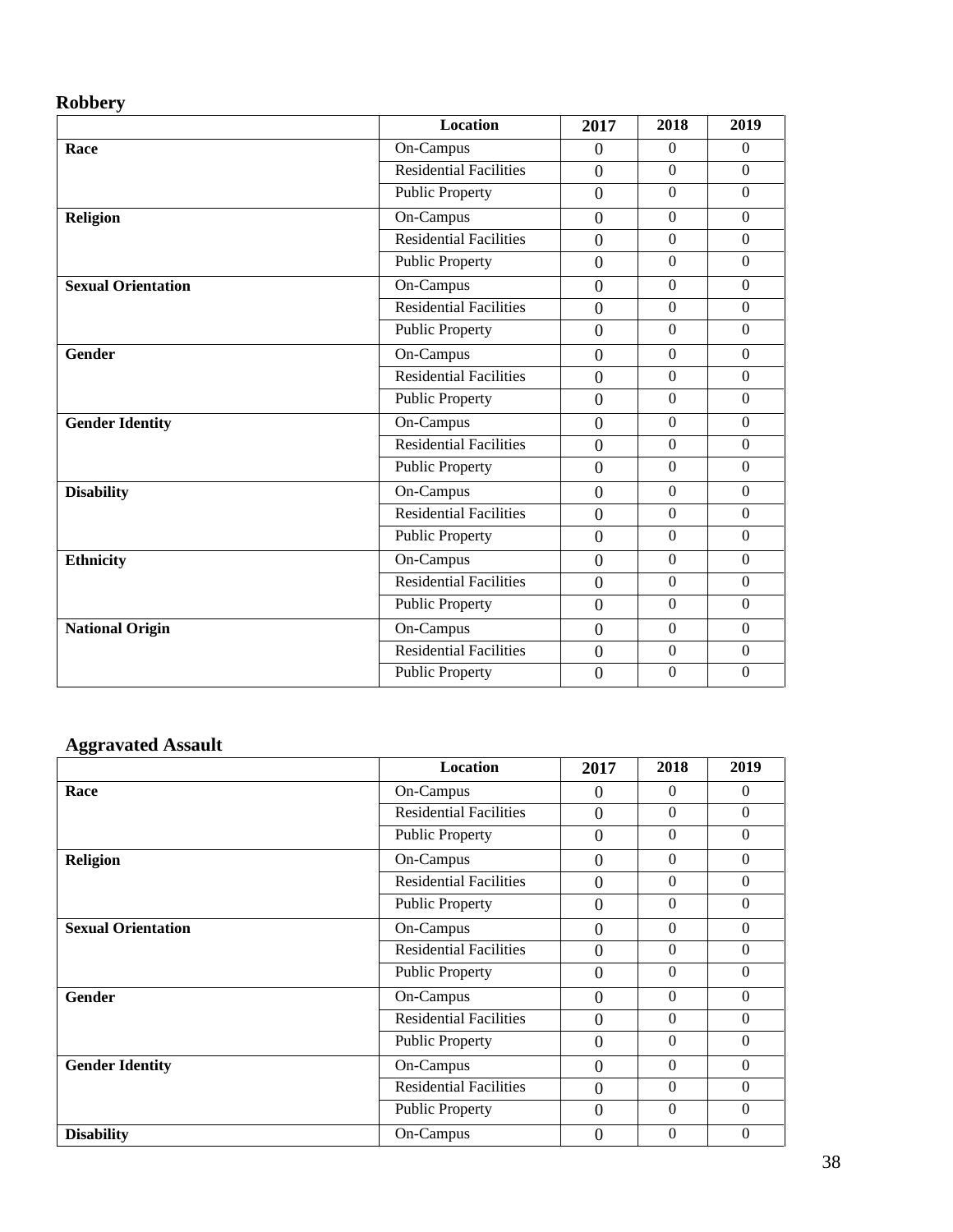|                        | <b>Residential Facilities</b> |  |  |
|------------------------|-------------------------------|--|--|
|                        | <b>Public Property</b>        |  |  |
| <b>Ethnicity</b>       | On-Campus                     |  |  |
|                        | <b>Residential Facilities</b> |  |  |
|                        | <b>Public Property</b>        |  |  |
| <b>National Origin</b> | On-Campus                     |  |  |
|                        | <b>Residential Facilities</b> |  |  |
|                        | <b>Public Property</b>        |  |  |

## **Burglary**

|                           | <b>Location</b>               | 2017             | 2018             | 2019           |
|---------------------------|-------------------------------|------------------|------------------|----------------|
| Race                      | On-Campus                     | $\theta$         | $\mathbf{0}$     | $\Omega$       |
|                           | <b>Residential Facilities</b> | $\overline{0}$   | $\Omega$         | $\theta$       |
|                           | <b>Public Property</b>        | $\overline{0}$   | $\Omega$         | $\Omega$       |
| <b>Religion</b>           | On-Campus                     | $\boldsymbol{0}$ | $\Omega$         | $\Omega$       |
|                           | <b>Residential Facilities</b> | $\overline{0}$   | $\overline{0}$   | $\overline{0}$ |
|                           | <b>Public Property</b>        | $\overline{0}$   | $\overline{0}$   | $\Omega$       |
| <b>Sexual Orientation</b> | On-Campus                     | $\overline{0}$   | $\Omega$         | $\Omega$       |
|                           | <b>Residential Facilities</b> | $\overline{0}$   | $\boldsymbol{0}$ | $\overline{0}$ |
|                           | <b>Public Property</b>        | $\boldsymbol{0}$ | $\Omega$         | $\Omega$       |
| <b>Gender</b>             | On-Campus                     | $\overline{0}$   | $\overline{0}$   | $\mathbf{0}$   |
|                           | <b>Residential Facilities</b> | $\overline{0}$   | $\Omega$         | $\overline{0}$ |
|                           | <b>Public Property</b>        | $\overline{0}$   | $\overline{0}$   | $\overline{0}$ |
| <b>Gender Identity</b>    | On-Campus                     | $\overline{0}$   | $\boldsymbol{0}$ | $\overline{0}$ |
|                           | <b>Residential Facilities</b> | $\boldsymbol{0}$ | $\overline{0}$   | $\overline{0}$ |
|                           | Public Property               | $\overline{0}$   | $\overline{0}$   | $\overline{0}$ |
| <b>Disability</b>         | On-Campus                     | $\boldsymbol{0}$ | $\overline{0}$   | $\overline{0}$ |
|                           | <b>Residential Facilities</b> | $\overline{0}$   | $\overline{0}$   | $\overline{0}$ |
|                           | <b>Public Property</b>        | $\overline{0}$   | $\overline{0}$   | $\overline{0}$ |
| <b>Ethnicity</b>          | $\overline{On}$ -Campus       | $\overline{0}$   | $\Omega$         | $\mathbf{0}$   |
|                           | <b>Residential Facilities</b> | $\boldsymbol{0}$ | $\overline{0}$   | $\overline{0}$ |
|                           | <b>Public Property</b>        | $\overline{0}$   | $\overline{0}$   | $\mathbf{0}$   |
| <b>National Origin</b>    | On-Campus                     | $\overline{0}$   | $\overline{0}$   | $\mathbf{0}$   |
|                           | <b>Residential Facilities</b> | $\boldsymbol{0}$ | $\Omega$         | $\Omega$       |
|                           | <b>Public Property</b>        | $\mathbf{0}$     | $\overline{0}$   | $\theta$       |

## **Motor Vehicle Thefts**

|                           | <b>Location</b>               | 2017 | 2018 | 2019 |
|---------------------------|-------------------------------|------|------|------|
| Race                      | On-Campus                     |      |      |      |
|                           | <b>Residential Facilities</b> |      |      |      |
|                           | <b>Public Property</b>        |      |      |      |
| <b>Religion</b>           | On-Campus                     |      |      |      |
|                           | <b>Residential Facilities</b> |      |      |      |
|                           | <b>Public Property</b>        |      |      |      |
| <b>Sexual Orientation</b> | On-Campus                     |      |      |      |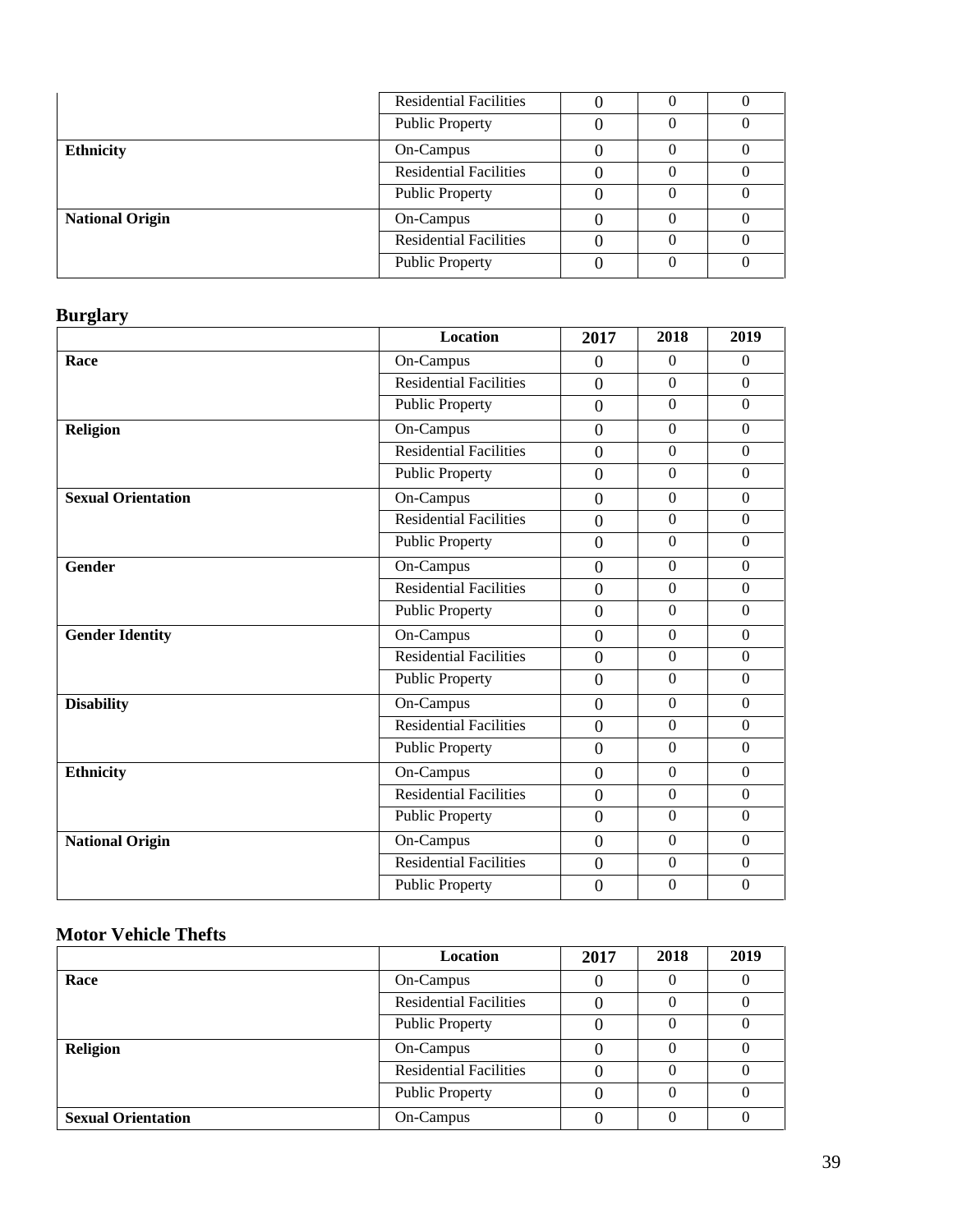|                        | <b>Residential Facilities</b> | 0              | $\Omega$ | $\Omega$ |
|------------------------|-------------------------------|----------------|----------|----------|
|                        | <b>Public Property</b>        | $\theta$       | $\Omega$ | $\Omega$ |
| Gender                 | On-Campus                     | $\Omega$       | $\Omega$ | $\Omega$ |
|                        | Residential Facilities        | $\overline{0}$ | $\Omega$ | $\Omega$ |
|                        | <b>Public Property</b>        | $\overline{0}$ | $\theta$ | $\theta$ |
| <b>Gender Identity</b> | On-Campus                     | $\overline{0}$ | $\Omega$ | $\Omega$ |
|                        | <b>Residential Facilities</b> | $\Omega$       | $\Omega$ | $\Omega$ |
|                        | <b>Public Property</b>        | $\theta$       | $\theta$ | $\Omega$ |
| <b>Disability</b>      | On-Campus                     | $\overline{0}$ | $\Omega$ | $\theta$ |
|                        | <b>Residential Facilities</b> | $\theta$       | $\theta$ | $\Omega$ |
|                        | <b>Public Property</b>        | $\overline{0}$ | $\Omega$ | $\Omega$ |
| <b>Ethnicity</b>       | On-Campus                     | $\Omega$       | $\Omega$ | $\Omega$ |
|                        | <b>Residential Facilities</b> | $\Omega$       | $\Omega$ | $\Omega$ |
|                        | <b>Public Property</b>        | $\overline{0}$ | $\theta$ | $\theta$ |
| <b>National Origin</b> | On-Campus                     | $\overline{0}$ | $\Omega$ | $\Omega$ |
|                        | <b>Residential Facilities</b> | $\Omega$       | $\Omega$ | $\Omega$ |
|                        | <b>Public Property</b>        | $\overline{0}$ | $\Omega$ | $\Omega$ |

#### **Arson**

|                           | <b>Location</b>               | 2017             | 2018             | 2019             |
|---------------------------|-------------------------------|------------------|------------------|------------------|
| Race                      | On-Campus                     | $\theta$         | $\Omega$         | $\Omega$         |
|                           | <b>Residential Facilities</b> | $\overline{0}$   | $\mathbf{0}$     | $\boldsymbol{0}$ |
|                           | <b>Public Property</b>        | $\overline{0}$   | $\mathbf{0}$     | $\boldsymbol{0}$ |
| <b>Religion</b>           | On-Campus                     | $\overline{0}$   | $\overline{0}$   | $\overline{0}$   |
|                           | <b>Residential Facilities</b> | $\overline{0}$   | $\mathbf{0}$     | $\boldsymbol{0}$ |
|                           | <b>Public Property</b>        | $\mathbf{0}$     | $\overline{0}$   | $\overline{0}$   |
| <b>Sexual Orientation</b> | On-Campus                     | $\overline{0}$   | $\overline{0}$   | $\overline{0}$   |
|                           | <b>Residential Facilities</b> | $\mathbf{0}$     | $\mathbf{0}$     | $\boldsymbol{0}$ |
|                           | <b>Public Property</b>        | $\overline{0}$   | $\overline{0}$   | $\overline{0}$   |
| <b>Gender</b>             | On-Campus                     | $\overline{0}$   | $\overline{0}$   | $\overline{0}$   |
|                           | <b>Residential Facilities</b> | $\overline{0}$   | $\mathbf{0}$     | $\boldsymbol{0}$ |
|                           | <b>Public Property</b>        | $\boldsymbol{0}$ | $\overline{0}$   | $\overline{0}$   |
| <b>Gender Identity</b>    | On-Campus                     | $\overline{0}$   | $\overline{0}$   | $\overline{0}$   |
|                           | <b>Residential Facilities</b> | $\overline{0}$   | $\Omega$         | $\overline{0}$   |
|                           | <b>Public Property</b>        | $\overline{0}$   | $\Omega$         | $\Omega$         |
| <b>Disability</b>         | On-Campus                     | $\overline{0}$   | $\mathbf{0}$     | $\boldsymbol{0}$ |
|                           | <b>Residential Facilities</b> | $\overline{0}$   | $\overline{0}$   | $\overline{0}$   |
|                           | <b>Public Property</b>        | $\overline{0}$   | $\overline{0}$   | $\overline{0}$   |
| <b>Ethnicity</b>          | On-Campus                     | $\overline{0}$   | $\boldsymbol{0}$ | $\boldsymbol{0}$ |
|                           | <b>Residential Facilities</b> | $\boldsymbol{0}$ | $\overline{0}$   | $\overline{0}$   |
|                           | <b>Public Property</b>        | $\overline{0}$   | $\overline{0}$   | $\overline{0}$   |
| <b>National Origin</b>    | On-Campus                     | $\overline{0}$   | $\overline{0}$   | $\boldsymbol{0}$ |
|                           | <b>Residential Facilities</b> | $\overline{0}$   | $\Omega$         | $\Omega$         |
|                           | <b>Public Property</b>        | $\overline{0}$   | $\overline{0}$   | $\mathbf{0}$     |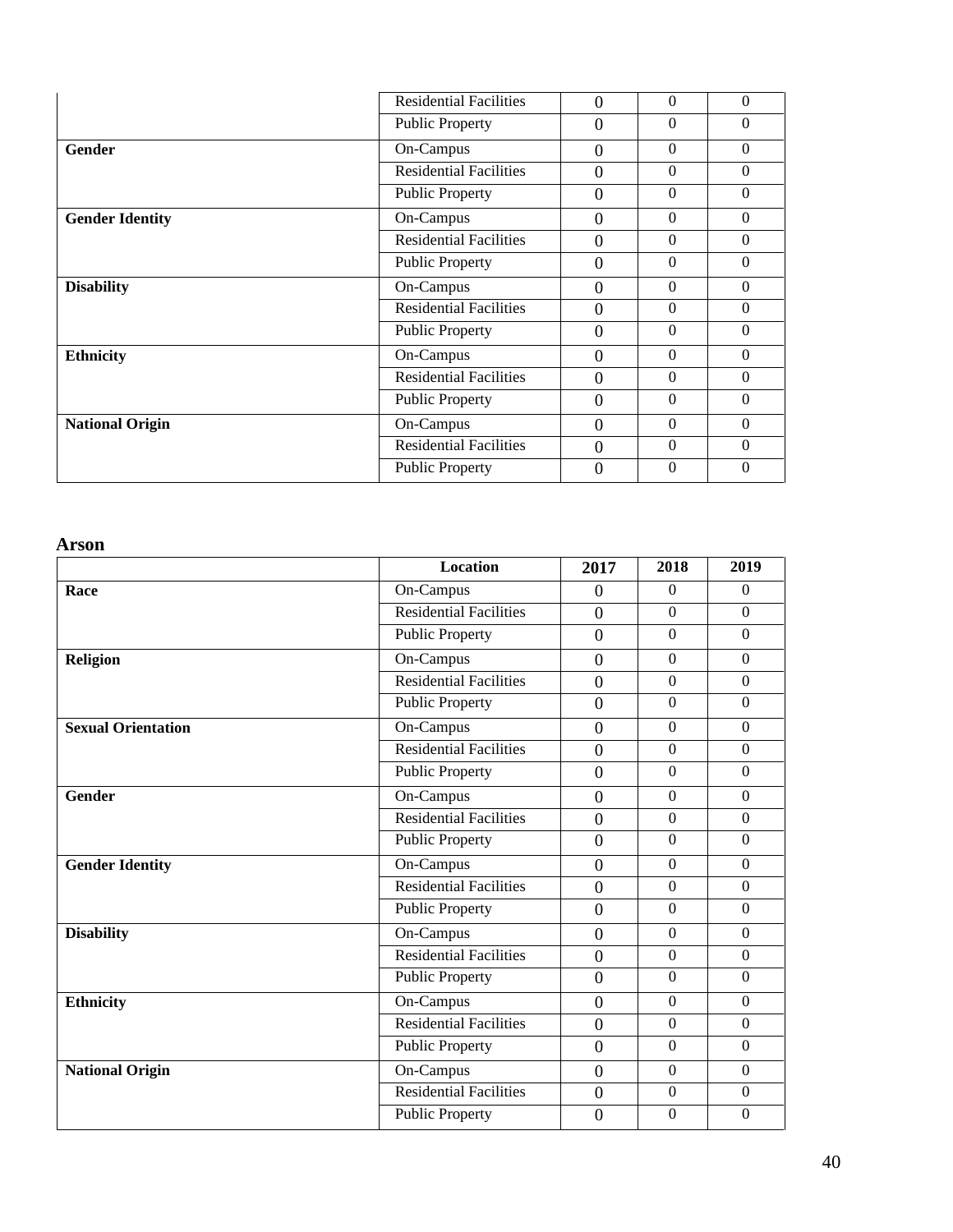### **Simple Assault**

|                           | <b>Location</b>               | 2017             | 2018             | 2019             |
|---------------------------|-------------------------------|------------------|------------------|------------------|
| Race                      | On-Campus                     | $\overline{0}$   | $\Omega$         | $\Omega$         |
|                           | <b>Residential Facilities</b> | $\overline{0}$   | $\Omega$         | $\Omega$         |
|                           | <b>Public Property</b>        | $\overline{0}$   | $\overline{0}$   | $\mathbf{0}$     |
| <b>Religion</b>           | On-Campus                     | $\overline{0}$   | $\overline{0}$   | $\boldsymbol{0}$ |
|                           | <b>Residential Facilities</b> | $\overline{0}$   | $\boldsymbol{0}$ | $\overline{0}$   |
|                           | <b>Public Property</b>        | $\overline{0}$   | $\overline{0}$   | $\mathbf{0}$     |
| <b>Sexual Orientation</b> | On-Campus                     | $\overline{0}$   | $\Omega$         | $\Omega$         |
|                           | <b>Residential Facilities</b> | $\overline{0}$   | $\overline{0}$   | $\boldsymbol{0}$ |
|                           | <b>Public Property</b>        | $\overline{0}$   | $\Omega$         | $\Omega$         |
| <b>Gender</b>             | On-Campus                     | $\overline{0}$   | $\overline{0}$   | $\boldsymbol{0}$ |
|                           | <b>Residential Facilities</b> | $\overline{0}$   | $\overline{0}$   | $\mathbf{0}$     |
|                           | <b>Public Property</b>        | $\overline{0}$   | $\overline{0}$   | $\mathbf{0}$     |
| <b>Gender Identity</b>    | On-Campus                     | $\overline{0}$   | $\overline{0}$   | $\boldsymbol{0}$ |
|                           | <b>Residential Facilities</b> | $\boldsymbol{0}$ | $\overline{0}$   | $\boldsymbol{0}$ |
|                           | <b>Public Property</b>        | $\overline{0}$   | $\overline{0}$   | $\mathbf{0}$     |
| <b>Disability</b>         | On-Campus                     | $\overline{0}$   | $\overline{0}$   | $\mathbf{0}$     |
|                           | <b>Residential Facilities</b> | $\overline{0}$   | $\overline{0}$   | $\boldsymbol{0}$ |
|                           | <b>Public Property</b>        | $\overline{0}$   | $\overline{0}$   | $\mathbf{0}$     |
| <b>Ethnicity</b>          | On-Campus                     | $\overline{0}$   | $\Omega$         | $\overline{0}$   |
|                           | <b>Residential Facilities</b> | $\overline{0}$   | $\overline{0}$   | $\mathbf{0}$     |
|                           | <b>Public Property</b>        | $\overline{0}$   | $\overline{0}$   | $\mathbf{0}$     |
| <b>National Origin</b>    | On-Campus                     | $\overline{0}$   | $\overline{0}$   | $\mathbf{0}$     |
|                           | <b>Residential Facilities</b> | $\boldsymbol{0}$ | $\overline{0}$   | $\boldsymbol{0}$ |
|                           | <b>Public Property</b>        | $\mathbf{0}$     | $\theta$         | $\Omega$         |

#### **Larceny -theft**

|                           | <b>Location</b>               | 2017             | 2018             | 2019         |
|---------------------------|-------------------------------|------------------|------------------|--------------|
| Race                      | On-Campus                     | $\theta$         | $\Omega$         | $\theta$     |
|                           | <b>Residential Facilities</b> | $\overline{0}$   | $\Omega$         | $\Omega$     |
|                           | <b>Public Property</b>        | $\overline{0}$   | $\Omega$         | $\Omega$     |
| <b>Religion</b>           | On-Campus                     | $\overline{0}$   | $\Omega$         | $\Omega$     |
|                           | <b>Residential Facilities</b> | $\overline{0}$   | $\Omega$         | $\Omega$     |
|                           | <b>Public Property</b>        | $\theta$         | $\Omega$         | $\Omega$     |
| <b>Sexual Orientation</b> | On-Campus                     | $\theta$         | $\Omega$         | $\Omega$     |
|                           | <b>Residential Facilities</b> | $\theta$         | $\Omega$         | $\Omega$     |
|                           | <b>Public Property</b>        | $\overline{0}$   | $\Omega$         | $\Omega$     |
| <b>Gender</b>             | On-Campus                     | $\overline{0}$   | $\Omega$         | $\Omega$     |
|                           | <b>Residential Facilities</b> | $\overline{0}$   | $\Omega$         | $\Omega$     |
|                           | <b>Public Property</b>        | $\overline{0}$   | $\Omega$         | $\Omega$     |
| <b>Gender Identity</b>    | On-Campus                     | $\overline{0}$   | $\Omega$         | $\Omega$     |
|                           | <b>Residential Facilities</b> | $\theta$         | $\Omega$         | $\Omega$     |
|                           | <b>Public Property</b>        | $\boldsymbol{0}$ | $\Omega$         | $\Omega$     |
| <b>Disability</b>         | On-Campus                     | $\overline{0}$   | $\Omega$         | $\Omega$     |
|                           | <b>Residential Facilities</b> | $\overline{0}$   | $\boldsymbol{0}$ | $\mathbf{0}$ |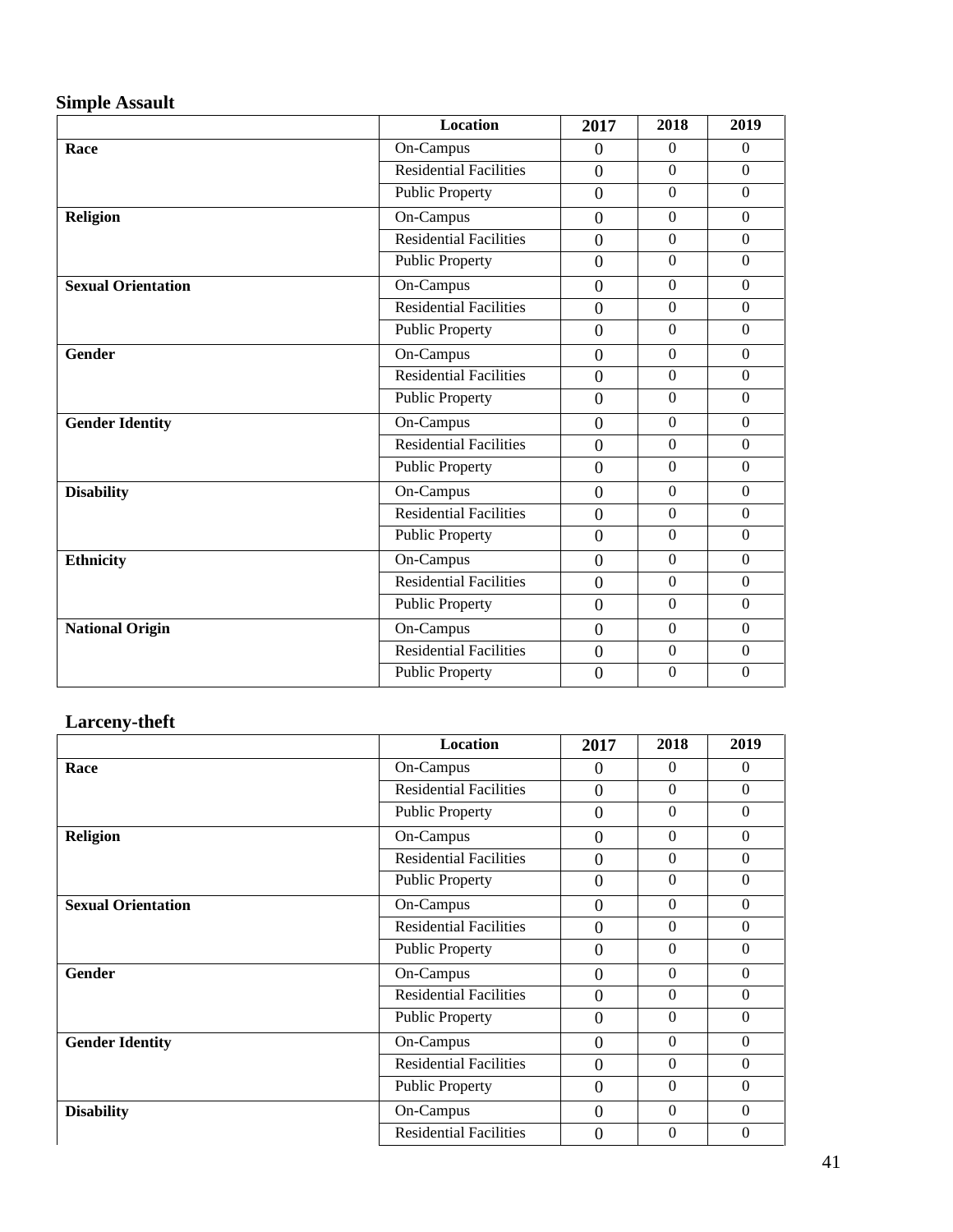|                        | <b>Public Property</b>        |  |  |
|------------------------|-------------------------------|--|--|
| <b>Ethnicity</b>       | On-Campus                     |  |  |
|                        | <b>Residential Facilities</b> |  |  |
|                        | <b>Public Property</b>        |  |  |
| <b>National Origin</b> | On-Campus                     |  |  |
|                        | <b>Residential Facilities</b> |  |  |
|                        | <b>Public Property</b>        |  |  |

## **Intimidation**

|                           | <b>Location</b>               | 2017             | 2018             | 2019             |
|---------------------------|-------------------------------|------------------|------------------|------------------|
| Race                      | On-Campus                     | $\theta$         | $\boldsymbol{0}$ | $\mathbf{0}$     |
|                           | <b>Residential Facilities</b> | $\overline{0}$   | $\overline{0}$   | $\mathbf{0}$     |
|                           | Public Property               | $\overline{0}$   | $\overline{0}$   | $\mathbf{0}$     |
| <b>Religion</b>           | On-Campus                     | $\overline{0}$   | $\overline{0}$   | $\boldsymbol{0}$ |
|                           | <b>Residential Facilities</b> | $\overline{0}$   | $\overline{0}$   | $\mathbf{0}$     |
|                           | <b>Public Property</b>        | $\overline{0}$   | $\overline{0}$   | $\mathbf{0}$     |
| <b>Sexual Orientation</b> | On-Campus                     | $\overline{0}$   | $\Omega$         | $\mathbf{0}$     |
|                           | <b>Residential Facilities</b> | $\overline{0}$   | $\overline{0}$   | $\boldsymbol{0}$ |
|                           | <b>Public Property</b>        | $\overline{0}$   | $\overline{0}$   | $\mathbf{0}$     |
| <b>Gender</b>             | On-Campus                     | $\overline{0}$   | $\overline{0}$   | $\boldsymbol{0}$ |
|                           | <b>Residential Facilities</b> | $\overline{0}$   | $\Omega$         | $\theta$         |
|                           | <b>Public Property</b>        | $\overline{0}$   | $\overline{0}$   | $\Omega$         |
| <b>Gender Identity</b>    | On-Campus                     | $\overline{0}$   | $\overline{0}$   | $\boldsymbol{0}$ |
|                           | <b>Residential Facilities</b> | $\boldsymbol{0}$ | $\overline{0}$   | $\Omega$         |
|                           | <b>Public Property</b>        | $\overline{0}$   | $\overline{0}$   | $\mathbf{0}$     |
| <b>Disability</b>         | On-Campus                     | $\boldsymbol{0}$ | $\overline{0}$   | $\Omega$         |
|                           | <b>Residential Facilities</b> | $\overline{0}$   | $\overline{0}$   | $\mathbf{0}$     |
|                           | <b>Public Property</b>        | $\overline{0}$   | $\Omega$         | $\Omega$         |
| <b>Ethnicity</b>          | On-Campus                     | $\overline{0}$   | $\Omega$         | $\mathbf{0}$     |
|                           | <b>Residential Facilities</b> | $\overline{0}$   | $\overline{0}$   | $\mathbf{0}$     |
|                           | <b>Public Property</b>        | $\overline{0}$   | $\Omega$         | $\Omega$         |
| <b>National Origin</b>    | On-Campus                     | $\overline{0}$   | $\overline{0}$   | $\boldsymbol{0}$ |
|                           | <b>Residential Facilities</b> | $\boldsymbol{0}$ | $\overline{0}$   | $\mathbf{0}$     |
|                           | <b>Public Property</b>        | $\overline{0}$   | $\boldsymbol{0}$ | $\overline{0}$   |

## **Destruction/ damage/ vandalism of**

**property** 

|                 | <b>Location</b>               | 2017 | 2018 | 2019 |
|-----------------|-------------------------------|------|------|------|
| Race            | On-Campus                     |      |      |      |
|                 | <b>Residential Facilities</b> |      |      |      |
|                 | <b>Public Property</b>        |      |      |      |
| <b>Religion</b> | On-Campus                     |      |      |      |
|                 | <b>Residential Facilities</b> |      |      |      |
|                 | <b>Public Property</b>        |      |      |      |